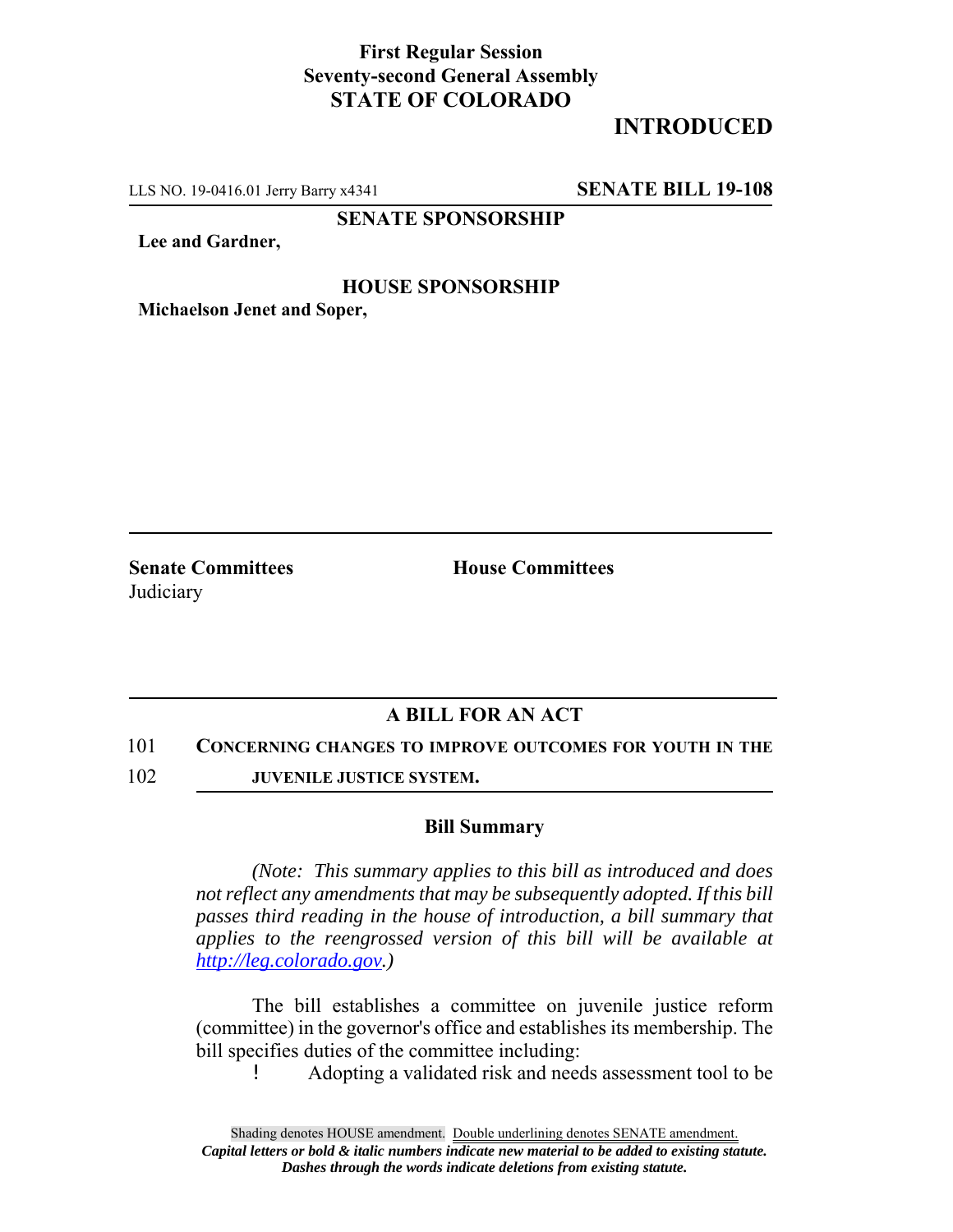used by juvenile courts, the division of youth services (DYS), juvenile probation, and the parole department;

- ! Selecting a mental health screening tool for juvenile offenders;
- ! Selecting a validated risk screening tool to be used by district attorneys in determining a juvenile's eligibility for diversion;
- ! Selecting a vendor to assist in the implementation of and provide training on the tools; and
- ! Developing plans for measuring the effectiveness of the tools.

Under current law, there is a working group under DYS on detention of juvenile offenders and alternative services to detention. The bill adds to the working group's duties that it must:

- ! Adopt a research-based detention screening instrument, develop a plan for training on the new instrument, and submit a report on the use of the new instrument;
- ! Establish criteria for the alternative services and report on the effectiveness of the alternative services; and
- ! Adopt a form affidavit for parents and guardians to complete.

The bill requires district attorney's offices to use the risk screening tools and the results of the tools in determining a juvenile's eligibility for diversion and need for services. It specifies grounds that may not be used to deny diversion and directs the division of criminal justice to collect data and report on juvenile diversion programs.

The bill restricts removing a juvenile from the custody of a parent, unless the detention screening is conducted and specified findings are made, and directs that unless physical restriction is required, custody of the juvenile is given to kin or another person. It limits which juveniles may be placed in detention. In releasing a juvenile from detention, the bill requires the juvenile court to use the detention screening instrument.

For juvenile probation, the bill requires the state court administrator to:

- ! Develop a statewide system of graduated responses and incentives to change a juvenile's behavior and address violations; and
- ! Develop statewide standards for juvenile probation supervision and services and provide annual training on the standards.

The bill makes conforming amendments.

1 *Be it enacted by the General Assembly of the State of Colorado:*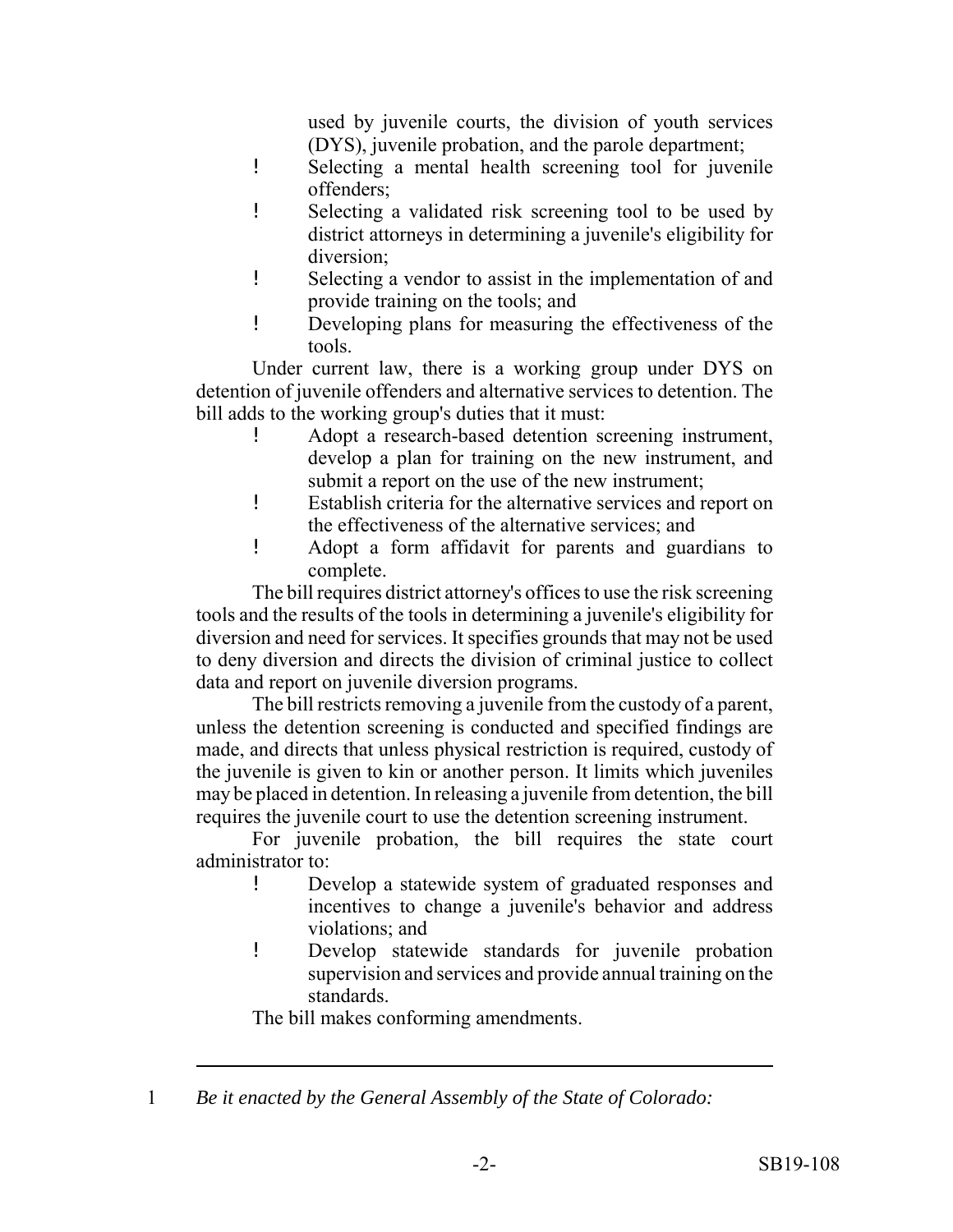| $\mathbf{1}$   | <b>SECTION 1.</b> In Colorado Revised Statutes, add part 6 to article                 |
|----------------|---------------------------------------------------------------------------------------|
| $\overline{2}$ | 20 of title 24 as follows:                                                            |
| 3              | PART <sub>6</sub>                                                                     |
| $\overline{4}$ | <b>JUVENILE JUSTICE REFORM</b>                                                        |
| 5              | 24-20-601. Committee on juvenile justice reform - creation -                          |
| 6              | membership. (1) THE COMMITTEE ON JUVENILE JUSTICE REFORM,                             |
| 7              | REFERRED TO AS THE "COMMITTEE" IN THIS PART 6, IS CREATED IN THE                      |
| 8              | <b>GOVERNOR'S OFFICE.</b>                                                             |
| 9              | $(2)$ $(a)$<br>THE COMMITTEE CONSISTS OF THE FOLLOWING                                |
| 10             | TWENTY-FIVE MEMBERS:                                                                  |
| 11             | (I) THE GOVERNOR OR THE GOVERNOR'S DESIGNEE;                                          |
| 12             | (II) FOUR MEMBERS OF THE GENERAL ASSEMBLY, ONE APPOINTED                              |
| 13             | BY THE MAJORITY LEADER OF THE SENATE, ONE APPOINTED BY THE                            |
| 14             | MINORITY LEADER OF THE SENATE, ONE APPOINTED BY THE SPEAKER OF                        |
| 15             | THE HOUSE OF REPRESENTATIVES, AND ONE APPOINTED BY THE MINORITY                       |
| 16             | LEADER OF THE HOUSE OF REPRESENTATIVES;                                               |
| 17             | (III)<br>TWO JUDGES APPOINTED BY THE CHIEF JUSTICE WHO ARE                            |
| 18             | EITHER A JUDGE OF THE JUVENILE COURT OF THE CITY AND COUNTY OF                        |
| 19             | DENVER OR A DISTRICT COURT JUDGE HANDLING JUVENILE MATTERS;                           |
| 20             | (IV)<br>THE DIRECTOR OF THE DIVISION OF YOUTH SERVICES                                |
| 21             | PURSUANT TO SECTION 19-2-203, OR THE DIRECTOR'S DESIGNEE;                             |
| 22             | THE DIRECTOR OF THE DIVISION OF CRIMINAL JUSTICE<br>(V)                               |
| 23             | PURSUANT TO SECTION 24-33.5-502, OR THE DIRECTOR'S DESIGNEE;                          |
| 24             | (VI) THE EXECUTIVE DIRECTOR OF THE DEPARTMENT OF HUMAN                                |
| 25             | SERVICES PURSUANT TO SECTION 26-1-105, OR THE EXECUTIVE DIRECTOR'S                    |
| 26             | DESIGNEE;                                                                             |
| 27             | (VII)<br><b>THE</b><br><b>STATE</b><br>COURT ADMINISTRATOR<br><b>OR</b><br><b>THE</b> |
|                |                                                                                       |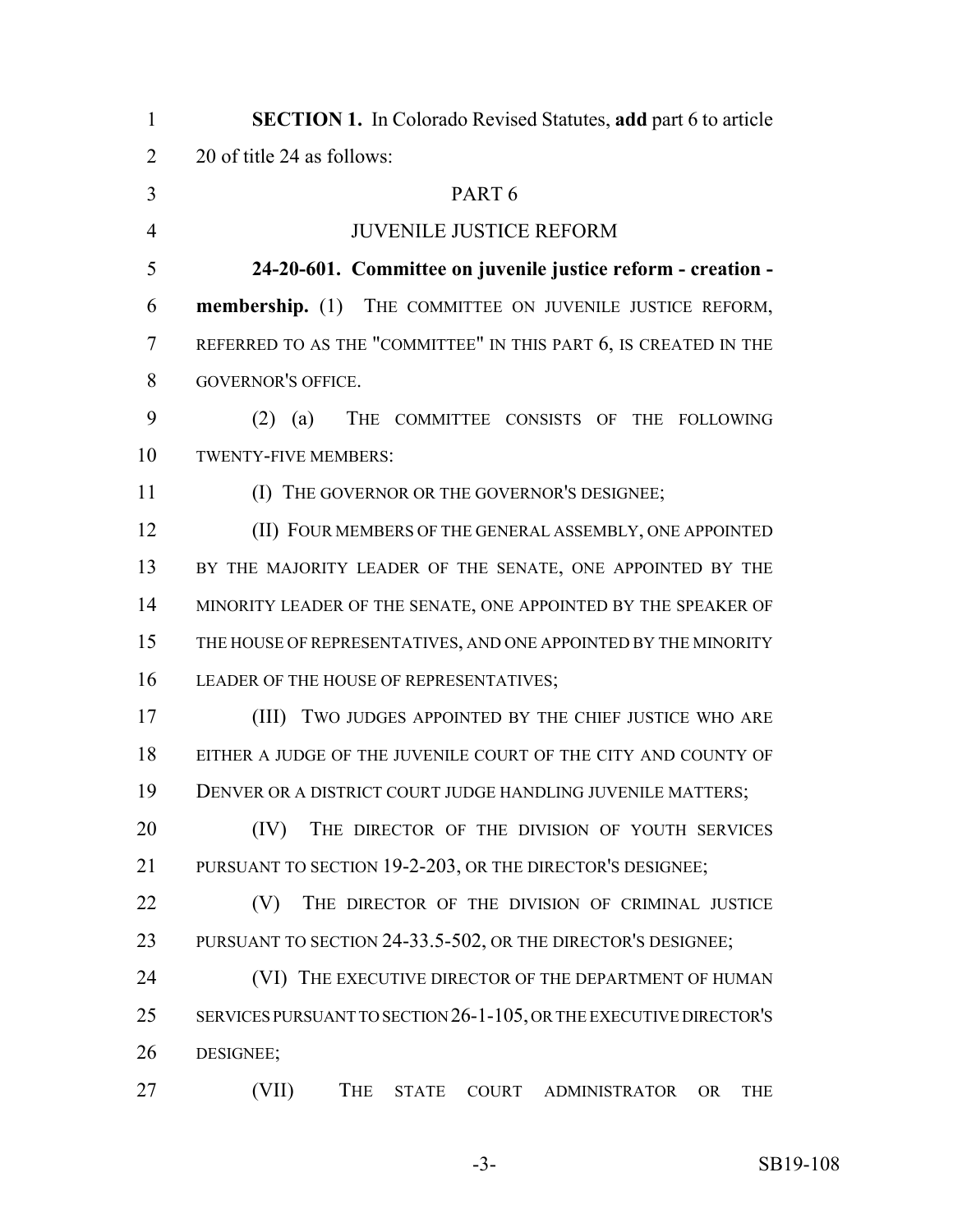- ADMINISTRATOR'S DESIGNEE; AND
- (VIII) FOURTEEN PERSONS APPOINTED BY THE GOVERNOR AS FOLLOWS:
- (A) TWO DISTRICT ATTORNEYS;
- (B) TWO ATTORNEYS WHO REGULARLY REPRESENT JUVENILES IN JUVENILE COURT MATTERS;
- (C) THREE PERSONS WHO OVERSEE JUVENILE PROBATION;
- 8 (D) TWO PERSONS WHO OVERSEE LOCAL JUVENILE DIVERSION PROGRAMS;
- (E) A REPRESENTATIVE OF THE OFFICE OF THE CHILD'S 11 REPRESENTATIVE CREATED IN SECTION 13-91-104;
- (F) A JUVENILE MENTAL HEALTH PROFESSIONAL;
- (G) TWO PERSONS WHO ARE REPRESENTATIVES OF A NONPROFIT ORGANIZATION THAT PROVIDES PROGRAMS TO PREVENT OR ADDRESS JUVENILE DELINQUENCY; AND
- (H) ONE AT-LARGE PERSON.
- (b) IN MAKING THE APPOINTMENTS, THE CHIEF JUSTICE AND THE GOVERNOR ARE ENCOURAGED TO LOOK AT THE GEOGRAPHIC DIVERSITY OF MEMBERS OF THE COMMITTEE.
- (3) THE COMMITTEE SHALL SELECT A CHAIR AND A VICE-CHAIR. (4) THE INITIAL COMMITTEE APPOINTMENTS AND DESIGNATIONS 22 MUST BE MADE BY AUGUST 31, 2019. THE INITIAL MEETING OF THE COMMITTEE MUST BE ON OR BEFORE OCTOBER 30, 2019, AND THE COMMITTEE MUST MEET AT LEAST QUARTERLY THEREAFTER, UPON NOTICE BY THE CHAIR. THE COMMITTEE SHALL MEET AS OFTEN AS NECESSARY TO CARRY OUT ITS DUTIES AS DESCRIBED IN THIS PART 6. A MAJORITY OF THE MEMBERS OF THE COMMITTEE CONSTITUTES A QUORUM FOR THE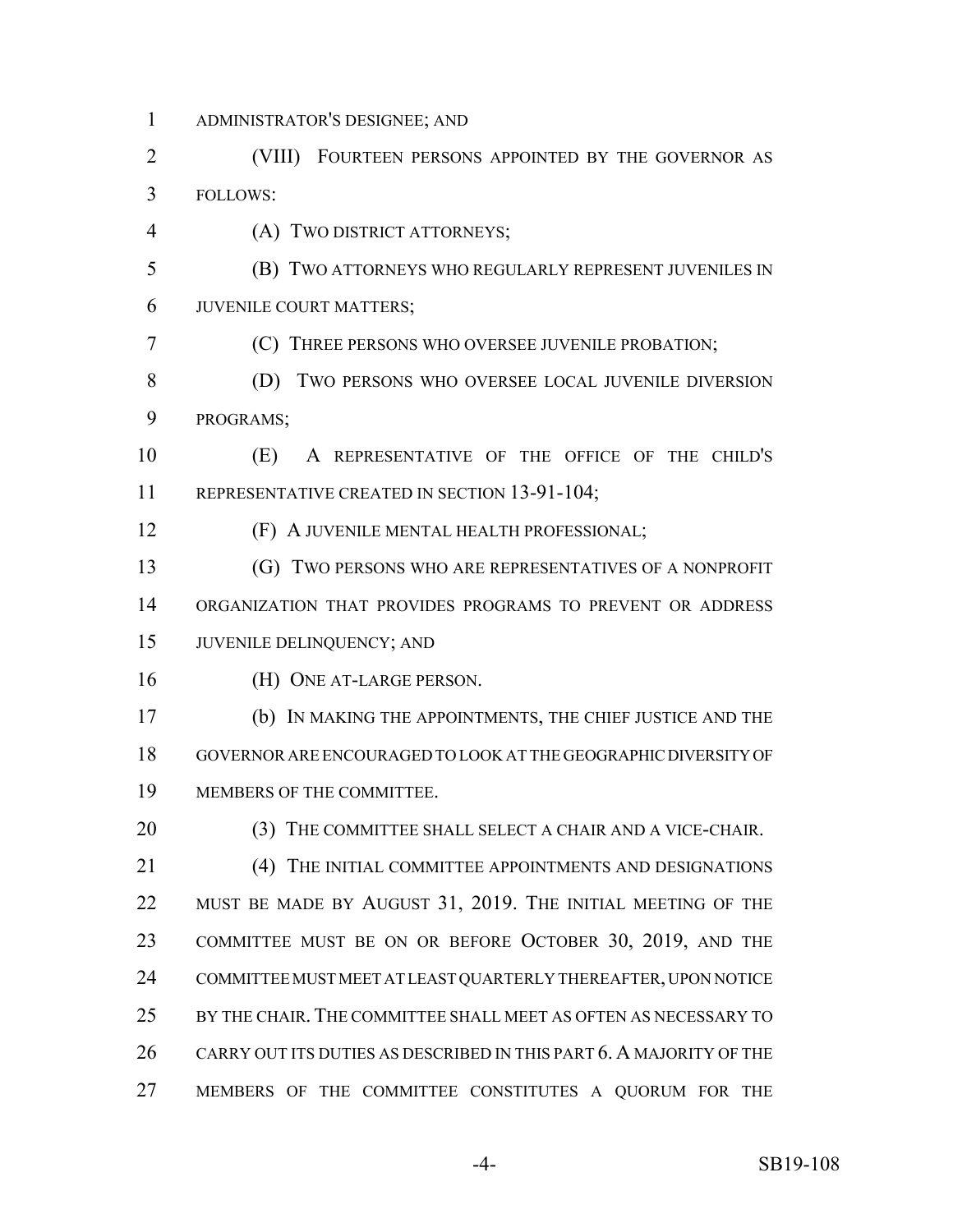TRANSACTION OF BUSINESS, AND A MAJORITY OF A QUORUM PRESENT AT ANY MEETING IS SUFFICIENT FOR ANY OFFICIAL ACTION TAKEN BY THE COMMITTEE. (5) THE COMMITTEE MAY ESTABLISH SUBCOMMITTEES TO ASSIST IN ITS WORK.

 **24-20-602. Juvenile justice reform committee - duties.** (1) THE COMMITTEE HAS THE FOLLOWING DUTIES:

 (a) (I) ADOPT A VALIDATED RISK AND NEEDS ASSESSMENT TOOL OR TOOLS TO BE USED STATEWIDE THAT USES AN ACCEPTED STANDARD OF ASSESSMENT TO ASSIST:

 (A) JUVENILE COURTS IN DETERMINING THE ACTIONS TO TAKE FOR 12 EACH JUVENILE SUBJECT TO THE JURISDICTION OF THE JUVENILE COURT; (B) THE DIVISION OF YOUTH SERVICES IN DEVELOPMENT OF CASE

 AND REENTRY PLANS AND THE DETERMINATION OF SUPERVISION LEVELS 15 FOR JUVENILES COMMITTED TO THE DEPARTMENT OF HUMAN SERVICES; AND

 (C) JUVENILE PROBATION DEPARTMENTS IN THE DEVELOPMENT OF CASE PLANS AND THE DETERMINATION OF SUPERVISION LEVELS FOR JUVENILES PLACED ON PROBATION.

**(II) IN ADOPTING THE VALIDATED RISK AND NEEDS ASSESSMENT** 21 PURSUANT TO SUBSECTION  $(1)(a)(I)$  OF THIS SECTION, THE COMMITTEE SHALL CONSULT WITH EXPERT ORGANIZATIONS AND REVIEW RESEARCH AND BEST PRACTICES FROM OTHER JURISDICTIONS. ON OR BEFORE JANUARY 1, 2021, THE COMMITTEE SHALL:

 (A) SELECT A VALIDATED RISK AND NEEDS ASSESSMENT TOOL OR TOOLS;

(B) DETERMINE THE POPULATION OF JUVENILES FOR WHICH THE

-5- SB19-108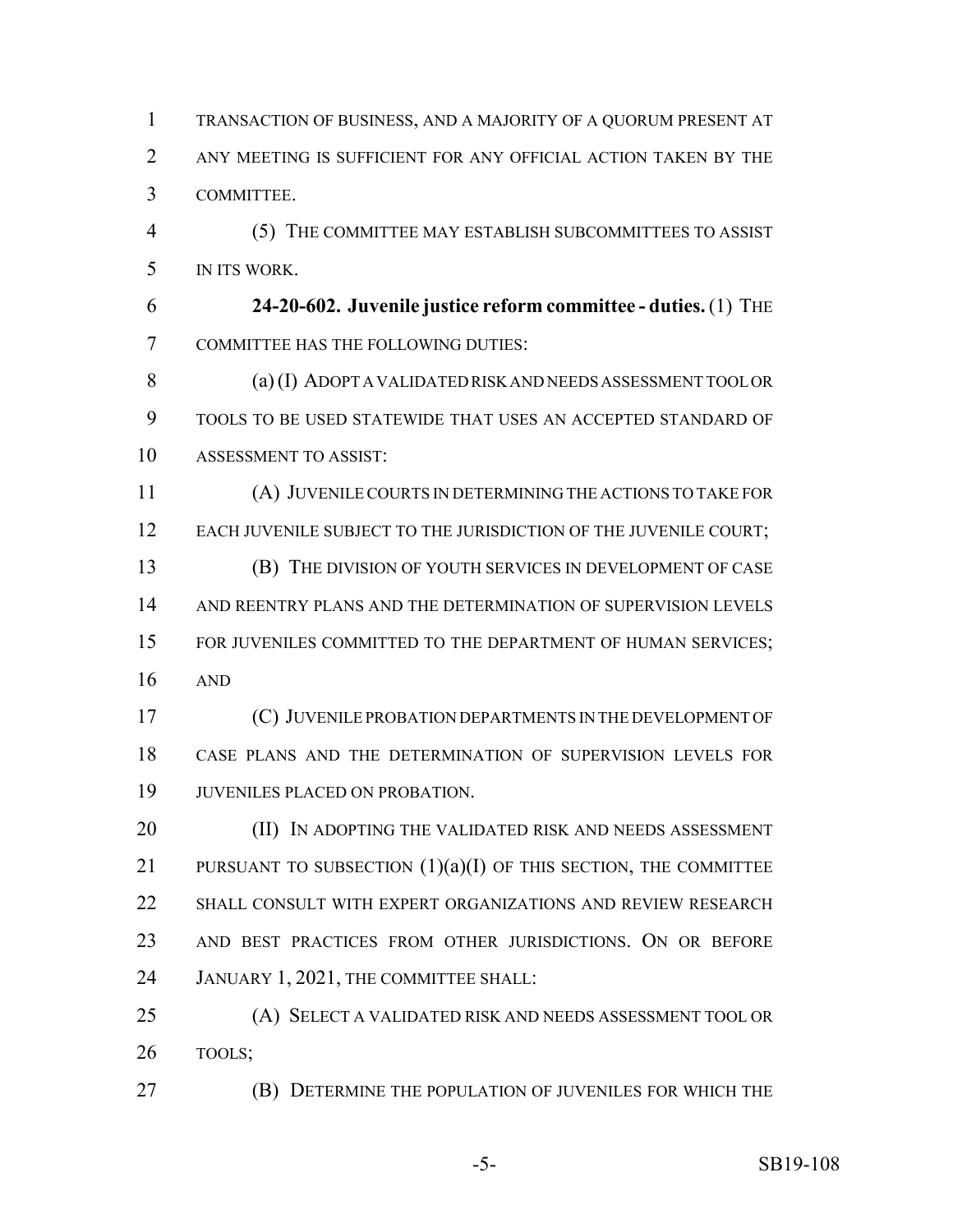VALIDATED RISK AND NEEDS ASSESSMENT MUST BE CONDUCTED;

 (C) DETERMINE THE TIME FRAME PRIOR TO DISPOSITION AND AT REGULAR INTERVALS THEREAFTER THAT THE VALIDATED RISK AND NEEDS ASSESSMENT MUST BE CONDUCTED TO DETERMINE RISK LEVELS AND TO IDENTIFY INTERVENTION NEEDS AND WHO IS RESPONSIBLE FOR CONDUCTING THE ASSESSMENT;

 (D) ESTABLISH POLICIES FOR HOW THE RESULTS OF THE VALIDATED RISK AND NEEDS ASSESSMENTS ARE COMPILED AND HOW THE RESULTS ARE SHARED AND WITH WHICH PARTIES THEY ARE SHARED;

 (E) ESTABLISH POLICIES FOR THE UTILIZATION OF THE VALIDATED RISK AND NEEDS ASSESSMENT TOOL, INCLUDING POLICIES TO OBJECTIVELY 12 GUIDE SUPERVISION LEVELS AND THE LENGTH OF TIME ON SUPERVISION, DEVELOP INDIVIDUALIZED CONDITIONS OF JUVENILE PROBATION, AND DEVELOP CASE PLANS FOR EACH JUVENILE COMMITTED TO THE DEPARTMENT OF HUMAN SERVICES OR PLACED ON JUVENILE PROBATION; (F) DEVELOP A PLAN TO CONDUCT A VALIDATION STUDY OF THE VALIDATED RISK AND NEEDS ASSESSMENT TOOL OR TOOLS ON THE

JUVENILES WHO ARE ADMINISTERED EACH TOOL; AND

 (G) DEVELOP A PLAN TO COLLECT AND REPORT DATA ANNUALLY ON THE RESULTS OF THE VALIDATED RISK AND NEEDS ASSESSMENTS AND THE CORRESPONDING SUPERVISION, SENTENCES, AND SERVICE MATCHING 22 DECISIONS TO THE GENERAL ASSEMBLY.

 (b) SELECT A VALIDATED MENTAL HEALTH SCREENING TOOL OR TOOLS THAT USE AN ACCEPTED STANDARD OF PRACTICE TO INFORM THE APPROPRIATE ACTIONS TO TAKE FOR EACH JUVENILE PRIOR TO DISPOSITION. THE COMMITTEE SHALL ALSO:

(I) DETERMINE THE TIME FRAME FOR WHEN A VALIDATED MENTAL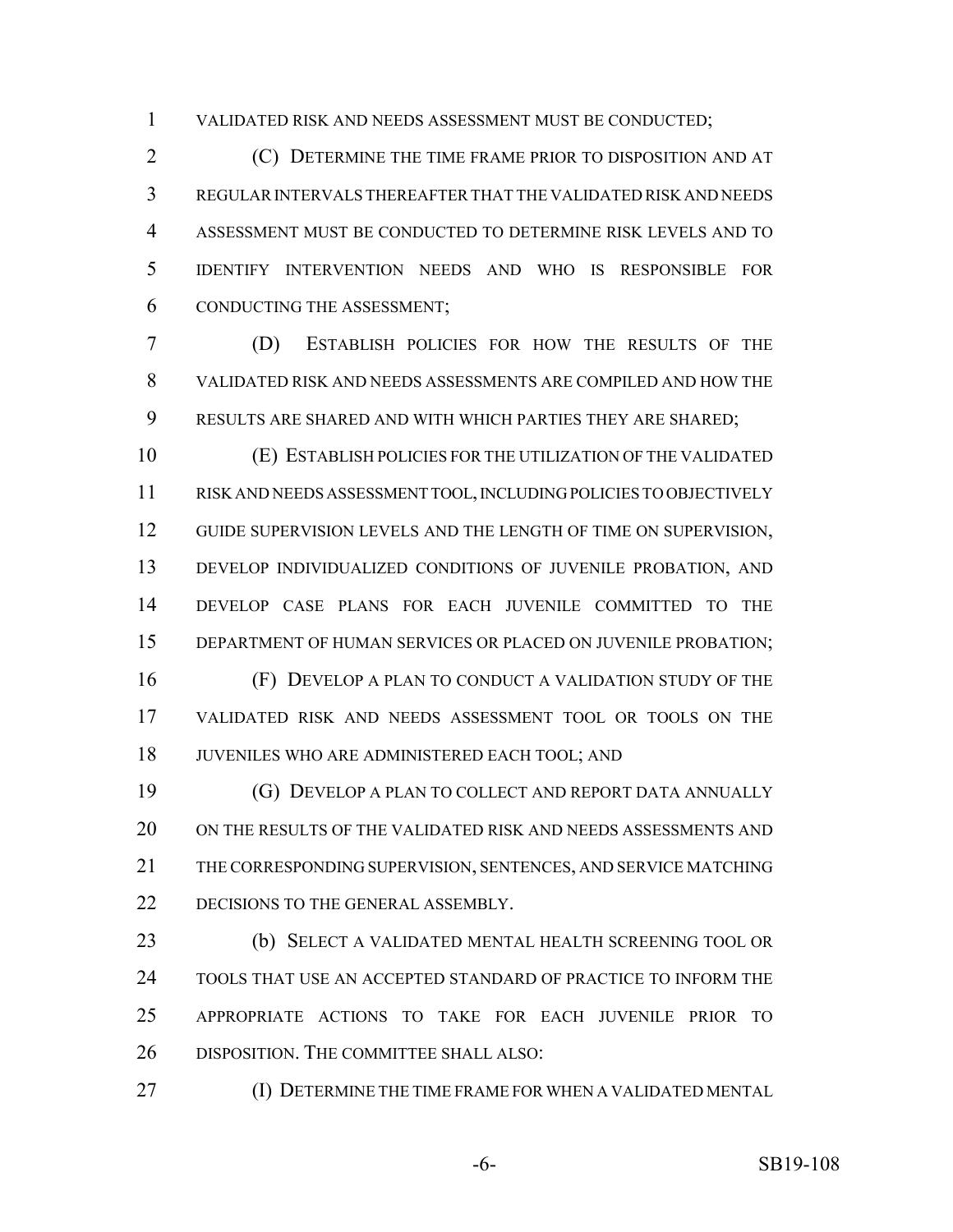HEALTH SCREENING MUST BE CONDUCTED AND WHO IS RESPONSIBLE FOR CONDUCTING THE SCREENING;

 (II) ESTABLISH POLICIES FOR HOW THE RESULTS OF THE VALIDATED MENTAL HEALTH SCREENINGS ARE COMPILED; HOW THE RESULTS ARE SHARED AND WITH WHICH PARTIES; AND HOW THE RESULTS ARE PROTECTED FROM FURTHER DISCLOSURE; AND

 (III) ESTABLISH POLICIES FOR THE UTILIZATION OF THE MENTAL HEALTH SCREENING TOOL TO OBJECTIVELY INFORM JUVENILE COURT DECISIONS AND ESTABLISH A PROCESS TO REFER JUVENILES FOR A FULL MENTAL HEALTH ASSESSMENT IF WARRANTED.

 (c) SELECT A VALIDATED RISK SCREENING TOOL TO BE USED STATEWIDE TO INFORM DISTRICT ATTORNEY DECISIONS ON A JUVENILE'S ELIGIBILITY FOR DIVERSION.THE VALIDATED RISK SCREENING TOOL MUST 14 BE IMPLEMENTED PURSUANT TO SECTION 19-2-303.

 (d) BY JULY 1, 2020, SELECT A QUALIFIED VENDOR OR NATIONAL PROVIDER OF RISK ASSESSMENT TECHNICAL ASSISTANCE TO ASSIST THE DEPARTMENT OF HUMAN SERVICES, JUVENILE PROBATION, AND THE JUVENILE COURT WITH THE ADOPTION AND IMPLEMENTATION OF THE VALIDATED RISK AND NEEDS ASSESSMENT TOOL AND VALIDATED MENTAL HEALTH SCREENING TOOL AND ASSIST JUVENILE DIVERSION PROGRAMS AND DISTRICT ATTORNEY'S OFFICES WITH THE ADOPTION AND IMPLEMENTATION OF A VALIDATED RISK SCREENING TOOL. THE ASSISTANCE MUST INCLUDE, WITHOUT LIMITATION, AN IMPLEMENTATION PLAN, EMPLOYEE TRAINING, POLICY DEVELOPMENT, AND THE ESTABLISHMENT OF QUALITY ASSURANCE AND DATA COLLECTION PROTOCOLS.

(e) IDENTIFY SHARED OUTCOME MEASURES THAT ALL SERVICE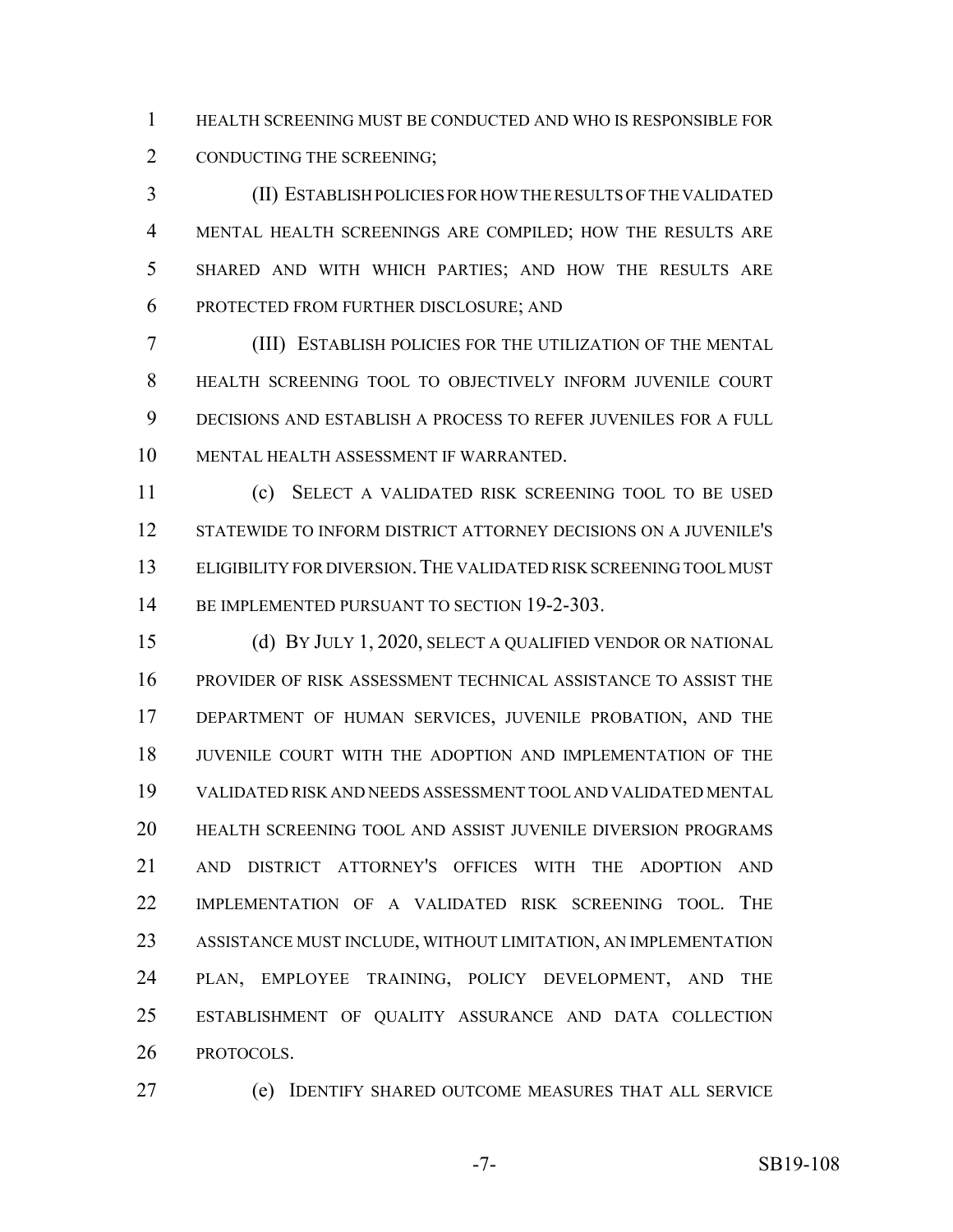PROVIDERS RECEIVING STATE FUNDS AND SERVING JUVENILES PLACED ON PROBATION AND PAROLE MUST TRACK AND REPORT. THE COMMITTEE SHALL ALSO:

 (I) DEVELOP A PLAN FOR HOW THE DEPARTMENT OF HUMAN SERVICES AND THE JUDICIAL DEPARTMENT SHALL COLLECT THIS DATA AS PART OF THE CONTRACTING REQUIREMENTS AND BUILD THE CAPACITY OF SERVICE PROVIDERS TO TRACK AND REPORT ON THESE OUTCOME MEASURES;

 (II) ESTABLISH POLICIES FOR EVALUATING THE EFFECTIVENESS OF SERVICE PROVIDERS, INCLUDING TIME FRAMES AND WHO IS RESPONSIBLE 11 FOR CONDUCTING THE EVALUATIONS; AND

 (III) DEVELOP A CONSOLIDATED REPORT ON THE OUTCOME MEASURES FROM THE DEPARTMENT OF HUMAN SERVICES AND THE JUDICIAL DEPARTMENT THAT MUST BE MADE AVAILABLE ANNUALLY TO THE GOVERNOR, THE CHIEF JUSTICE OF THE COLORADO SUPREME COURT, AND THE JUDICIARY COMMITTEES OF THE SENATE AND THE HOUSE OF REPRESENTATIVES, THE HEALTH AND HUMAN SERVICES COMMITTEE OF THE SENATE, AND THE PUBLIC HEALTH CARE AND HUMAN SERVICES COMMITTEE OF THE HOUSE OF REPRESENTATIVES, OR ANY SUCCESSOR COMMITTEES. NOTWITHSTANDING THE PROVISIONS OF SECTION 24-1-136 (11)(a)(I), THE REQUIREMENT TO SUBMIT THE REPORT TO THE COMMITTEES CONTINUES INDEFINITELY.

 (f) IDENTIFY SHARED OUTCOME MEASURES FOR DIVERSION, JUVENILE PROBATION, AND THE DIVISION OF YOUTH SERVICES, INCLUDING A COMMON DEFINITION OF RECIDIVISM.

26 (2) THE COMMITTEE SHALL RECOMMEND CHANGES TO STATUTES, RULES, OR STANDARDS THAT NEED TO BE MADE TO FULLY IMPLEMENT THE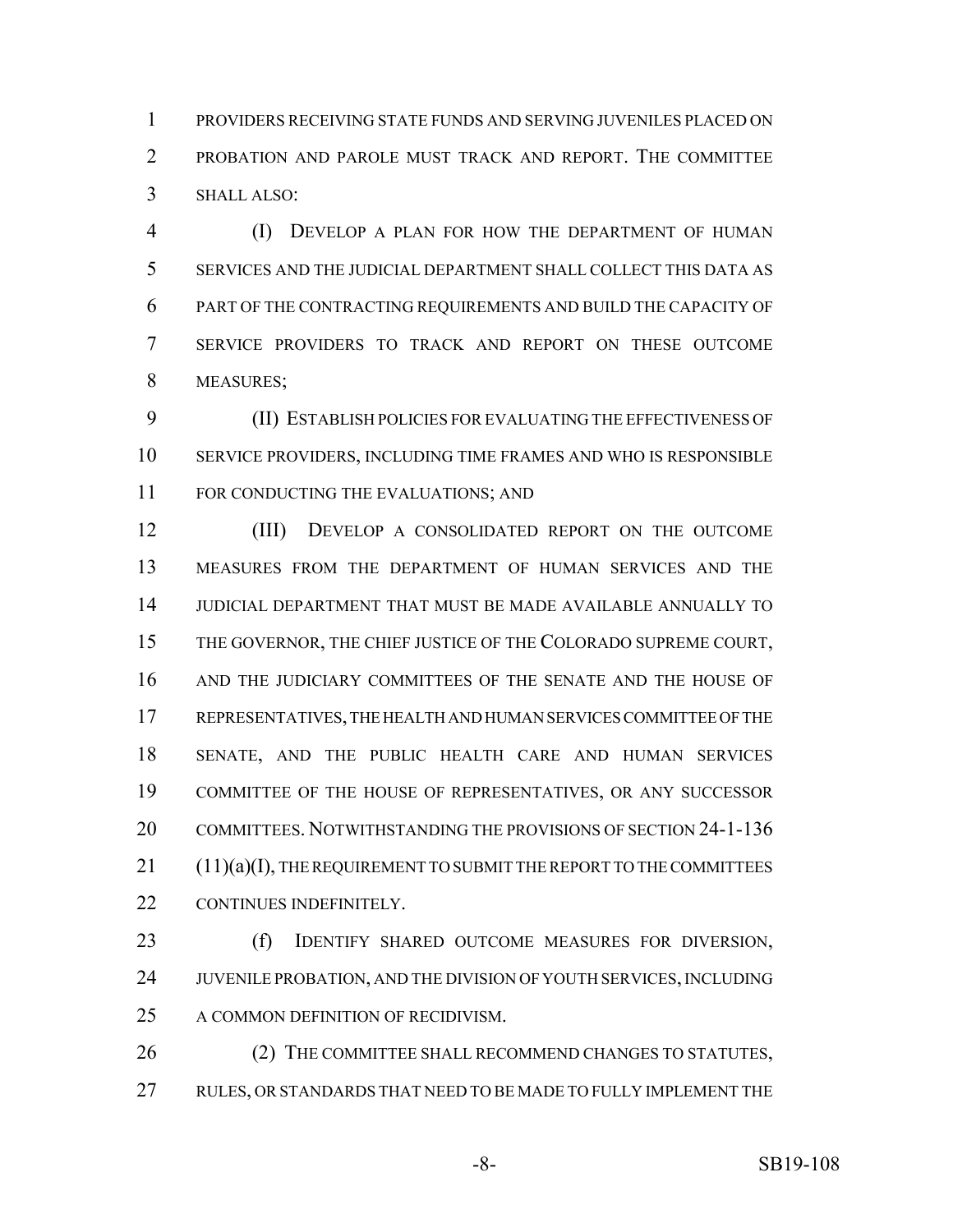COMMITTEE'S RECOMMENDATIONS.

 **SECTION 2.** In Colorado Revised Statutes, 19-1-103, **amend** (44); and **add** (45.5) as follows:

 **19-1-103. Definitions.** As used in this title 19 or in the specified portion of this title 19, unless the context otherwise requires:

 (44) (a) "Diversion" means a decision made by a person with authority or a delegate of that person that results in specific official action of the legal system not being taken in regard to a specific juvenile or child and in lieu thereof providing OR REFERRING THE JUVENILE OR CHILD TO 10 individually designed services, by a specific program. IF NECESSARY, PROVIDED BY THE JUVENILE JUSTICE OR ANOTHER SERVICE SYSTEM OR COMMUNITY-BASED ORGANIZATION. The goal of diversion is to prevent further involvement of the juvenile or child in the formal legal system.

 (b) Diversion of a juvenile or child may take place either at the prefiling level as an alternative to the filing of a petition pursuant to 16 section 19-2-512 or at the postadjudication level as an adjunct to 17 probation services following an adjudicatory hearing pursuant to section 18 19-3-505 or a disposition as a part of sentencing pursuant to section 19 19-2-907. "Services", as used in this subsection (44), includes but is not 20 limited to diagnostic needs assessment, restitution programs, community service, job training and placement, specialized tutoring, constructive recreational activities, general counseling and counseling during a crisis 23 situation, and follow-up activities POSTFILING AS AN ALTERNATIVE TO ADJUDICATION. Services may include restorative justice practices as 25 defined in section 18-1-901 (3)( $\sigma$ .5)  $\overline{C.R.S.}$ , and as deemed suitable by the probation department or a designated restorative justice practices 27 facilitator. Restorative justice practices shall MUST be conducted by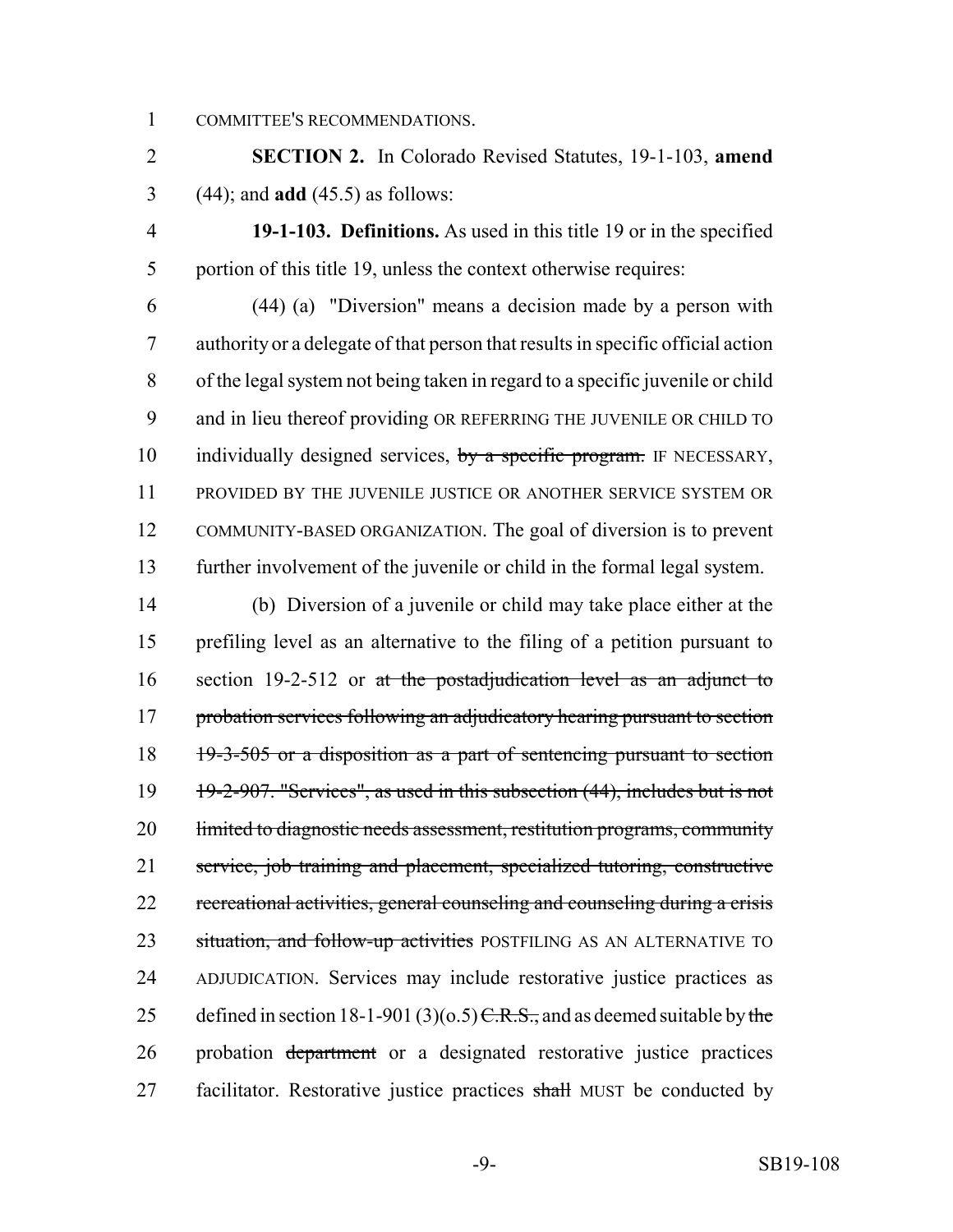facilitators recommended by the district attorney.

 (45.5) "EMERGENCY SHELTER" MEANS THE TEMPORARY PLACEMENT OF A CHILD WITH KIN; WITH AN ADULT WITH A SIGNIFICANT RELATIONSHIP WITH THE CHILD; OR IN A LICENSED OR CERTIFIED TWENTY-FOUR-HOUR, NONSECURE, CARE AND TREATMENT FACILITY WHEN A CHILD IS SERIOUSLY ENDANGERED IN SUCH CHILD'S SURROUNDINGS OR THE CHILD SERIOUSLY ENDANGERS OTHERS IN THOSE SURROUNDINGS.

 **SECTION 3.** In Colorado Revised Statutes, 19-2-210, **amend** (3)(b) as follows:

 **19-2-210. Juvenile community review board.** (3) (b) The board shall review the case file of the juvenile and make a decision regarding residential community placement, taking into consideration the results of 13 the objective A VALIDATED RISK AND NEEDS ASSESSMENT ADOPTED PURSUANT TO SECTION 24-20-602 (1) by the department of human 15 services, the needs of the juvenile, and the criteria established by the juvenile community review board based on the interests of the 17 community, Objective risk criteria shall be established and maintained 18 AND GUIDANCE ESTABLISHED by the department of human services and 19 shall IN CONSULTATION WITH THE JUVENILE JUSTICE REFORM COMMITTEE ESTABLISHED PURSUANT TO SECTION 24-20-601. THE CRITERIA MUST be based upon researched factors that have been demonstrated to be correlative to risk to the community.

 **SECTION 4.** In Colorado Revised Statutes, **add** 19-2-211.5 as follows:

 **19-2-211.5. Legislative declaration.** THE GENERAL ASSEMBLY DECLARES THAT THE PLACEMENT OF CHILDREN IN A DETENTION FACILITY EXACTS A NEGATIVE IMPACT ON THE MENTAL AND PHYSICAL WELL-BEING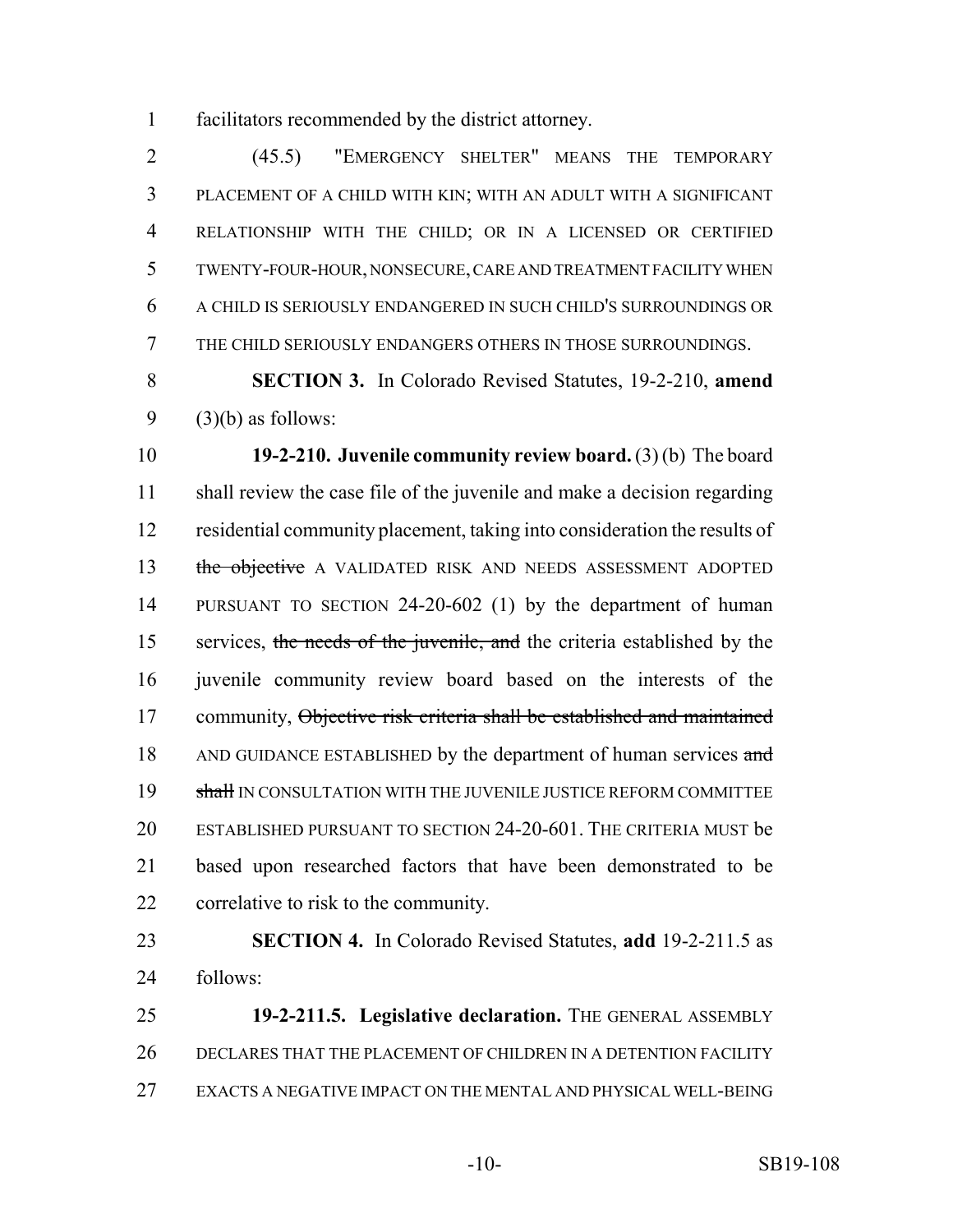OF THE CHILD AND SUCH DETENTION MAY MAKE IT MORE LIKELY THAT THE CHILD WILL REOFFEND.CHILDREN WHO ARE DETAINED ARE MORE LIKELY TO PENETRATE DEEPER INTO THE JUVENILE JUSTICE SYSTEM THAN SIMILAR CHILDREN WHO ARE NOT DETAINED, AND COMMUNITY-BASED ALTERNATIVES TO DETENTION SHOULD BE BASED ON THE PRINCIPLE OF USING THE LEAST-RESTRICTIVE SETTING POSSIBLE AND RETURNING A CHILD TO HIS OR HER HOME WHENEVER POSSIBLE CONSISTENT WITH PUBLIC SAFETY. IT IS THE INTENT OF THE GENERAL ASSEMBLY IN AMENDING SECTIONS 19-2-212 AND 19-2-508 TO LIMIT THE USE OF DETENTION TO ONLY THOSE CHILDREN WHO POSE A SUBSTANTIAL RISK OF SERIOUS HARM TO OTHERS OR THAT ARE A FLIGHT RISK FROM PROSECUTION.

 **SECTION 5.** In Colorado Revised Statutes, **amend** 19-2-212 as follows:

 **19-2-212. Working group for criteria for placement of juvenile offenders - establishment of formula - review of criteria - report.** (1) The executive director of the department of human services and the state court administrator of the judicial department, or any designees of such persons, in consultation with the division of criminal justice of the department of public safety, the office of state planning and budgeting, the Colorado district attorneys council, law enforcement representatives, DEFENSE COUNSEL, JUVENILE PROBATION REPRESENTATIVES, JUVENILE COURT JUDGES, and representatives of local and county governments, 23 INCLUDING COUNTY DEPARTMENTS OF HUMAN OR SOCIAL SERVICES, shall form a working group that shall carry out the following duties:

 (a) To establish a set of criteria for both detention and commitment for the purposes of determining which juvenile offenders are appropriate for placement in the physical or legal custody of the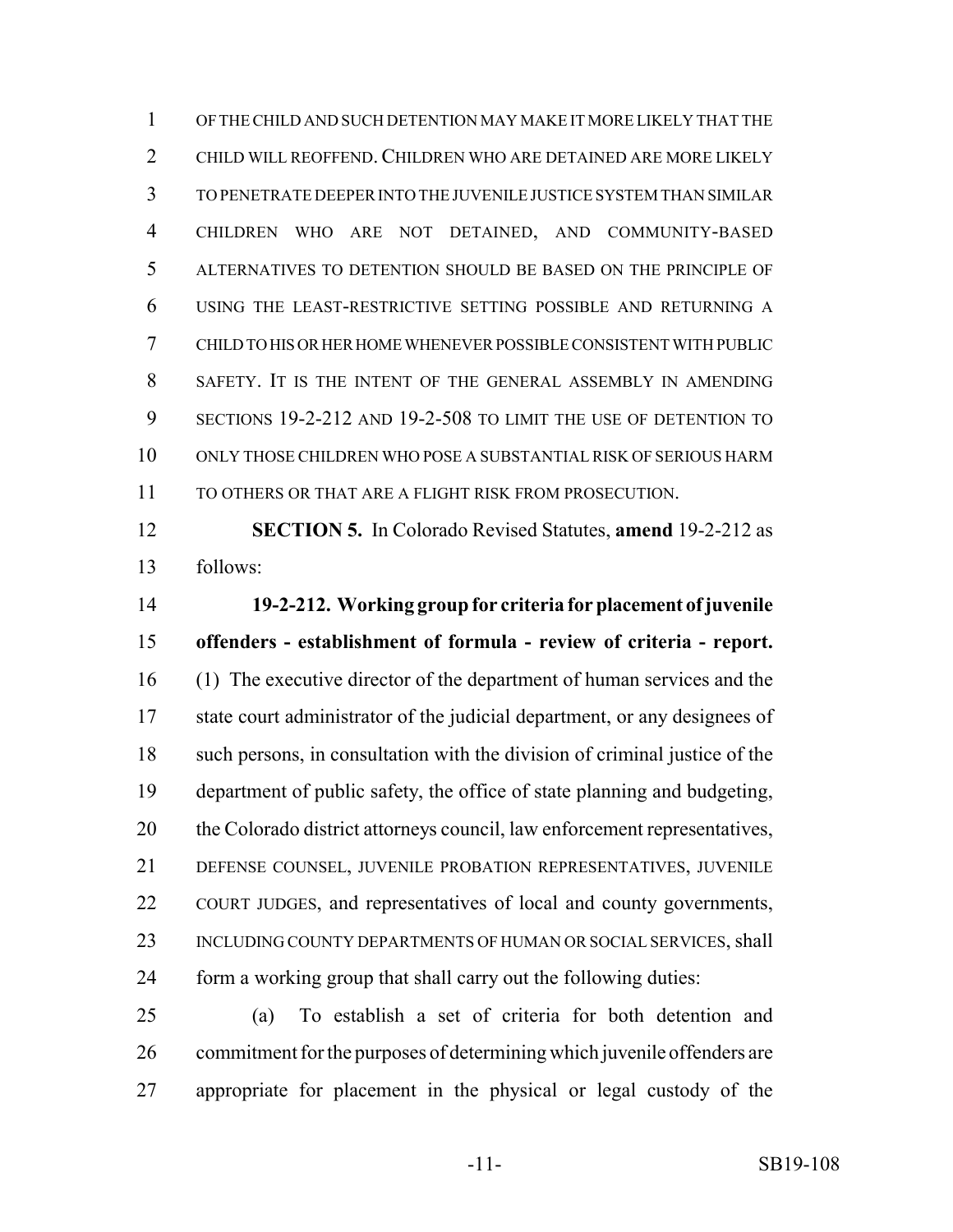1 department of human services. Such criteria shall MUST conform with section 19-2-508. This set of criteria, when adopted by the department of 3 human services and the judicial department, shall be used to MUST promote a more uniform system of determining which juveniles should be placed in the physical custody of the department of human services or in the legal custody of the department of human services so that decisions for such placement of a juvenile are made based upon a uniform set of 8 criteria throughout the state. In developing such set of criteria, the working group shall utilize any existing risk scale devised by the 10 department of human services or any other measures to determine when it is appropriate to place a juvenile in the physical custody of the 12 department of human services or in the legal custody of the department 13 of human services. In addition, the criteria shall specifically take into account the educational needs of the juvenile and ensure the juvenile's access to appropriate educational services. The working group established 16 pursuant to this subsection (1) shall hold a meeting AT LEAST once each year AND AS NECESSARY to review and propose revision to the criteria 18 established pursuant to this  $\frac{\text{pargraph}}{a}$  SUBSECTION (1) and the formula 19 created pursuant to paragraph (b) of this subsection  $(1)$  SUBSECTION  $(1)(e)$ OF THIS SECTION.

 (b) BEFORE JANUARY 1, 2021, TO DEVELOP OR ADOPT A RESEARCH-BASED DETENTION SCREENING INSTRUMENT TO BE USED STATEWIDE TO INFORM PLACEMENT OF JUVENILES IN A DETENTION FACILITY. IN DEVELOPING OR ADOPTING THE DETENTION SCREENING INSTRUMENT, THE WORKING GROUP SHALL CONSULT WITH EXPERT ORGANIZATIONS AND REVIEW RESEARCH AND BEST PRACTICES FROM OTHER JURISDICTIONS. THE WORKING GROUP IS ALSO RESPONSIBLE FOR: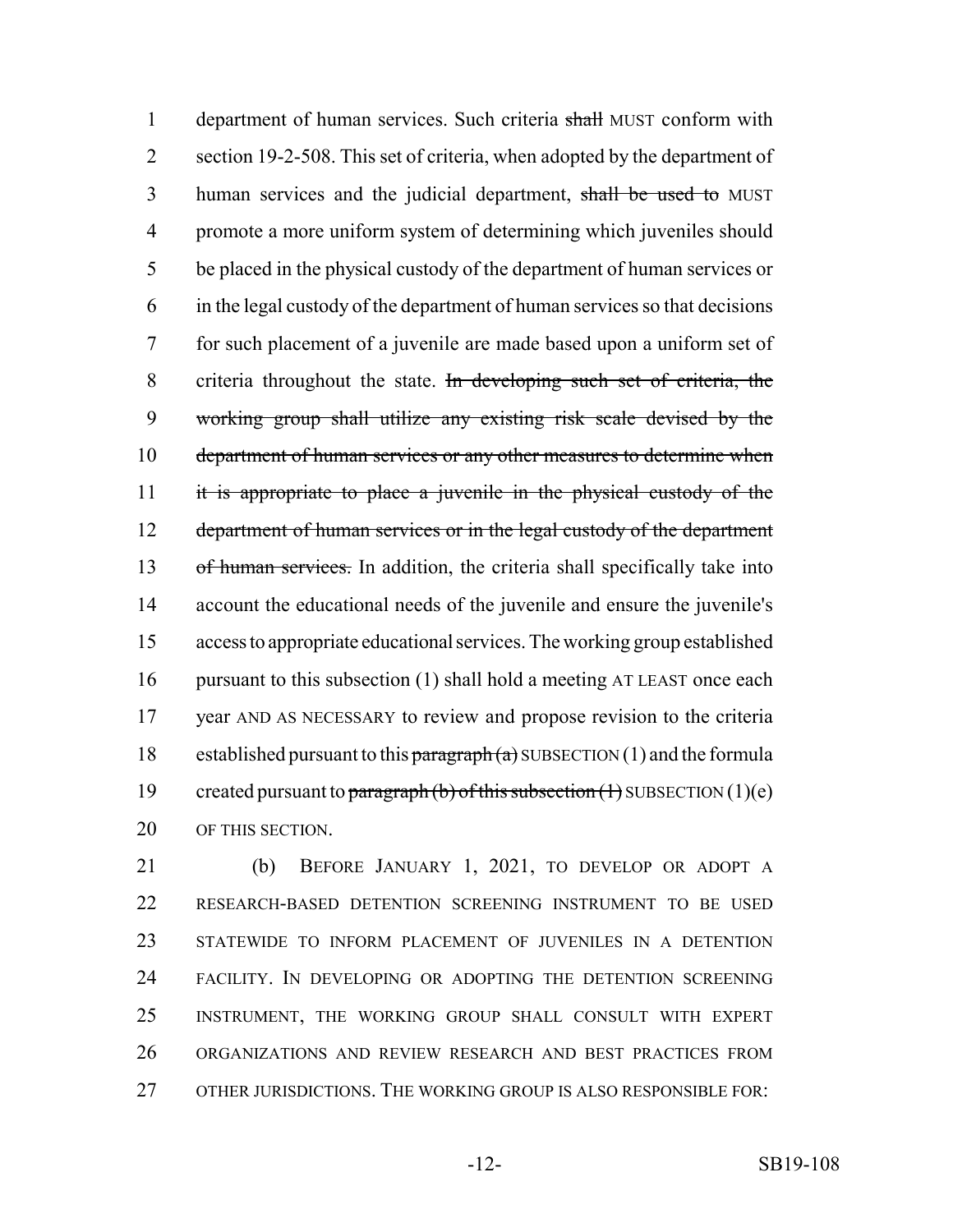(I) ENSURING THAT THE INSTRUMENT IDENTIFIES AND MITIGATES ANY DISPARATE IMPACTS BASED ON RACE OR ETHNICITY, GENDER, SEXUAL ORIENTATION, NATIONAL ORIGIN, ECONOMIC STATUS, OR CHILD WELFARE INVOLVEMENT;

 (II) IDENTIFYING MEASURES AND SCORING FOR THE DETENTION SCREENING INSTRUMENT TO DETERMINE ELIGIBILITY FOR PLACEMENT IN A JUVENILE DETENTION FACILITY;

 (III) IDENTIFYING HOW THE INSTRUMENT IS VALIDATED AND PILOTED; AND

 (IV) ESTABLISHING STATEWIDE SCORING OVERRIDE POLICIES THAT MINIMIZE SUBJECTIVE DECISIONS TO HOLD A JUVENILE IN A DETENTION FACILITY, WHILE ALLOWING FOR LOCAL FLEXIBILITY.

 (c) TO DEVELOP A PLAN TO PROVIDE TRAINING AND TECHNICAL ASSISTANCE TO SCREENING TEAMS ON THE IMPLEMENTATION OF THE DETENTION SCREENING INSTRUMENT, INCLUDING AT LEAST ANNUAL REFRESHER TRAINING;

 (d) TO DEVELOP A PLAN FOR THE DIVISION OF YOUTH SERVICES TO COLLECT, COMPILE, AND REPORT TO THE JUDICIARY COMMITTEES OF THE SENATE AND THE HOUSE OF REPRESENTATIVES, THE HEALTH AND HUMAN SERVICES COMMITTEE OF THE SENATE, AND THE PUBLIC HEALTH CARE AND HUMAN SERVICES COMMITTEE OF THE HOUSE OF REPRESENTATIVES, OR ANY SUCCESSOR COMMITTEES, ANNUALLY ON THE USE OF SECURE DETENTION; NUMBER AND JUSTIFICATION OF OVERRIDES OF THE DETENTION SCREENING INSTRUMENT; AND, IF POSSIBLE, AN ANALYSIS OF DETENTION SCREENING INSTRUMENT DATA TO DETERMINE IF ANY DISPARATE IMPACTS RESULTED BASED ON RACE, ETHNICITY, GENDER, SEXUAL ORIENTATION, NATIONAL ORIGIN, ECONOMIC STATUS, OR CHILD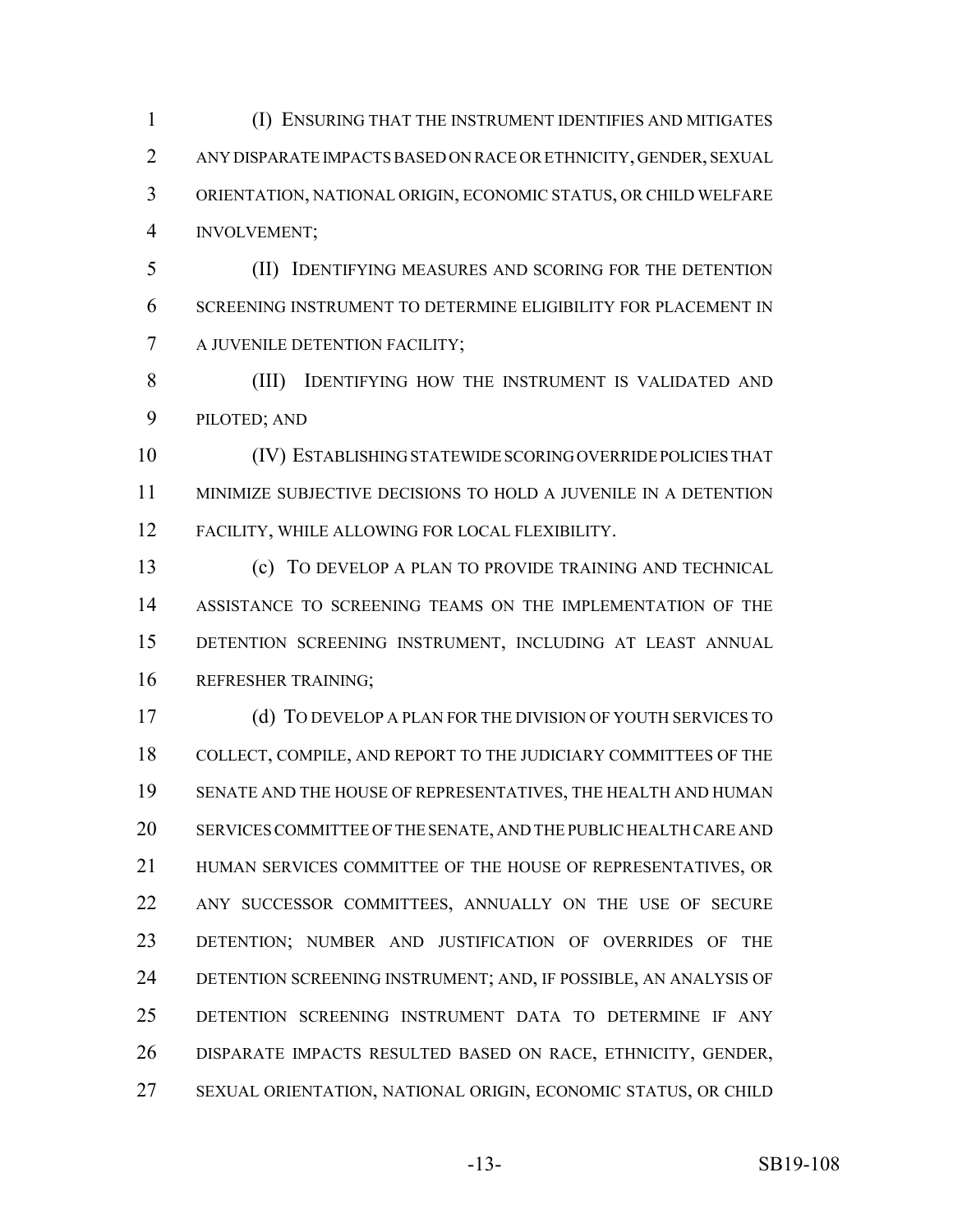WELFARE INVOLVEMENT.NOTWITHSTANDING THE PROVISIONS OF SECTION 2 24-1-136 (11)(a)(I), THIS REPORTING REQUIREMENT CONTINUES INDEFINITELY.

 $\phi$  (b) (e) To establish a formula for the purpose of allocating funds by each judicial district in the state of Colorado for alternative services to placing juveniles in the physical custody of the department of human services or in the legal custody of the department of human services. Such 8 allocation shall MUST take into consideration such factors as the population of the judicial district, the incidence of offenses committed by 10 juveniles in such judicial district, and such other factors as deemed appropriate. The working group shall consider and take into account 12 whether any federal moneys MONEY or matching funds are available to cover the costs of juveniles within the system, including parent fees and third-party reimbursement as authorized by law or reimbursements under Title IV-E of the federal "Social Security Act", as amended.

 (f) TO ESTABLISH CRITERIA FOR JUVENILES SERVED THROUGH 17 ALTERNATIVE SERVICES FUNDED PURSUANT TO SUBSECTION (1)(e) OF THIS SECTION. SUCH CRITERIA MUST PRIORITIZE:

 (I) PREADJUDICATED JUVENILES ELIGIBLE FOR PLACEMENT IN A DETENTION FACILITY AS DETERMINED BY RESULTS FROM A DETENTION SCREENING INSTRUMENT;

**(II) JUVENILES WHO ARE IN SECURE DETENTION; AND** 

 (III) JUVENILES UNDER THE SUPERVISION OF PROBATION WHEN THE RESULTS OF A DETENTION SCREENING INSTRUMENT INDICATE THAT THE JUVENILE POSES A SUBSTANTIAL RISK OF SERIOUS HARM TO OTHERS.

 (g) AT LEAST EVERY TWO YEARS, TO REVIEW DATA COLLECTED BY THE DIVISION OF YOUTH SERVICES ON THE USE OF FUNDING PURSUANT TO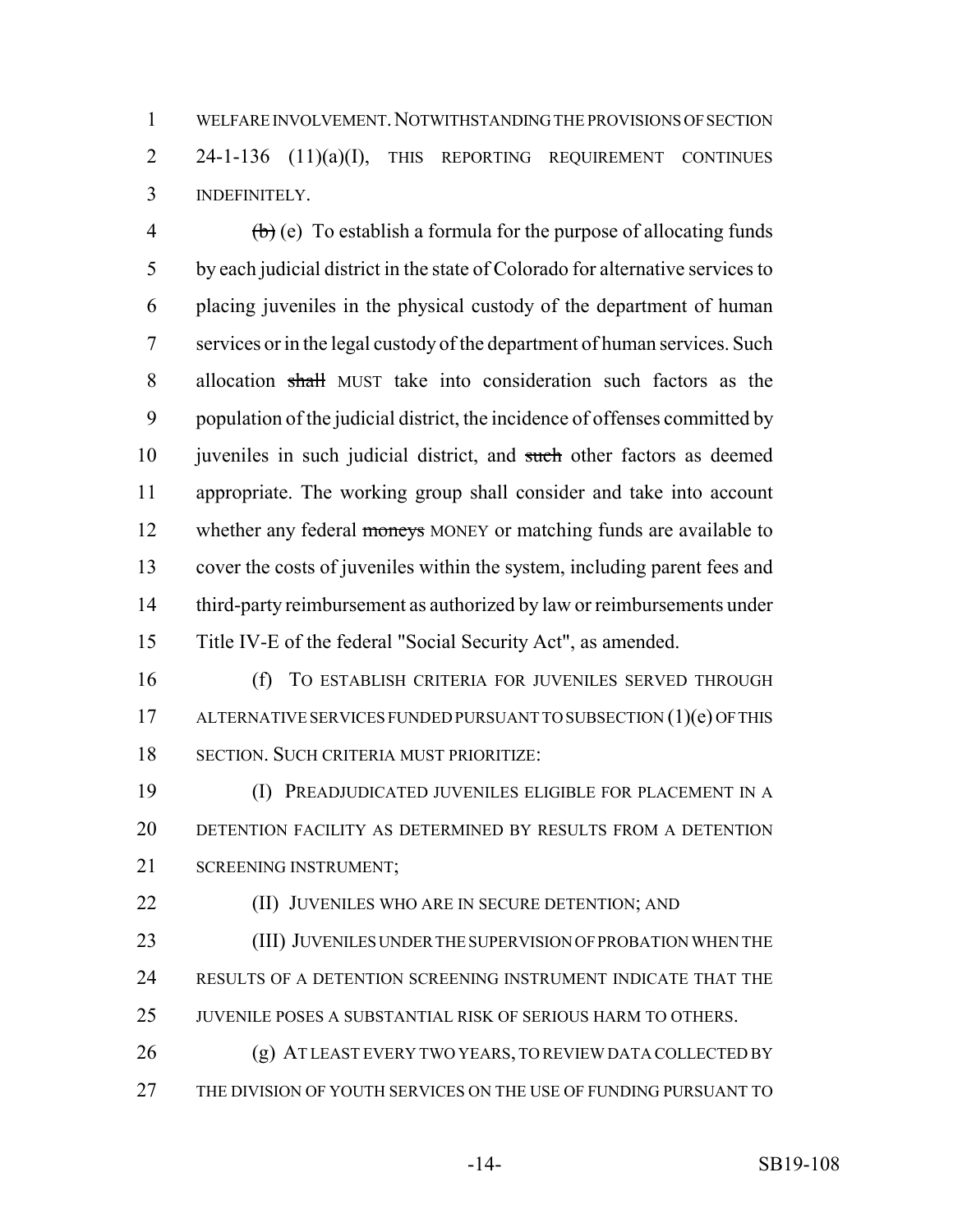SUBSECTION (1)(e) OF THIS SECTION AND ITS IMPACT ON THE USE OF JUVENILE DETENTION. THE WORKING GROUP SHALL IDENTIFY THE MEASURES THAT IT WILL COLLECT AS PART OF ITS REVIEW OF THE IMPACT OF PREADJUDICATED FUNDING ON DETENTION PURSUANT TO THIS SECTION.

 (h) TO ADOPT A RELATIVE FORM AFFIDAVIT CONCERNING A JUVENILE'S POTENTIAL NEED FOR SERVICES OR PLACEMENT. THE FORM AFFIDAVIT MUST BE AVAILABLE AT EACH JUDICIAL DISTRICT TO EACH PARENT OR LEGAL GUARDIAN OF A JUVENILE SCREENED FOR DETENTION AND PARTICIPATION IN ALTERNATIVE SERVICES. THE FORM AFFIDAVIT MUST:

 (I) ADVISE THE PARENT OR LEGAL GUARDIAN THAT HE OR SHE IS REQUIRED TO PROVIDE THE REQUESTED INFORMATION FULLY AND COMPLETELY UNDER PENALTY OF PERJURY; AND

14 (II) REQUIRE THE PARENT OR LEGAL GUARDIAN TO LIST THE NAMES, ADDRESSES, E-MAIL ADDRESSES, AND TELEPHONE NUMBERS OF EVERY GRANDPARENT, RELATIVE, KIN, AND PERSON WITH A SIGNIFICANT RELATIONSHIP WITH THE JUVENILE AND ANY COMMENTS CONCERNING THE APPROPRIATENESS OF THE JUVENILE'S POTENTIAL NEED FOR SERVICES FROM OR PLACEMENT WITH THOSE PERSONS.

 (2) Of the members of the working group established pursuant to subsection (1) of this section, the executive director of the department of human services and the state court administrator of the judicial 23 department, or any designees of such persons, shall have final authority 24 to carry out the duty of creating the set of criteria pursuant to paragraph 25 (a) of subsection (1) SUBSECTIONS (1)(a) TO (1)(d) of this section and 26 creating the formula pursuant to paragraph  $(b)$  of subsection  $(1)$ 27 SUBSECTIONS (1)(e) TO (1)(g) of this section. This authority shall CAN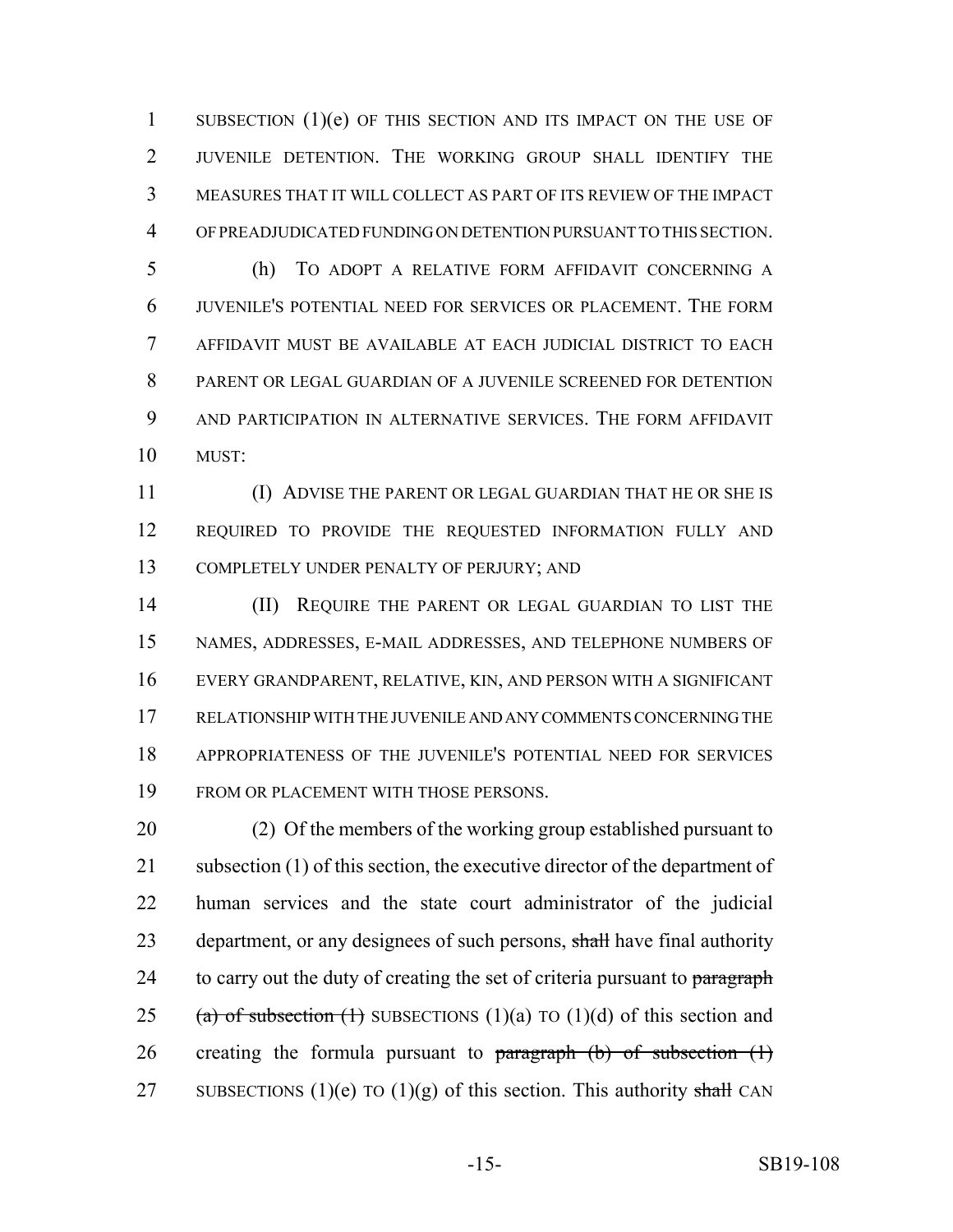ONLY be exercised after working with and participating in the working group process established in this section.

 **SECTION 6.** In Colorado Revised Statutes, 19-2-302, **amend** (1), 4 (3), and (4) as follows:

 **19-2-302. Preadjudication service program creation - community advisory board established - duties of board.** (1) (a) The chief judge of any judicial district may issue an order that any juvenile who applies for preadjudication release be evaluated for placement by a preadjudication service program established pursuant to this section. In evaluating the juvenile, the service agency shall follow criteria for the placement of a juvenile established pursuant to section 19-2-212. Upon evaluation, the service agency shall make a recommendation to the court concerning placement of the juvenile with a preadjudication service program.

 (b) PARENTS AND LEGAL GUARDIANS OF A JUVENILE EVALUATED BY A PREADJUDICATION SERVICE PROGRAM SHALL COMPLETE THE AFFIDAVIT DESCRIBED IN SECTION 19-2-212 (1)(h) NO LATER THAN TWO BUSINESS DAYS AFTER THE EVALUATION OR PRIOR TO THE JUVENILE'S FIRST DETENTION HEARING, WHICHEVER OCCURS FIRST.

20 (3) The local justice plan shall MUST provide for the assessment of juveniles taken into custody and detained by law enforcement officers, 22 which assessment shall MUST be based on criteria for the placement of juveniles established pursuant to section 19-2-212, so that relevant information may be presented to the judge presiding over the detention hearing. The information provided to the court through the screening 26 process, which information shall MUST include the record of any prior adjudication of the juvenile, is intended to enhance the court's ability to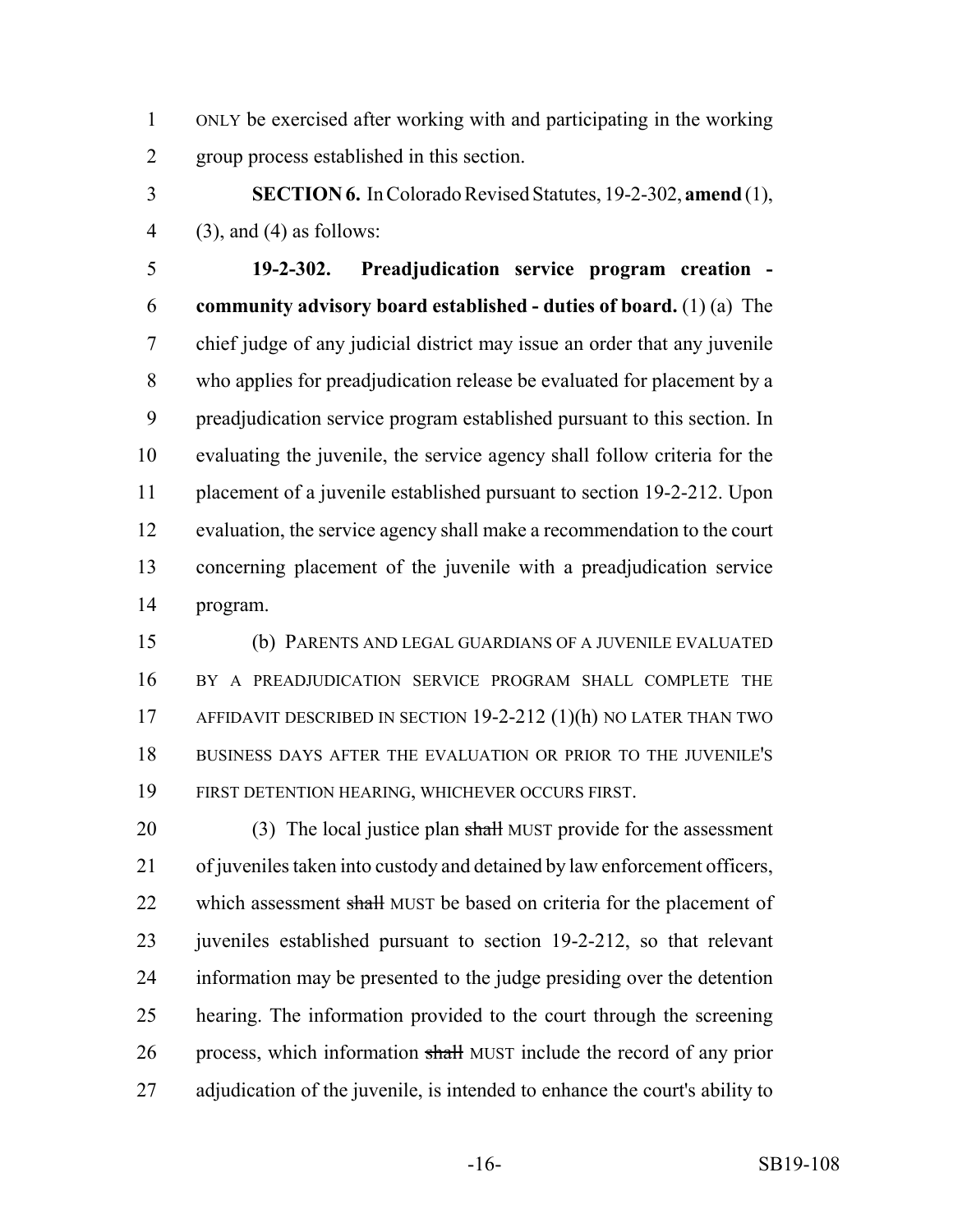make a more appropriate detention and bond decision, based on facts 2 relative to the juvenile's welfare or the juvenile's risk of danger to the 3 community SUBSTANTIAL RISK OF SERIOUS HARM TO OTHERS.

 (4) The plan may include different methods and levels of community-based supervision as conditions for preadjudication release, INCLUDING THE POSSIBILITY OF RELEASE WITHOUT SUPERVISION. The plan may provide for the use of the same supervision methods that have been established for adult defendants as a pretrial release method to reduce pretrial incarceration or that have been established as sentencing alternatives for juvenile or adult offenders placed on probation or parole. The use of such supervision methods is intended to reduce preadjudication detentions without sacrificing the protection of the community from juveniles who may be risks to the public. The plan may ALLOW FOR THE RELEASE OF THE JUVENILE TO HIS OR HER HOME WITH NO SUPERVISION OR provide for the use of any of the following supervision methods as conditions of preadjudication release:

(a) Periodic telephone communications with the juvenile;

- (b) Periodic office visits by the juvenile to the preadjudication service agency;
- (c) Periodic home visits to the juvenile's home;
- 21 (d) IF A VALIDATED MENTAL HEALTH OR SUBSTANCE USE SCREENING AND SUBSEQUENT MENTAL HEALTH OR SUBSTANCE USE ASSESSMENT INDICATES THAT THE JUVENILE HAS A NEED:
- (I) Periodic drug testing of the juvenile; OR
- 25 (II) MENTAL HEALTH OR SUBSTANCE USE TREATMENT FOR THE 26 JUVENILE, WHICH TREATMENT MAY INCLUDE RESIDENTIAL TREATMENT;
- (e) Periodic visits to the juvenile's school;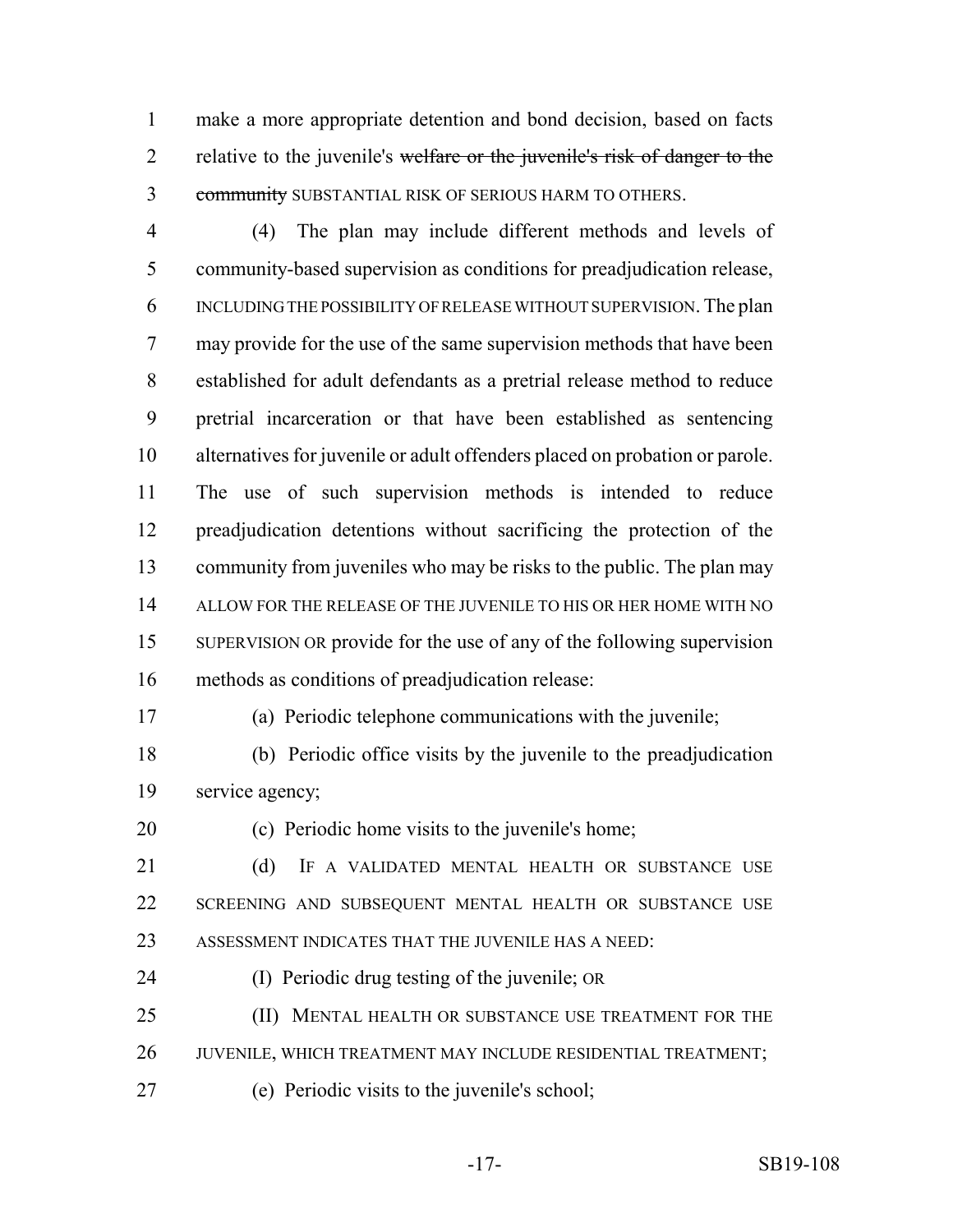(f) Mental health or substance abuse treatment for the juvenile, which treatment may include residential treatment;  $\frac{1}{2}$  (f) Domestic violence or child abuse counseling for the juvenile, if applicable;  $\frac{f(h)}{g}$  Electronic or global position monitoring of the juvenile;  $6 \rightarrow$  (i) (h) Work release for the juvenile, if school attendance is not applicable or appropriate under the circumstances; or  $\theta$  (i) Juvenile day reporting and day treatment programs. **SECTION 7.** In Colorado Revised Statutes, **amend** 19-2-303 as follows: **19-2-303. Juvenile diversion program - authorized - report - - legislative declaration - definitions.** (1) (a) In order to more fully 13 implement the stated objectives of this title TITLE 19, the general assembly declares its intent to establish a juvenile diversion program that, when possible, integrates restorative justice practices to provide community-based alternatives to the formal court system that will reduce juvenile crime and recidivism AND IMPROVE POSITIVE JUVENILE OUTCOMES, change juvenile offenders' behavior and attitudes, promote juvenile offenders' accountability, recognize and support the rights of victims, heal the harm to relationships and the community caused by 21 juven ile crime, and reduce the costs within the juvenile justice system. 22 (b) RESEARCH HAS SHOWN THAT COURT INVOLVEMENT FOR JUVENILES NOT IDENTIFIED AS A RISK OF HARM TO OTHERS IS HARMFUL, AND MOST LOW-RISK JUVENILES GROW OUT OF THEIR BEHAVIOR AND STOP REOFFENDING WITHOUT SYSTEM INTERVENTION. **(c)** THE GOALS OF THE DIVERSION PROGRAMS ARE TO: **(I) PREVENT FURTHER INVOLVEMENT OF THE JUVENILE IN THE**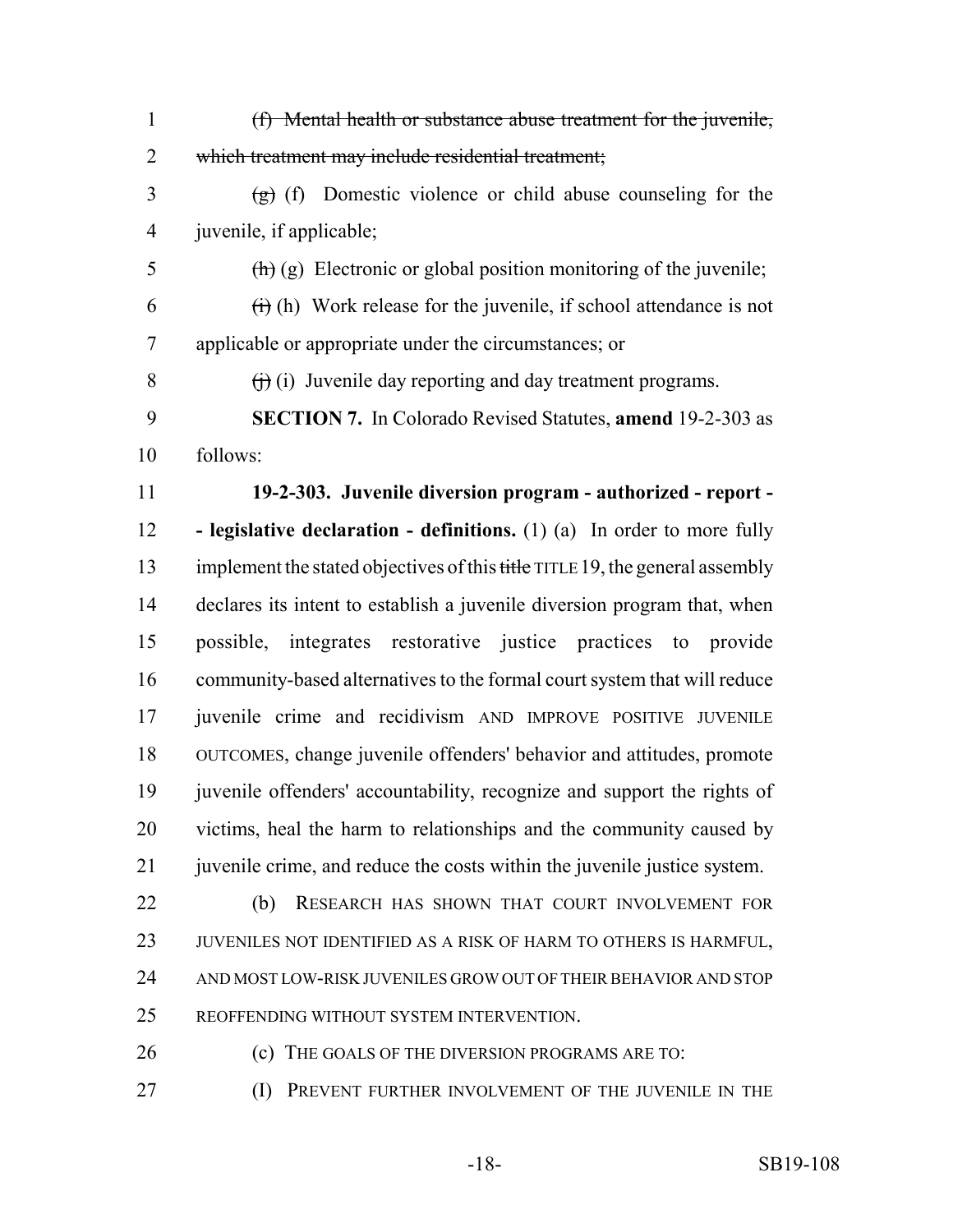FORMAL LEGAL SYSTEM;

 (II) PROVIDE ELIGIBLE JUVENILES WITH COST-EFFECTIVE ALTERNATIVES TO ADJUDICATION THAT REQUIRE THE LEAST AMOUNT OF SUPERVISION AND RESTRICTIVE CONDITIONS NECESSARY CONSISTENT WITH PUBLIC SAFETY AND THE JUVENILE'S RISK OF REOFFENDING;

 (III) SERVE THE BEST INTEREST OF THE JUVENILE WHILE EMPHASIZING ACCEPTANCE OF RESPONSIBILITY AND REPAIRING ANY HARM CAUSED TO VICTIMS AND COMMUNITIES;

 (IV) REDUCE RECIDIVISM AND IMPROVE POSITIVE OUTCOMES FOR JUVENILES THROUGH THE PROVISION OF SERVICES, IF WARRANTED, THAT ADDRESS THEIR SPECIFIC NEEDS AND ARE PROVEN EFFECTIVE; AND

 (V) ENSURE APPROPRIATE SERVICES ARE AVAILABLE FOR ALL 13 ELIGIBLE JUVENILES.

 (2) The division of criminal justice of the department of public safety is authorized to establish and administer a juvenile diversion program that SEEKS TO DIVERT YOUTH FROM THE JUVENILE JUSTICE SYSTEM, AND, when possible, integrates restorative justice practices. In 18 order to effectuate the program, the division may contract with governmental units and nongovernmental agencies SHALL ALLOCATE FUNDS TO EACH JUDICIAL DISTRICT THAT MAY CONTRACT WITH DISTRICT ATTORNEY'S OFFICES, GOVERNMENTAL UNITS, AND NONGOVERNMENTAL 22 AGENCIES to DIVERT JUVENILES AND provide services, IF WARRANTED, for 23 eligible youth JUVENILES through community-based projects PROGRAMS providing an alternative to a petition filed pursuant to section 19-2-512 25 OR an adjudicatory hearing pursuant to section 19-3-505. or dispositions 26 of a juvenile delinquent pursuant to section 19-2-907.

(3) For purposes of this section: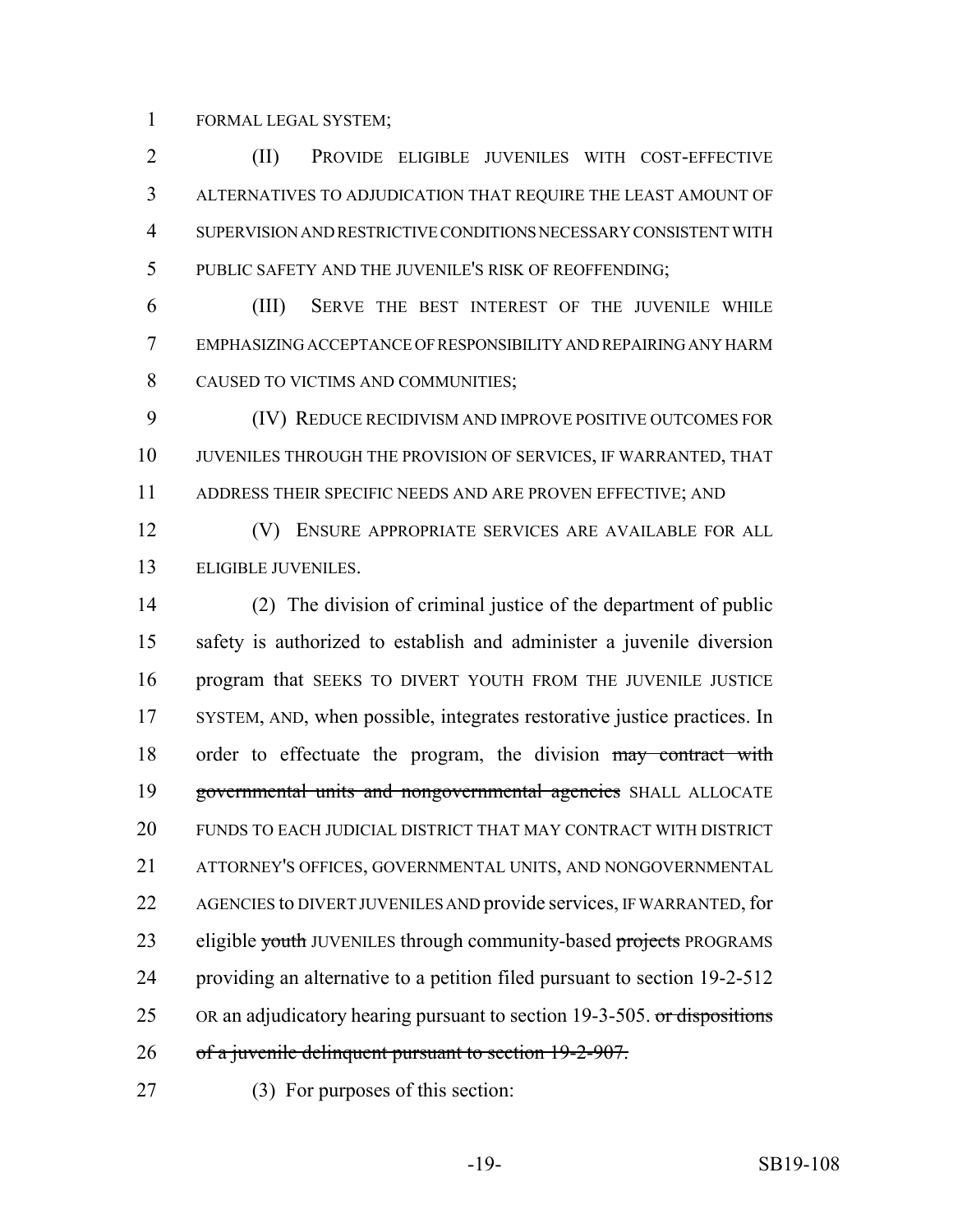- 1 (a) "Director" is defined in section  $19-1-103$  (42). (b) "Diversion" is defined in section 19-1-103 (44). (c) "Governmental unit" is defined in section 19-1-103 (55). (d) "Nongovernmental agency" is defined in section 19-1-103 (79).
- 

(e) "Services" is defined in section 19-1-103 (96).

 (4) Projects soliciting service contracts pursuant to this section 8 must demonstrate that they DISTRICT ATTORNEY'S OFFICES SHALL:

 (a) Meet a demonstrated community need as shown by a survey of the type of community, its special circumstances, and the type and 11 number of youth who will be served by the project; CONDUCT A RISK SCREENING USING A RISK SCREENING TOOL SELECTED PURSUANT TO SECTION 24-20-602 FOR ALL JUVENILES REFERRED TO THE DISTRICT ATTORNEY PURSUANT TO SECTION 19-2-510. THE DISTRICT ATTORNEY'S OFFICE SHALL CONDUCT THE RISK SCREENING OR CONTRACT WITH AN ALTERNATIVE AGENCY THAT HAS BEEN FORMALLY DESIGNATED BY THE 17 DISTRICT ATTORNEY'S OFFICE TO CONDUCT THE SCREENING, IN WHICH CASE THE RESULTS OF THE SCREENING MUST BE MADE AVAILABLE TO THE DISTRICT ATTORNEY'S OFFICE. ALL INDIVIDUALS USING THE RISK SCREENING TOOL MUST RECEIVE TRAINING ON THE APPROPRIATE USE OF THE TOOL. ALL JUVENILES SCREENED USING THE RISK SCREENING TOOL MAY BE REFERRED FOR ADDITIONAL ASSESSMENTS IF WARRANTED AS PART OF THE JUVENILE'S PARTICIPATION IN A DIVERSION PROGRAM. AN ADMISSION, CONFESSION, OR INCRIMINATING INFORMATION OBTAINED FROM A JUVENILE IN THE COURSE OF ANY ASSESSMENT THAT IS UNDERTAKEN IN CONJUNCTION WITH PROCEEDINGS PURSUANT TO THIS SECTION OR MADE IN ORDER TO PARTICIPATE IN A DIVERSION PROGRAM IS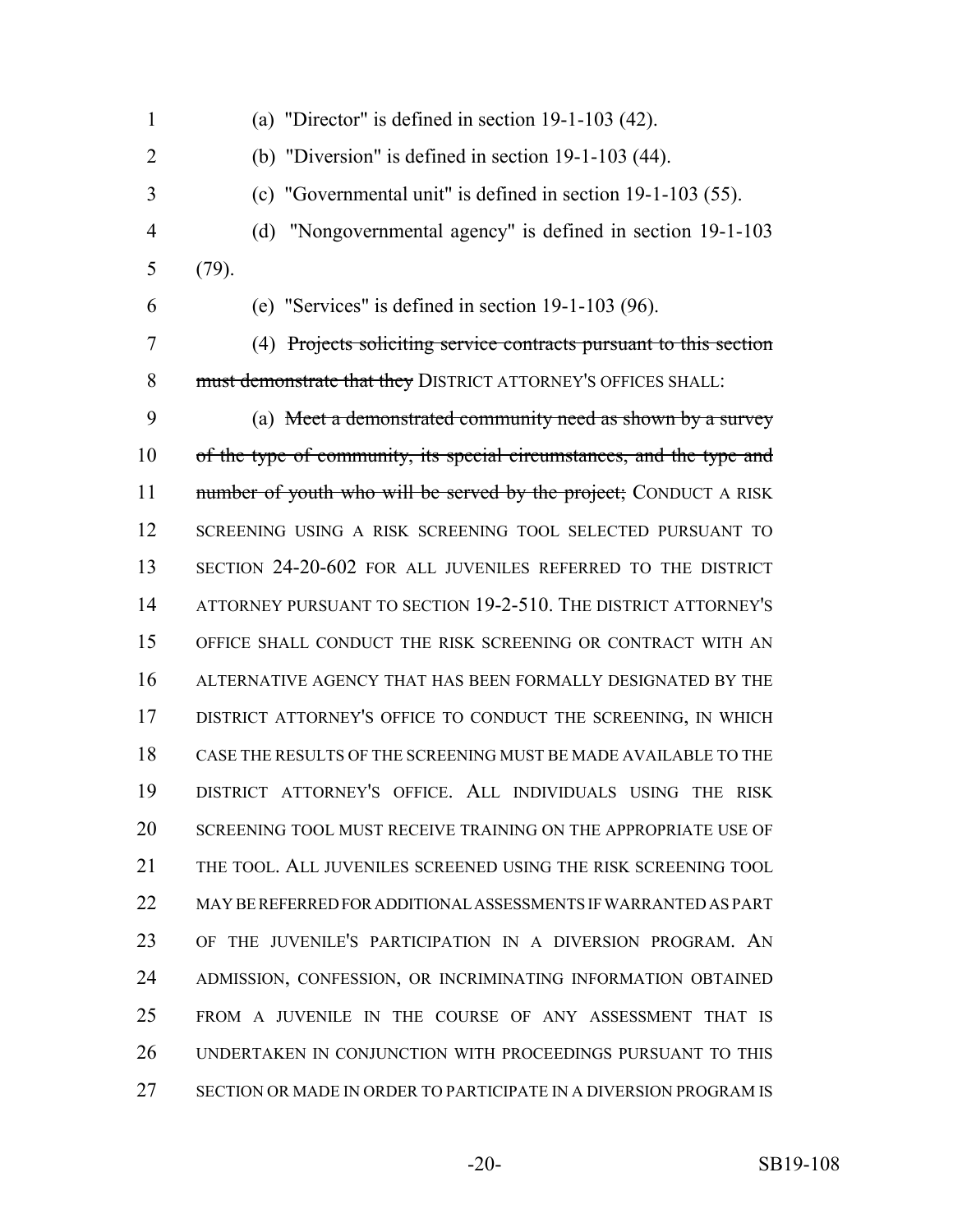1 NOT SUBJECT TO SUBPOENA OR OTHER COURT PROCESS FOR USE IN ANY OTHER PROCEEDING OR FOR ANY OTHER PURPOSE.

 (b) Provide services that do not duplicate services already 4 provided in the community; and USE THE RESULTS OF THE RISK SCREENING TO INFORM:

 (I) ELIGIBILITY FOR PARTICIPATION IN A JUVENILE DIVERSION PROGRAM;

8 (II) THE LEVEL AND INTENSITY OF SUPERVISION FOR JUVENILE DIVERSION;

 (III) THE LENGTH OF SUPERVISION FOR JUVENILE DIVERSION; AND (IV) WHETHER SERVICES ARE WARRANTED, IF THE RISK SCREENING PROVIDES INFORMATION ON THE JUVENILE'S NEEDS, TREATMENT, AND SERVICE PLANNING. STAKEHOLDERS, INCLUDING DISTRICT ATTORNEYS, PUBLIC DEFENDERS, PROBATION, AND STATE AND LOCAL GOVERNMENTAL ENTITIES, SUCH AS THE DEPARTMENT OF HUMAN SERVICES, MAY COLLABORATE TO PROVIDE APPROPRIATE DIVERSION TREATMENT AND SERVICES IN JURISDICTIONS WHERE THEY ARE NOT CURRENTLY AVAILABLE.

 (c) Are supported by the community, as demonstrated through 20 receipt of nonstate funds or in-kind supplies or services to meet at least 21 twenty-five percent of the total cost of the project. NOT DENY DIVERSION 22 TO A JUVENILE BASED ON THE JUVENILE'S:

23 (I) ABILITY TO PAY;

 (II) PREVIOUS OR CURRENT INVOLVEMENT WITH THE DEPARTMENT OF HUMAN SERVICES;

 (III) AGE, RACE OR ETHNICITY, GENDER, OR SEXUAL ORIENTATION; OR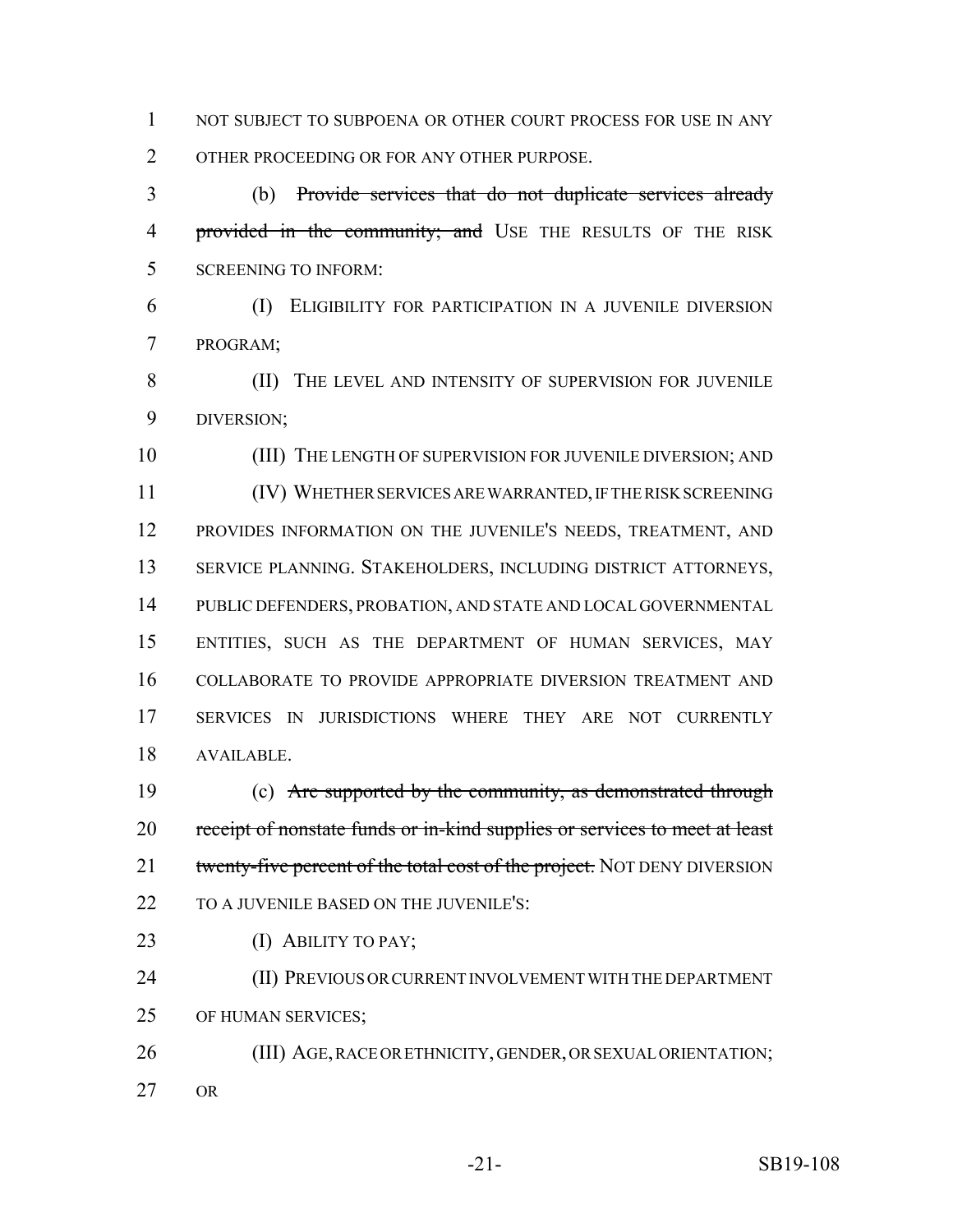(IV) LEGAL REPRESENTATION;

2 (d) ALIGN THE JUVENILE DIVERSION PROGRAM'S POLICIES AND PRACTICES WITH EVIDENCE-BASED PRACTICES AND WITH THE DEFINITION OF "DIVERSION" PURSUANT TO SECTION 19-1-103 (44); AND

 (e) COLLECT AND SUBMIT DATA TO THE DIVISION OF CRIMINAL JUSTICE PURSUANT TO SUBSECTION (5) OF THIS SECTION.

 (5) When applying for a contract with the division of criminal justice to provide services to youths under the juvenile diversion program, a community project shall submit for review by the division a list of the project's objectives, a list of the restorative justice practices, if applicable, 11 included in the project, a report of the progress made during the previous 12 year if applicable toward implementing the stated objectives, an annual 13 budget, and such other documentation as may be required by the director. THE DIVISION OF CRIMINAL JUSTICE SHALL ESTABLISH MINIMUM DATA COLLECTION REQUIREMENTS AND OUTCOME MEASURES THAT EACH DISTRICT ATTORNEY'S OFFICE, GOVERNMENTAL UNIT, AND NONGOVERNMENTAL AGENCY SHALL COLLECT AND SUBMIT ANNUALLY FOR ALL JUVENILES REFERRED TO THE DISTRICT ATTORNEY PURSUANT TO SECTION 19-2-510 INCLUDING, BUT NOT LIMITED TO:

- (a) DEMOGRAPHIC DATA ON AGE, RACE OR ETHNICITY, AND GENDER;
- 22 (b) RISK SCREENING CONDUCTED;
- **(c) RISK LEVEL AS DETERMINED BY THE RISK SCREENING;**
- (d) OFFENSE;
- (e) DIVERSION STATUS;
- (f) SERVICE PARTICIPATION;
- (g) PROGRAM COMPLETION DATA; AND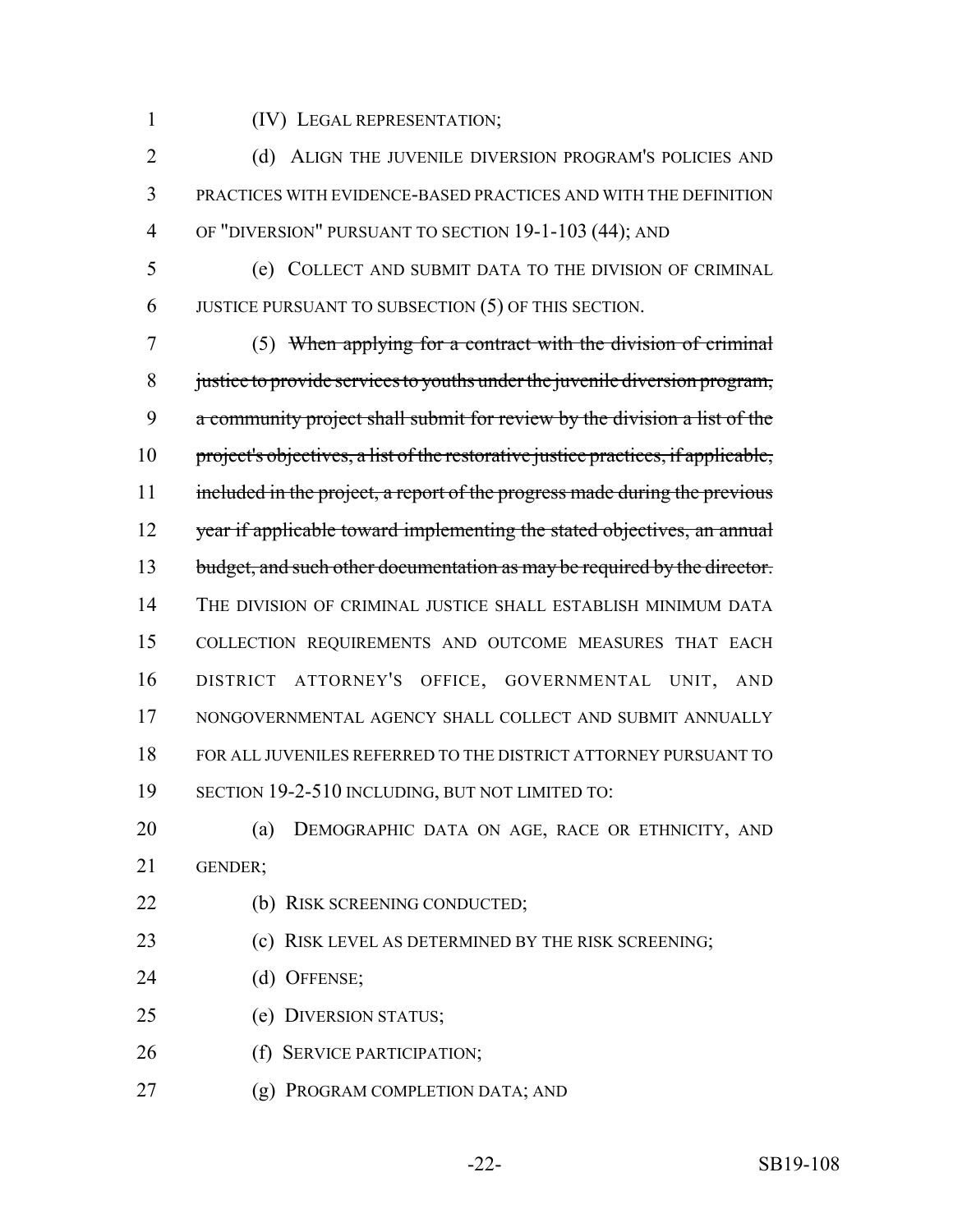(h) IDENTIFYING DATA NECESSARY TO TRACK THE LONG-TERM OUTCOMES OF DIVERTED JUVENILES.

 (6) (a) Each project PROGRAM providing services under this section shall develop objectives and report progress toward such 5 objectives as required by rules and regulations promulgated by the director.

 (b) The director shall regularly monitor these diversion projects PROGRAMS to ensure that progress is being made to accomplish the objectives of this section. THE DIVISION OF CRIMINAL JUSTICE SHALL PROVIDE TECHNICAL ASSISTANCE TO DISTRICT ATTORNEY'S OFFICES, GOVERNMENTAL UNITS, NONGOVERNMENTAL AGENCIES, AND DIVERSION PROGRAMS TO SUPPORT THE UNIFORM COLLECTION AND REPORTING OF DATA AND TO SUPPORT PROGRAM DEVELOPMENT AND ADHERENCE TO PROGRAM REQUIREMENTS. THE DIVISION OF CRIMINAL JUSTICE SHALL PROVIDE ANNUAL PROGRAM-LEVEL REPORTS TO DISTRICT ATTORNEY'S OFFICES AND SUBMIT A CONSOLIDATED STATEWIDE REPORT ANNUALLY TO 17 THE GOVERNOR AND TO THE JUDICIARY COMMITTEES OF THE SENATE AND THE HOUSE OF REPRESENTATIVES, THE HEALTH AND HUMAN SERVICES COMMITTEE OF THE SENATE, AND THE PUBLIC HEALTH CARE AND HUMAN SERVICES COMMITTEE OF THE HOUSE OF REPRESENTATIVES, OR ANY 21 SUCCESSOR COMMITTEES. NOTWITHSTANDING THE PROVISIONS OF SECTION  $24-1-136 (11)(a)(I)$ , THESE REPORTS CONTINUE INDEFINITELY.

 (7) A FORMULA MUST BE ESTABLISHED FOR THE PURPOSE OF 24 ALLOCATING MONEY TO EACH JUDICIAL DISTRICT IN THE STATE OF COLORADO FOR JUVENILE DIVERSION PROGRAMS. The executive director 26 of the department of public safety is authorized to accept and expend on behalf of the state any funds, grants, gifts, or donations from any private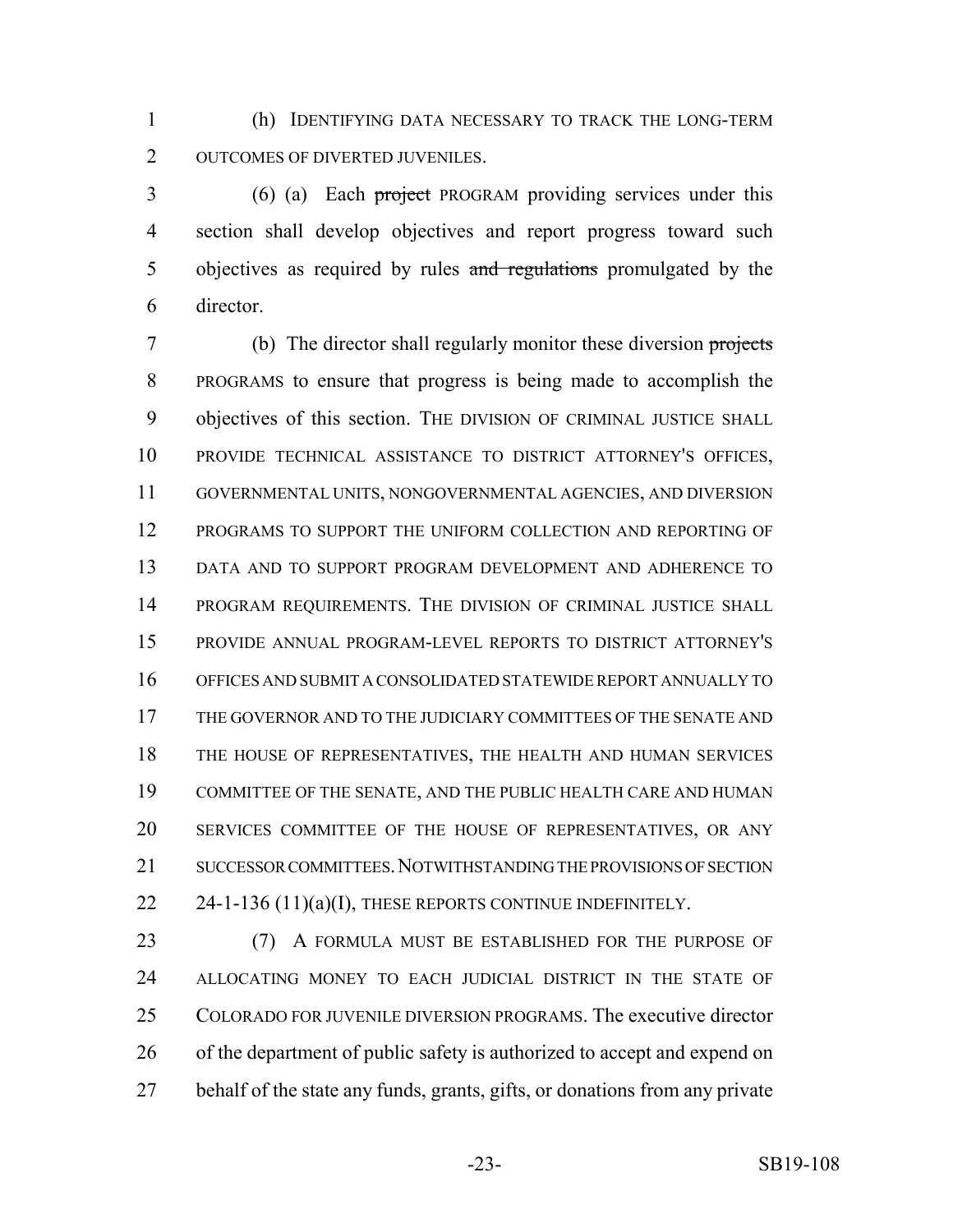or public source for the purpose of providing restorative justice programs; except that no gift, grant, or donation shall be accepted if the conditions attached to it require the expenditure thereof in a manner contrary to law.

 (8) (a) The director may implement a behavioral or mental health disorder screening program to screen juveniles who participate in the juvenile diversion program. If the director chooses to implement a 7 behavioral or mental health disorder screening program, the director shall use the standardized behavioral or mental health disorder screening 9 developed TOOL SELECTED pursuant to section 16-11.9-102 SECTION 24-20-602 (1)(b) and conduct the screening in accordance with 11 procedures established pursuant to said section THAT SECTION.

 (b) Prior to implementation of a behavioral or mental health disorder screening program pursuant to this subsection (8), if implementation of the program would require an increase in appropriations, the director shall submit to the joint budget committee a request for funding in the amount necessary to implement the behavioral 17 or mental health disorder screening program. If implementation of the 18 behavioral or mental health disorder screening program would require an increase in appropriations, implementation of the program is conditional upon approval of the funding request.

 **SECTION 8.** In Colorado Revised Statutes, 19-2-307, **amend** (2) as follows:

### **19-2-307. Juvenile intensive supervision program - elements.**

 (2) The judicial department, with the assistance of a juvenile intensive supervision advisory committee, shall develop assessment criteria for 26 placement in the juvenile intensive supervision program, INCLUDING THE RESULTS OF A VALIDATED RISK AND NEEDS ASSESSMENT TOOL, and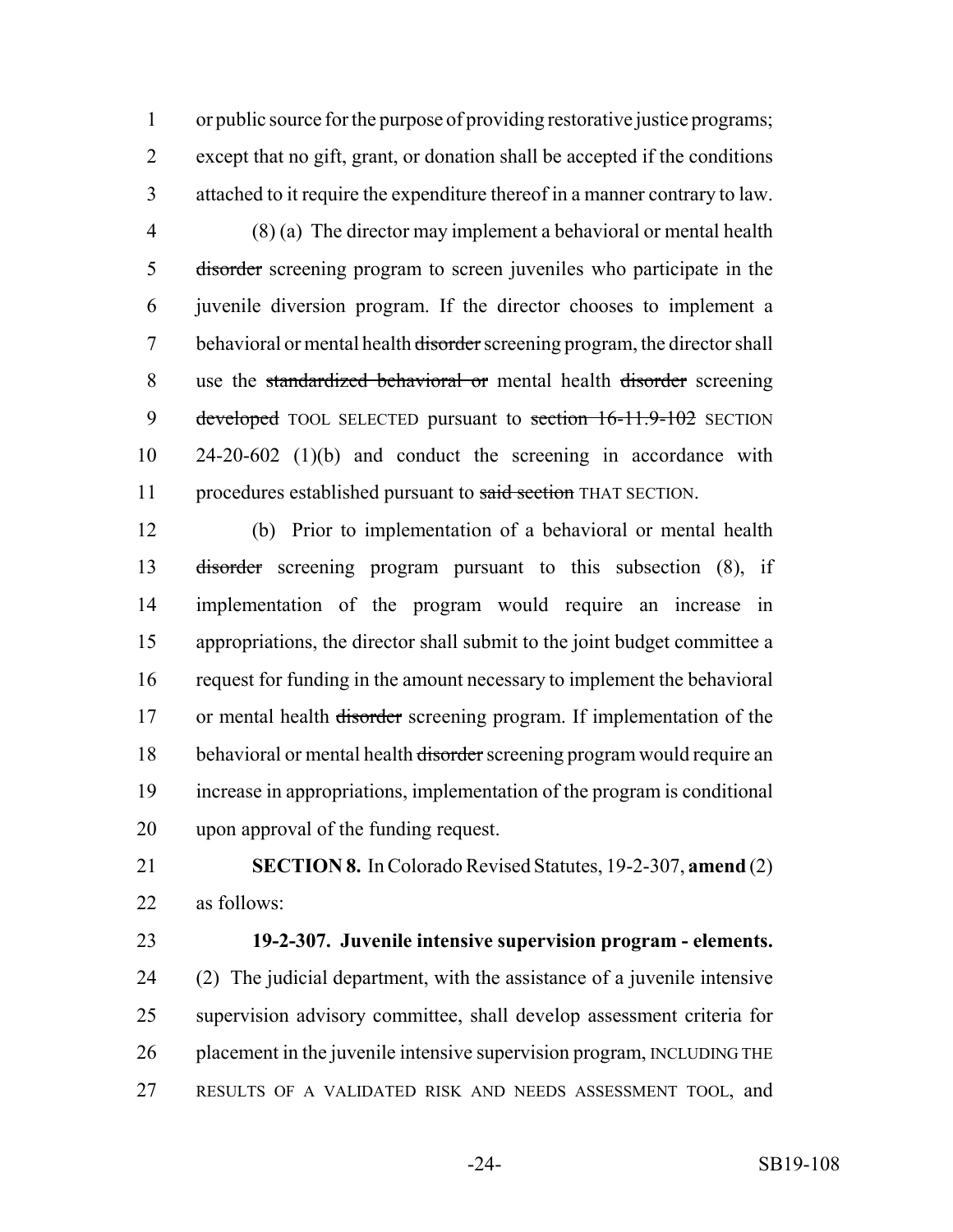judicial department guidelines for implementation of the program and measurement of the outcome of the program. The advisory committee is appointed by the state court administrator and includes, but is not limited to, representatives of the division of youth services in the department of human services and the division of criminal justice of the department of public safety.

 **SECTION 9.** In Colorado Revised Statutes, **add** 19-2-506.5 as follows:

 **19-2-506.5. Limitations on detention.** (1) UNLESS THE JUVENILE COURT MAKES A FINDING THAT ALL ALTERNATIVES TO DETENTION HAVE BEEN EXHAUSTED, DETENTION IS NOT PERMITTED FOR THE FOLLOWING POPULATIONS OF JUVENILES:

 (a) JUVENILES WHO HAVE NOT COMMITTED, OR HAVE NOT BEEN ACCUSED OF COMMITTING, A DELINQUENT ACT UNLESS OTHERWISE FOUND IN CONTEMPT OF COURT;

 (b) DELINQUENT AND NONDELINQUENT JUVENILES WHO HAVE 17 BEEN PLACED IN THE LEGAL CUSTODY OF A COUNTY DEPARTMENT OF HUMAN OR SOCIAL SERVICES PURSUANT TO A PETITION IN DEPENDENCY OR NEGLECT AND ARE SOLELY AWAITING OUT-OF-HOME PLACEMENT;

**(c) JUVENILES WHO ARE COMMITTED TO THE LEGAL CUSTODY OF** 21 THE DIVISION OF YOUTH SERVICES IN THE DEPARTMENT OF HUMAN SERVICES AND ARE SOLELY AWAITING A DIVISION OF YOUTH SERVICES PLACEMENT;

24 (d) JUVENILES WHO AT ADMISSION REQUIRE MEDICAL CARE, ARE INTOXICATED, OR ARE UNDER THE INFLUENCE OF DRUGS, TO AN EXTENT THAT CUSTODY OF THE JUVENILE IS BEYOND THE SCOPE OF THE DETENTION FACILITY'S MEDICAL SERVICE CAPACITY;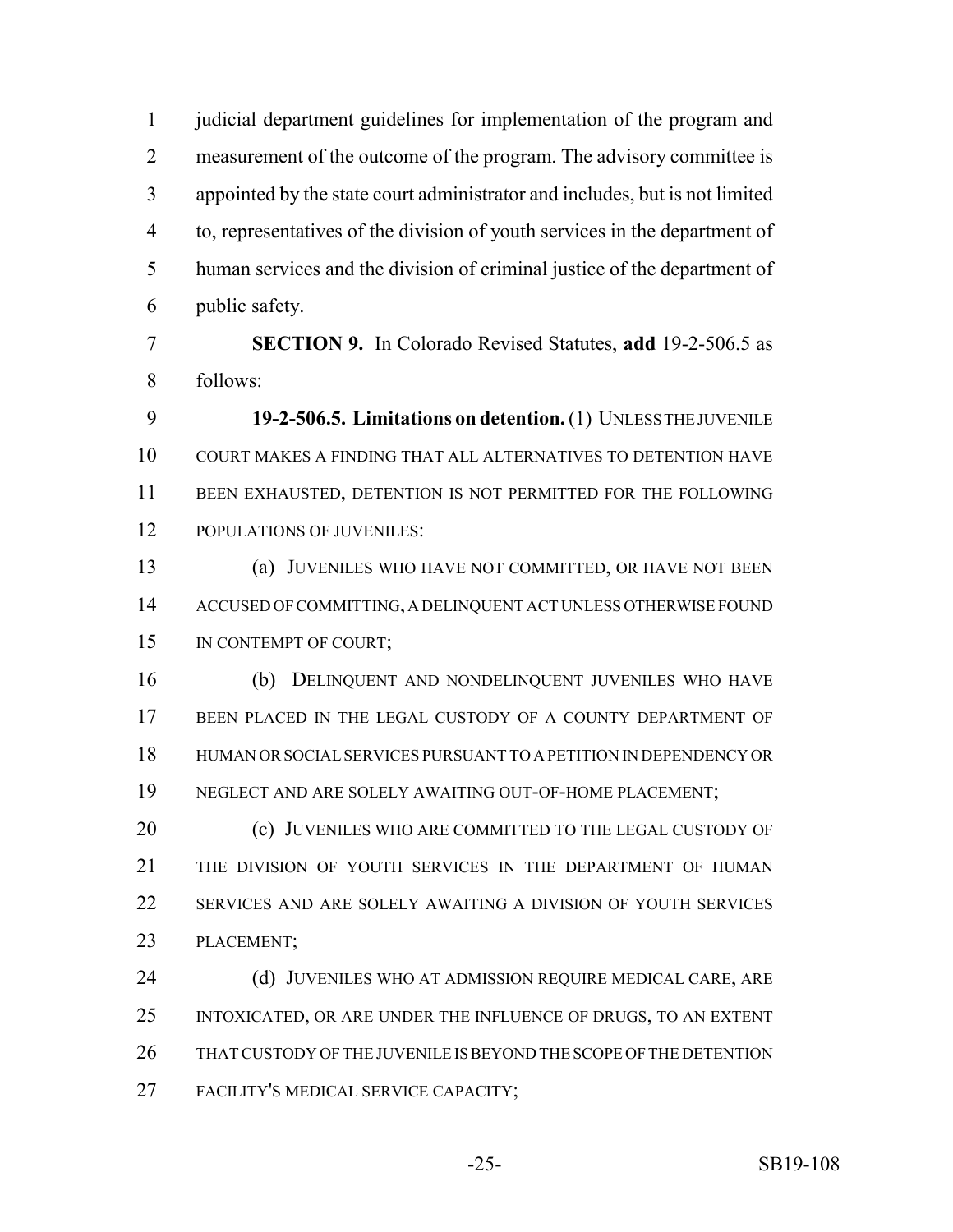(e) JUVENILES WHO ARE SOLELY ASSESSED AS SUICIDAL OR EXHIBIT BEHAVIOR PLACING THEM AT IMMINENT RISK OF SUICIDE; AND

 (f) JUVENILES WHO HAVE NOT COMMITTED A DELINQUENT ACT BUT PRESENT AN IMMINENT DANGER TO SELF OR OTHERS OR APPEAR TO BE GRAVELY DISABLED AS A RESULT OF A MENTAL HEALTH CONDITION.

 (2) A JUVENILE COURT SHALL NOT ORDER A JUVENILE WHO IS TEN YEARS OF AGE AND OLDER BUT LESS THAN THIRTEEN YEARS OF AGE TO DETENTION UNLESS THE JUVENILE HAS BEEN ARRESTED FOR A FELONY OR WEAPONS CHARGE PURSUANT TO SECTION 18-12-102, 18-12-105, 18-12-106, OR 18-12-108.5. A PREADJUDICATION SERVICE PROGRAM CREATED PURSUANT TO SECTION 19-2-302 SHALL EVALUATE A JUVENILE 12 DESCRIBED IN THIS SUBSECTION (2). THE EVALUATION MAY RESULT IN THE **JUVENILE:** 

 (a) REMAINING IN THE CUSTODY OF A PARENT OR LEGAL GUARDIAN;

 (b) BEING PLACED IN THE TEMPORARY LEGAL CUSTODY OF KIN, FOR PURPOSES OF A KINSHIP FOSTER CARE HOME OR NONCERTIFIED KINSHIP CARE PLACEMENT, AS DEFINED IN SECTION 19-1-103 (71.3), OR OTHER SUITABLE PERSON UNDER SUCH CONDITIONS AS THE COURT MAY IMPOSE;

(c) BEING PLACED IN A SHELTER FACILITY; OR

21 (d) BEING REFERRED TO A LOCAL COUNTY DEPARTMENT OF HUMAN OR SOCIAL SERVICES FOR ASSESSMENT FOR PLACEMENT.

(3) A JUVENILE SHALL NOT BE PLACED IN DETENTION SOLELY:

 (a) DUE TO LACK OF SUPERVISION ALTERNATIVES, SERVICE OPTIONS, OR MORE APPROPRIATE FACILITIES;

26 (b) DUE TO THE COMMUNITY'S INABILITY TO PROVIDE TREATMENT OR SERVICES;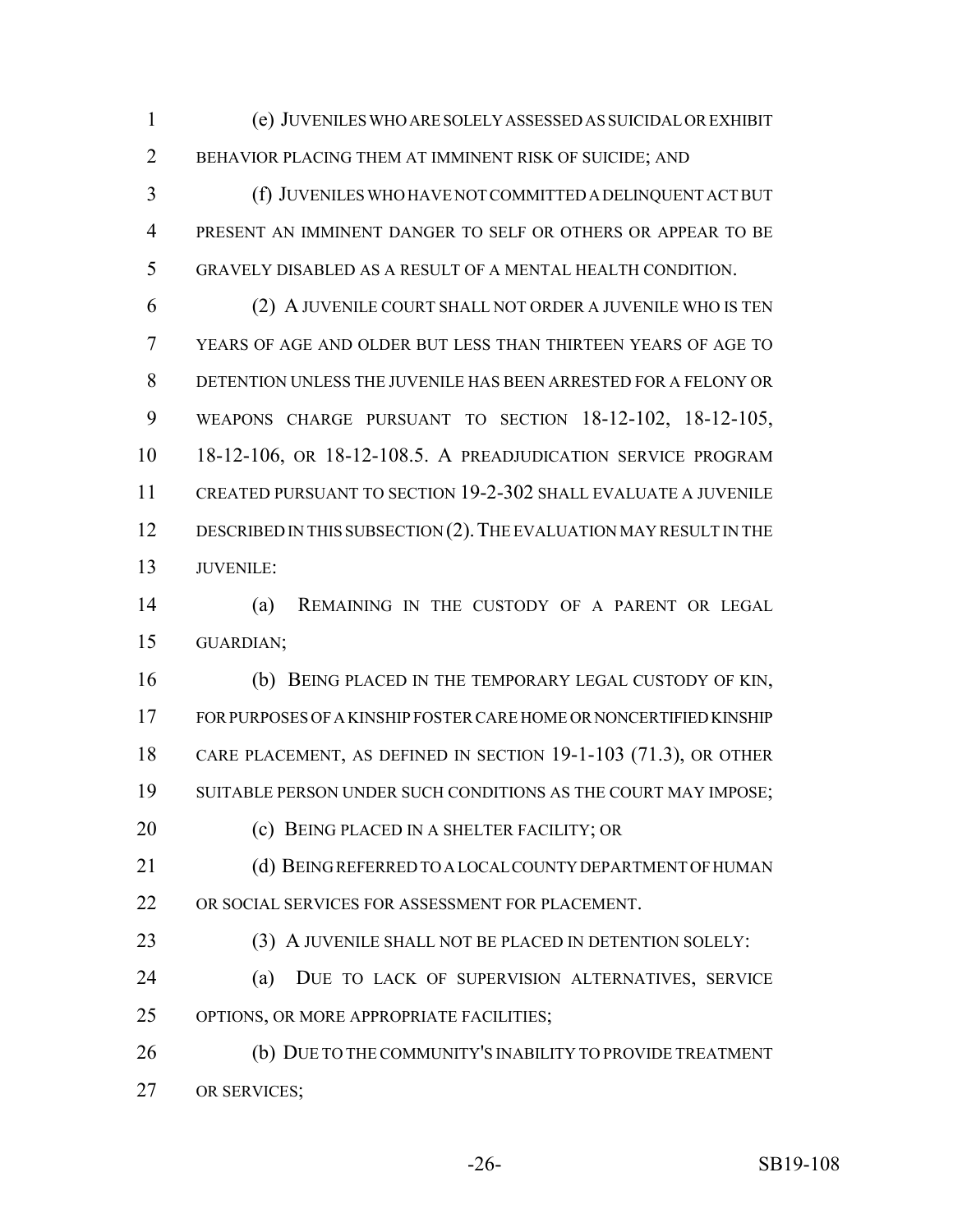(c) DUE TO A LACK OF SUPERVISION IN THE HOME OR COMMUNITY; 2 (d) IN ORDER TO ALLOW A PARENT, GUARDIAN, OR LEGAL CUSTODIAN TO AVOID HIS OR HER LEGAL RESPONSIBILITY; (e) DUE TO A RISK OF THE JUVENILE'S SELF-HARM; (f) IN ORDER TO ATTEMPT TO PUNISH, TREAT, OR REHABILITATE THE JUVENILE; (g) DUE TO A REQUEST BY A VICTIM, LAW ENFORCEMENT, OR THE COMMUNITY; (h) IN ORDER TO PERMIT MORE CONVENIENT ADMINISTRATIVE 10 ACCESS TO THE JUVENILE; (i) IN ORDER TO FACILITATE FURTHER INTERROGATION OR INVESTIGATION; OR (j) AS A RESPONSE TO TECHNICAL VIOLATIONS OF PROBATION UNLESS THE RESULTS OF A DETENTION SCREENING INSTRUMENT INDICATE THAT THE JUVENILE POSES A SUBSTANTIAL RISK OF SERIOUS HARM TO OTHERS OR IF THE APPLICABLE GRADUATED RESPONSES SYSTEM ADOPTED PURSUANT TO SECTION 19-2-925 ALLOWS FOR SUCH A PLACEMENT. **SECTION 10.** In Colorado Revised Statutes, 19-2-507, **amend** 19 (2), (3), and (4) as follows: **19-2-507. Duty of officer - screening teams - notification - release or detention.** (2) (a) The law enforcement officer or the court 22 shall detain the juvenile if the law enforcement officer or the court determines that the juvenile's immediate welfare or the protection of the community requires detainment. In determining whether a juvenile 25 requires detention, the law enforcement officer or the court shall follow criteria for the detention of juvenile offenders which criteria are 27 established in accordance with section 19-2-212, and shall make efforts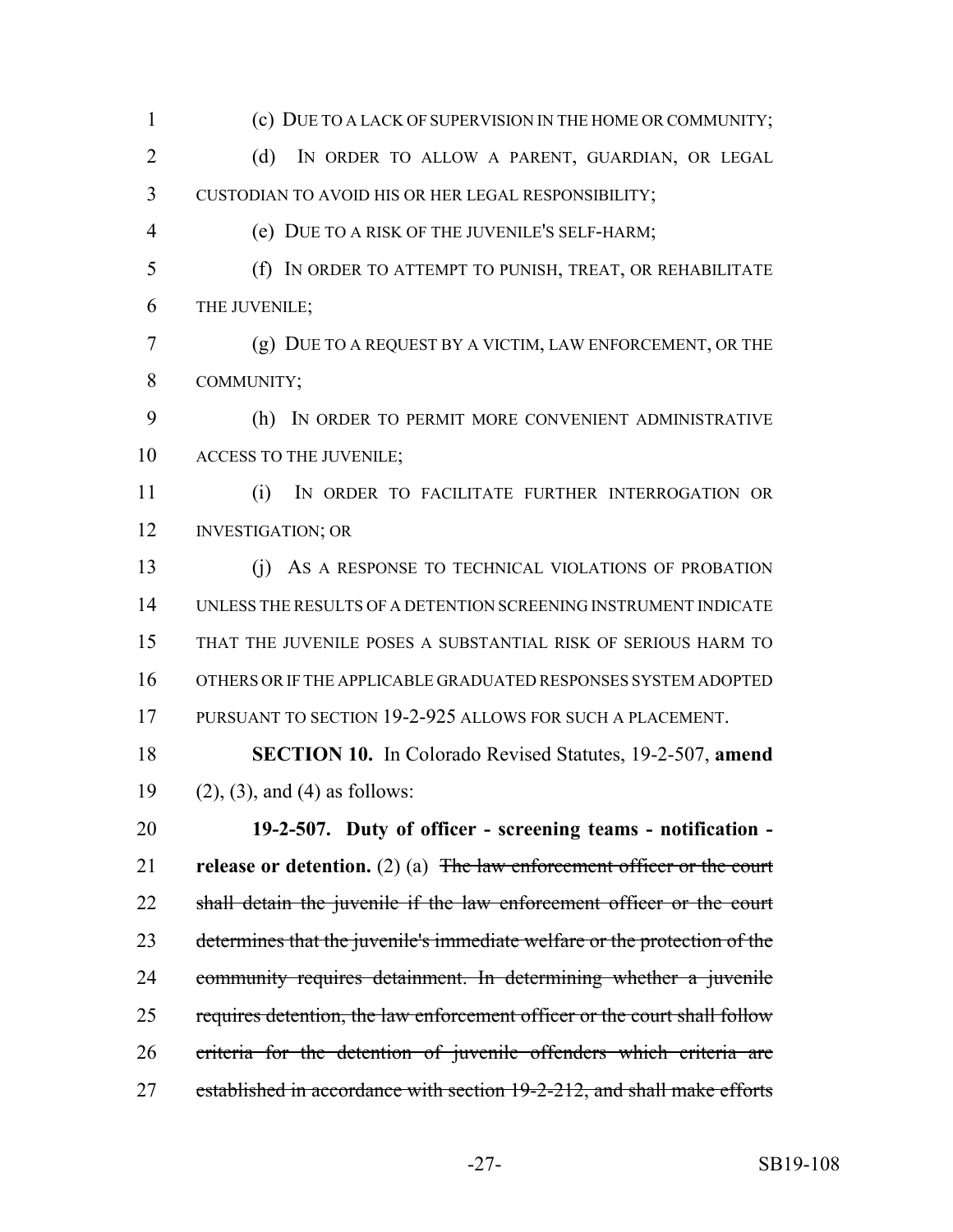1 to keep the juvenile with his or her parent, guardian, or legal custodian IF THE LAW ENFORCEMENT OFFICER DOES NOT RELEASE THE JUVENILE TO THE CARE OF SUCH JUVENILE'S PARENTS, LEGAL GUARDIAN, KIN, OR OTHER RESPONSIBLE ADULT, THE SCREENING TEAM SHALL ADMINISTER A VALIDATED DETENTION SCREENING INSTRUMENT DEVELOPED OR ADOPTED PURSUANT TO SECTION 19-2-212. THE LAW ENFORCEMENT OFFICER, SCREENING TEAM, OR JUVENILE COURT SHALL NOT REMOVE THE JUVENILE FROM THE CUSTODY OF THE PARENT OR LEGAL GUARDIAN PURSUANT TO THIS SECTION UNLESS THE SCREENING TEAM OR THE JUVENILE COURT:

10 (I) (A) FIRST FINDS THAT A VALIDATED DETENTION SCREENING INSTRUMENT SELECTED OR ADOPTED PURSUANT TO SECTION 19-2-212 HAS BEEN ADMINISTERED AND THE JUVENILE SCORED AS DETENTION-ELIGIBLE; OR

 (B) THERE ARE GROUNDS TO OVERRIDE THE RESULTS OF THE DETENTION SCREENING INSTRUMENT BASED ON THE CRITERIA DEVELOPED 16 IN ACCORDANCE WITH SECTION 19-2-212; AND

 (II) FINDS THAT THE JUVENILE POSES A SUBSTANTIAL RISK OF SERIOUS HARM TO OTHERS OR A SUBSTANTIAL RISK OF FLIGHT FROM PROSECUTION AND FINDS THAT COMMUNITY-BASED ALTERNATIVES TO DETENTION ARE INSUFFICIENT TO REASONABLY MITIGATE THAT RISK. FLIGHT FROM PROSECUTION IS DISTINGUISHED FROM SIMPLE FAILURE TO APPEAR AND MUST GENERALLY BE EVIDENCED BY A DEMONSTRATED RECORD OF REPEAT, RECENT WILLFUL FAILURES TO APPEAR AT A SCHEDULED COURT APPEARANCE.

 (b) THE DETENTION SCREENING INSTRUMENT MUST BE ADMINISTERED BY THE SCREENING TEAM FOR EACH JUVENILE UNDER CONSIDERATION FOR DETENTION AND MUST BE ADMINISTERED BY A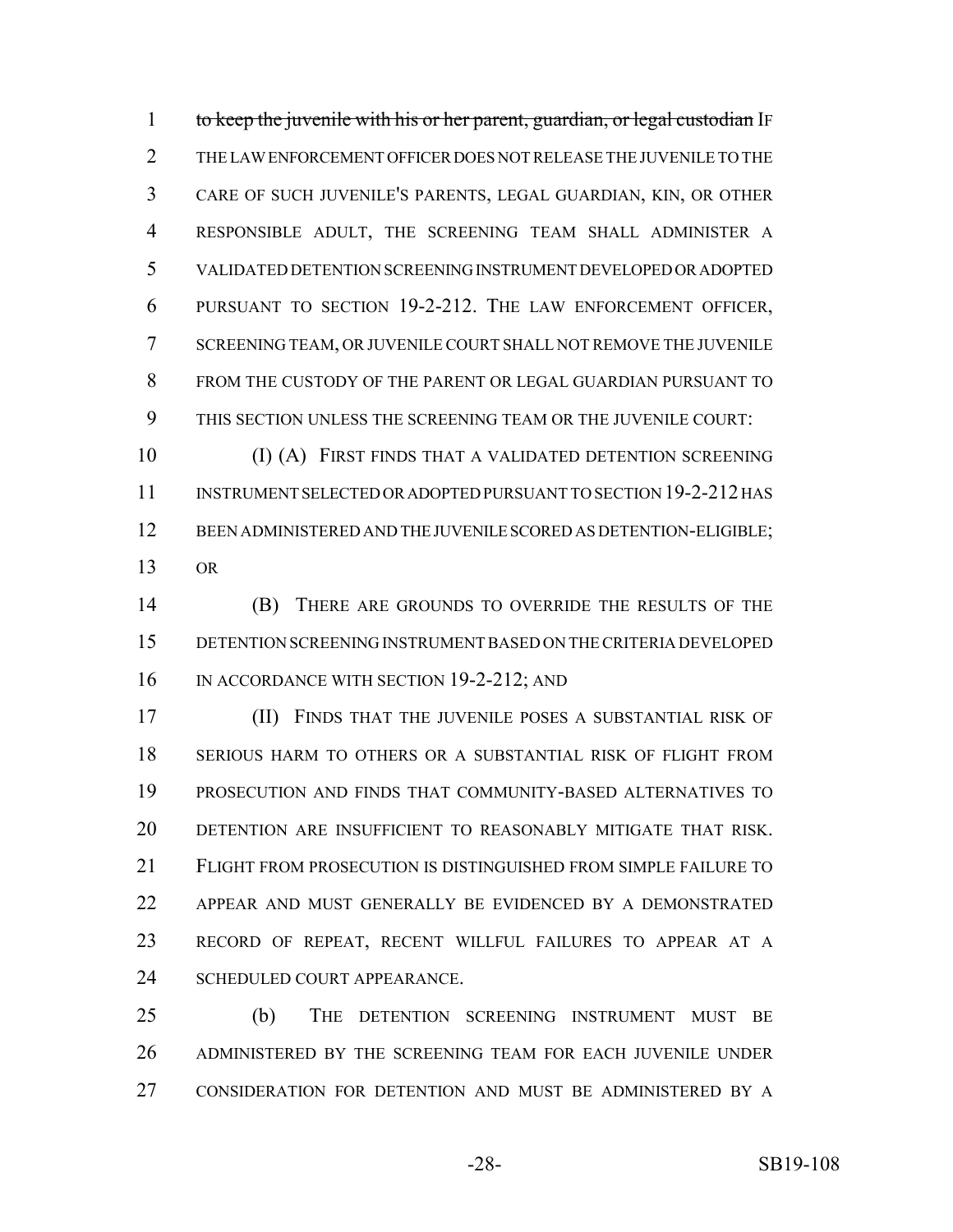SCREENER WHO HAS COMPLETED TRAINING TO ADMINISTER THE DETENTION SCREENING INSTRUMENT.

 (c) ANY INFORMATION CONCERNING A JUVENILE THAT IS OBTAINED DURING THE ADMINISTRATION OF THE DETENTION SCREENING INSTRUMENT MUST BE USED SOLELY FOR THE PURPOSE OF MAKING A RECOMMENDATION TO THE COURT REGARDING THE CONTINUED DETENTION OF THE JUVENILE. THE INFORMATION IS NOT SUBJECT TO SUBPOENA OR OTHER COURT PROCESS, FOR USE IN ANY OTHER PROCEEDING, OR FOR ANY OTHER PURPOSE.

 (d) COURT RECORDS AND DIVISION OF YOUTH SERVICES RECORDS MUST INCLUDE DATA ON DETENTION SCREENING SCORES AND, IF THE 12 SCORE DOES NOT MANDATE DETENTION, THE EXPLANATION FOR THE OVERRIDE PLACING THE JUVENILE IN DETENTION.

 (e) A JUVENILE WHO MUST BE TAKEN FROM HIS OR HER HOME BUT WHO DOES NOT REQUIRE PHYSICAL RESTRICTION MUST BE GIVEN TEMPORARY CARE WITH HIS OR HER GRANDPARENT, KIN, OR OTHER 17 SUITABLE PERSON; IN A SHELTER FACILITY DESIGNATED BY THE COURT; OR WITH THE COUNTY DEPARTMENT OF HUMAN OR SOCIAL SERVICES AND MUST NOT BE PLACED IN DETENTION.

20 (f) THE SCREENING TEAM AND THE JUVENILE COURT SHALL USE THE RESULTS FROM THE DETENTION SCREENING INSTRUMENT IN MAKING A RELEASE DETERMINATION. RELEASE OPTIONS INCLUDE ALLOWING A JUVENILE TO RETURN HOME WITH NO SUPERVISION, OR WITH LIMITED 24 SUPERVISION SUCH AS A LOCATION MONITORING DEVICE, OR A REFERRAL TO A PREADJUDICATION ALTERNATIVE TO DETENTION OR SERVICE PROGRAM ESTABLISHED PURSUANT TO SECTION 19-2-302.

27 (3) (a) The juvenile shall MUST be released to the care of such THE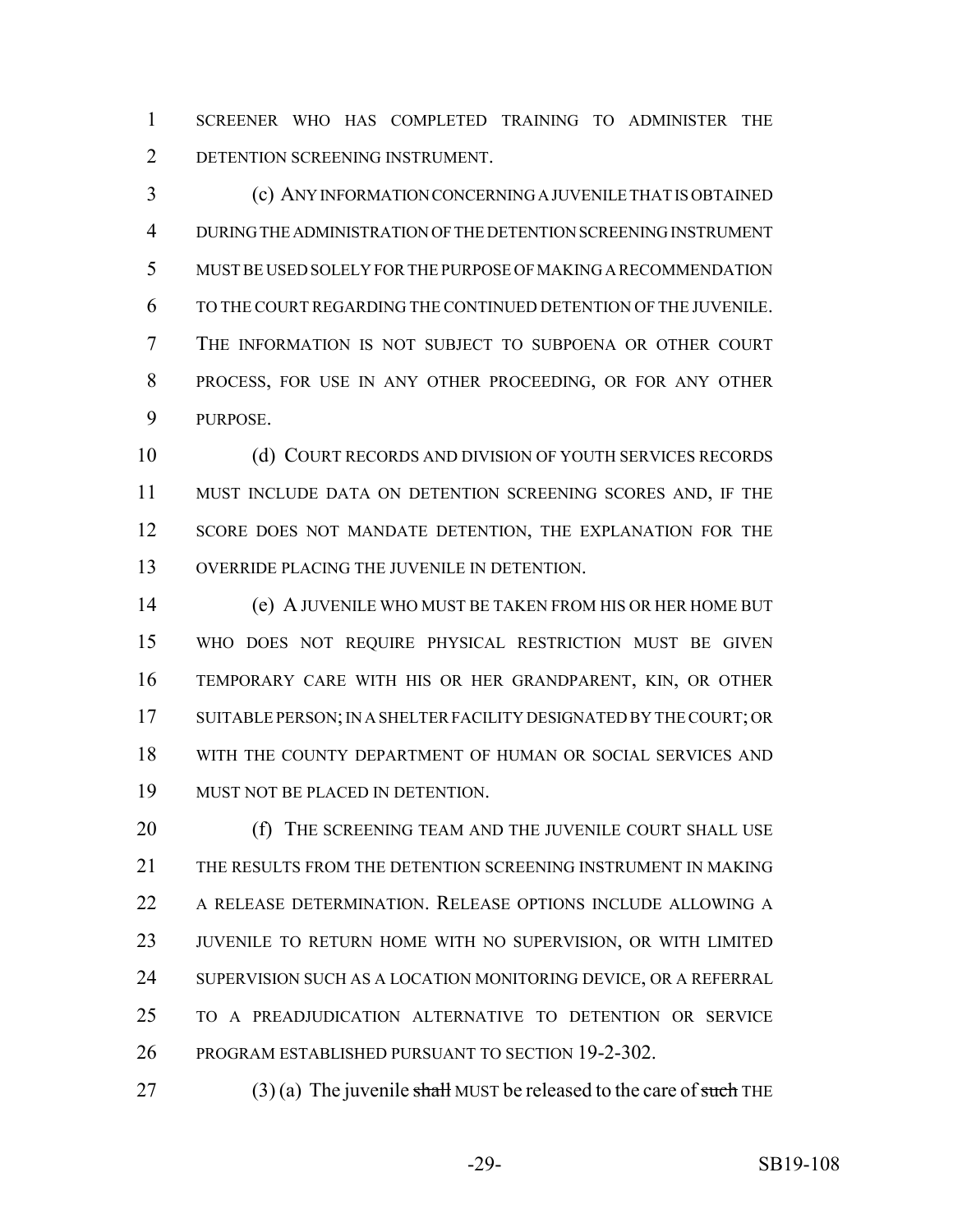juvenile's parents, KIN, or other responsible adult, unless a determination 2 has been made in accordance with subsection (2) of this section that such THE juvenile's immediate welfare or the protection of the community 4 SUBSTANTIAL RISK OF SERIOUS HARM TO OTHERS requires that such THE juvenile be detained. The court may make reasonable orders as conditions of said release which conditions may include participation in a preadjudication service program established pursuant to section 19-2-302 PURSUANT TO SECTION 19-2-508 (5). In addition, the court may provide 9 that any violation of such orders shall MAY subject the juvenile to contempt sanctions of the court. The parent, KIN, or other person to whom 11 the juvenile is released shall be IS required to sign a written promise, on forms supplied by the court, to bring the juvenile to the court at a time set or to be set by the court. Failure, without good cause, to comply with the 14 promise shall subject SUBJECTS the juvenile's parent or any other person to whom the juvenile is released to contempt sanctions of the court.

 (b) PARENTS OR LEGAL GUARDIANS OF A JUVENILE RELEASED FROM DETENTION PURSUANT TO THIS SECTION SHALL COMPLETE THE RELATIVE FORM AFFIDAVIT DESCRIBED IN SECTION 19-2-212 (1)(h) NO LATER THAN THE NEXT HEARING ON THE MATTER.

20 (4) (a) Except as provided in paragraph (b) of this subsection  $(4)$ 21 SUBSECTION (4)(b) OF THIS SECTION, A LAW ENFORCEMENT OFFICER SHALL 22 NOT DETAIN a juvenile shall not be detained by law enforcement officials any longer than is reasonably necessary to obtain basic identification information and to contact his or her parents, guardian, or legal custodian. (b) If he or she is not released as provided in subsection (3) of this 26 section, he or she shall MUST be taken directly to the court or to the place

27 of detention, a temporary holding facility,  $\sigma$ r a shelter designated by the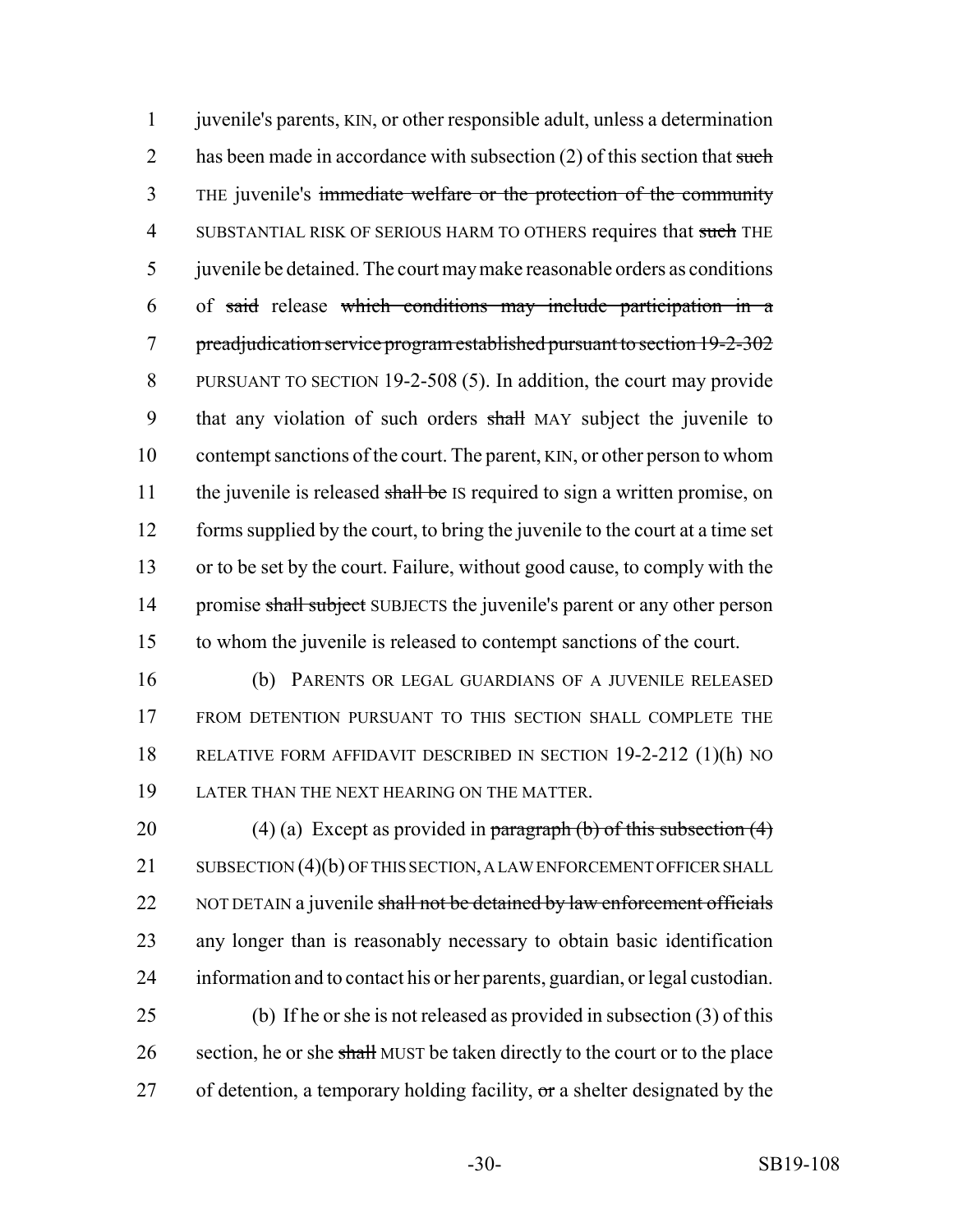court, OR A PREADJUDICATION SERVICE PROGRAM ESTABLISHED PURSUANT

TO SECTION 19-2-302 without unnecessary delay.

 **SECTION 11.** In Colorado Revised Statutes, **amend** 19-2-508 as follows:

 **19-2-508. Detention and shelter - hearing - time limits - findings - review - confinement with adult offenders - restrictions.** (1) A juvenile who must be taken from his or her home but who does not require physical restriction must be given temporary care in a shelter facility designated by the court or the county department of human or 10 social services and must not be placed in detention.

 $\left(2\right)$  (a) (1) Unless placement is prohibited pursuant to subsection  $(2)(b)$  of this section SECTION 19-2-506.5, when a juvenile is placed in a detention facility, in a temporary holding facility, or in a shelter facility 14 designated by the court, the screening team shall promptly so notify the court, the district attorney, and the local office of the state public defender. The screening team shall also notify a parent or legal guardian or, if a parent or legal guardian cannot be located within the county, the person with whom the juvenile has been residing and inform him or her of the right to a prompt hearing to determine whether the juvenile is to be detained further. The court shall hold the detention hearing within forty-eight hours, excluding Saturdays, Sundays, and legal holidays. For a juvenile being held in detention on a warrant for violating a valid court order on a status offense, the court shall hold the detention hearing within twenty-four hours, excluding Saturdays, Sundays, and legal holidays.

 (b) A juvenile who is ten years of age and older but less than thirteen years of age may not be ordered to detention unless the juvenile has been arrested for a felony or weapons charge pursuant to section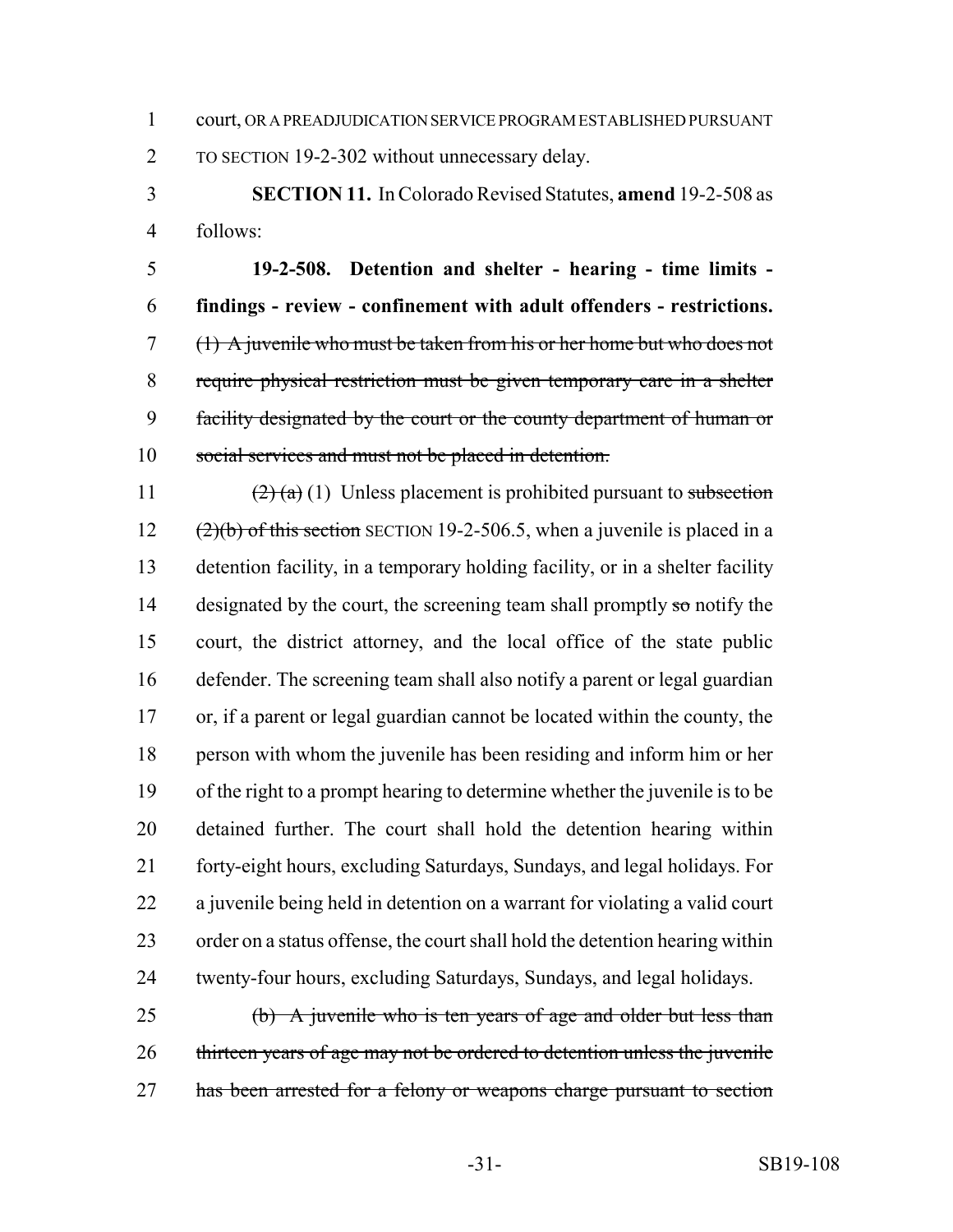18-12-102, 18-12-105, 18-12-106, or 18-12-108.5. A preadjudication service program created pursuant to section 19-2-302 shall evaluate a 3 juven ile described in this subsection  $(2)(b)$ . The evaluation may result in 4 the juvenile:

 (I) Remaining in the custody of a parent, guardian, or legal custodian; or

 (II) Being placed in the temporary legal custody of kin, for purposes of a kinship foster care home or noncertified kinship care 9 placement, as defined in section 19-1-103 (71.3), or other suitable person under such conditions as the court may impose; or

(III) Being placed in a shelter facility; or

12 (IV) Being referred to a local county department of human or social services for assessment for placement.

 $(2.5)(2)$  A juvenile who is detained for committing a delinquent act shall MUST be represented at the detention hearing by counsel. If the 16 juven lehas not retained his or her own counsel, the court shall appoint the office of the state public defender or, in the case of a conflict, the office of alternate defense counsel to represent the juvenile. This 19 appointment shall continue CONTINUES if the court appoints the office of the state public defender or the office of alternate defense counsel 21 pursuant to section 19-2-706 (2)(a) unless:

(a) The juvenile retains his or her own counsel; or

 (b) The juvenile makes a knowing, intelligent, and voluntary waiver of his or her right to counsel, as described in section 19-2-706 25  $(2)(c)$ .

26 (3) (a) (I) A juvenile taken into custody pursuant to this article ARTICLE 2 and placed in a detention or shelter facility or a temporary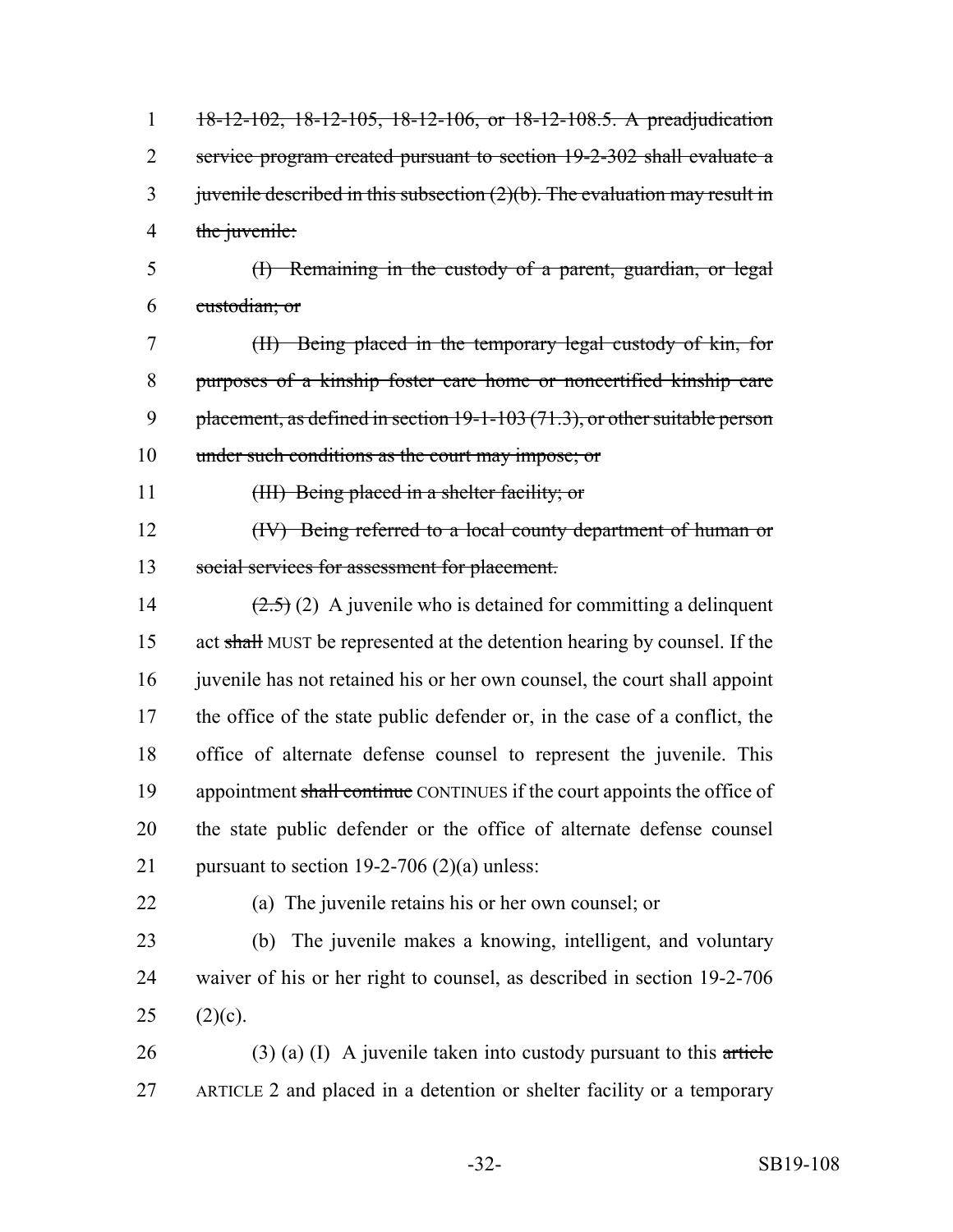holding facility is entitled to a hearing within forty-eight hours, excluding Saturdays, Sundays, and legal holidays, of such placement to determine if he or she should be detained. The time of the detention hearing must allow defense counsel sufficient time to consult with the juvenile before the detention hearing. This consultation may be performed by secure electronic means if the conditions under which the electronic consultation is held allow the consultation to be confidential. The time in which the hearing must be held may be extended for a reasonable time by order of the court upon good cause shown.

 $(H.5)$  (II) The law enforcement agency that arrested the juvenile shall promptly provide to the court and to defense counsel the affidavit supporting probable cause for the arrest and the arrest report, if the arrest report is available, and the screening team shall promptly provide to the 14 court and to defense counsel any screening material RESULTS FROM THE DETENTION RISK SCREENING prepared pursuant to the juvenile's arrest. Upon completion of the detention hearing, the defense shall return any 17 materials received pursuant to this subparagraph (I.5) SUBSECTION (3)(a)(II) unless the appointment is continued at the conclusion of the hearing.

 $(H<sub>1</sub>(III)$  The only purposes of a detention hearing are to determine if a juvenile should be detained further and to define conditions under which he or she may be released, if his or her release is appropriate. A detention hearing shall not be combined with a preliminary hearing or a first advisement. Due to the limited scope of a detention hearing, the representation of a juvenile by appointed counsel at a detention hearing does not, by itself, create a basis for disqualification in the event that such counsel is subsequently appointed to represent another individual whose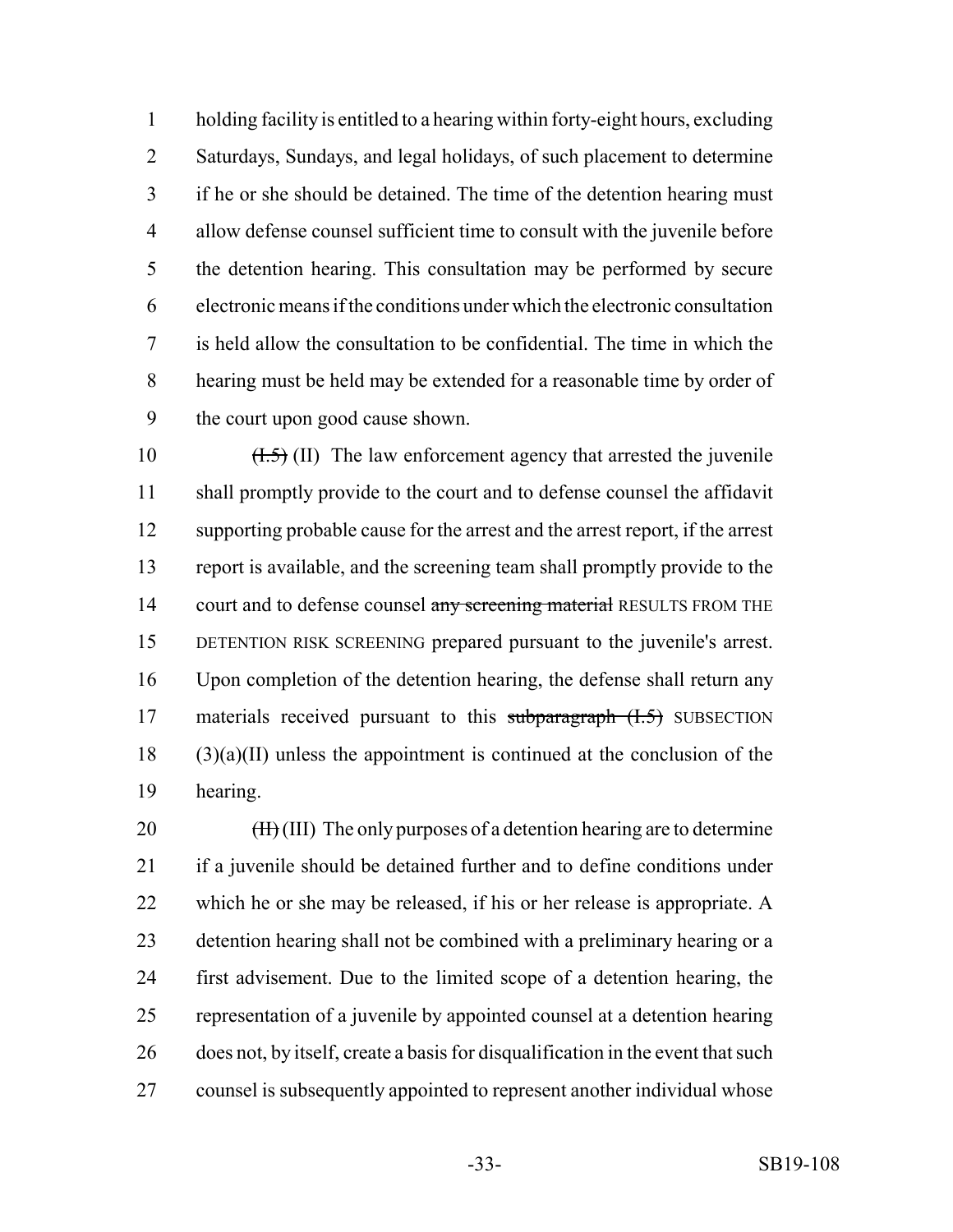case is related to the juvenile's case.

2 (HH) (IV) With respect to this section, the court may further detain the juvenile only if the court finds from the information provided at the hearing that:

 (A) PROBABLE CAUSE EXISTS TO BELIEVE THAT THE DELINQUENT ACT CHARGED WAS COMMITTED BY THE JUVENILE;

 (B) THE VALIDATED DETENTION SCREENING INSTRUMENT HAS BEEN ADMINISTERED AND THE JUVENILE SCORED AS DETENTION-ELIGIBLE; OR THERE ARE GROUNDS TO OVERRIDE THE RESULT OF THE DETENTION SCREENING INSTRUMENT BASED ON THE CRITERIA DEVELOPED IN 11 ACCORDANCE WITH SECTION 19-2-212; AND

12 (C) The juvenile is a danger to himself or herself or to the 13 community; except that POSES A SUBSTANTIAL RISK OF SERIOUS HARM TO OTHERS OR A SUBSTANTIAL RISK OF FLIGHT FROM PROSECUTION AND COMMUNITY-BASED ALTERNATIVES TO DETENTION ARE INSUFFICIENT TO REASONABLY MITIGATE THAT RISK. FLIGHT FROM PROSECUTION IS DISTINGUISHED FROM SIMPLE FAILURE TO APPEAR AND MUST GENERALLY BE EVIDENCED BY A DEMONSTRATED RECORD OF REPEAT, RECENT WILLFUL FAILURES TO APPEAR AT A SCHEDULED COURT APPEARANCE.

**(V)** A COURT SHALL NOT ORDER FURTHER DETENTION FOR a 21 juven ile who is ten years of age and older but less than thirteen years of 22 age may not be ordered to further detention unless the juvenile has been arrested or adjudicated for a felony or weapons charge pursuant to section 18-12-102, 18-12-105, 18-12-106, or 18-12-108.5. The court shall receive any information having probative value regardless of its admissibility under the rules of evidence. In determining whether a juvenile requires 27 detention, the court shall consider any record of any prior adjudications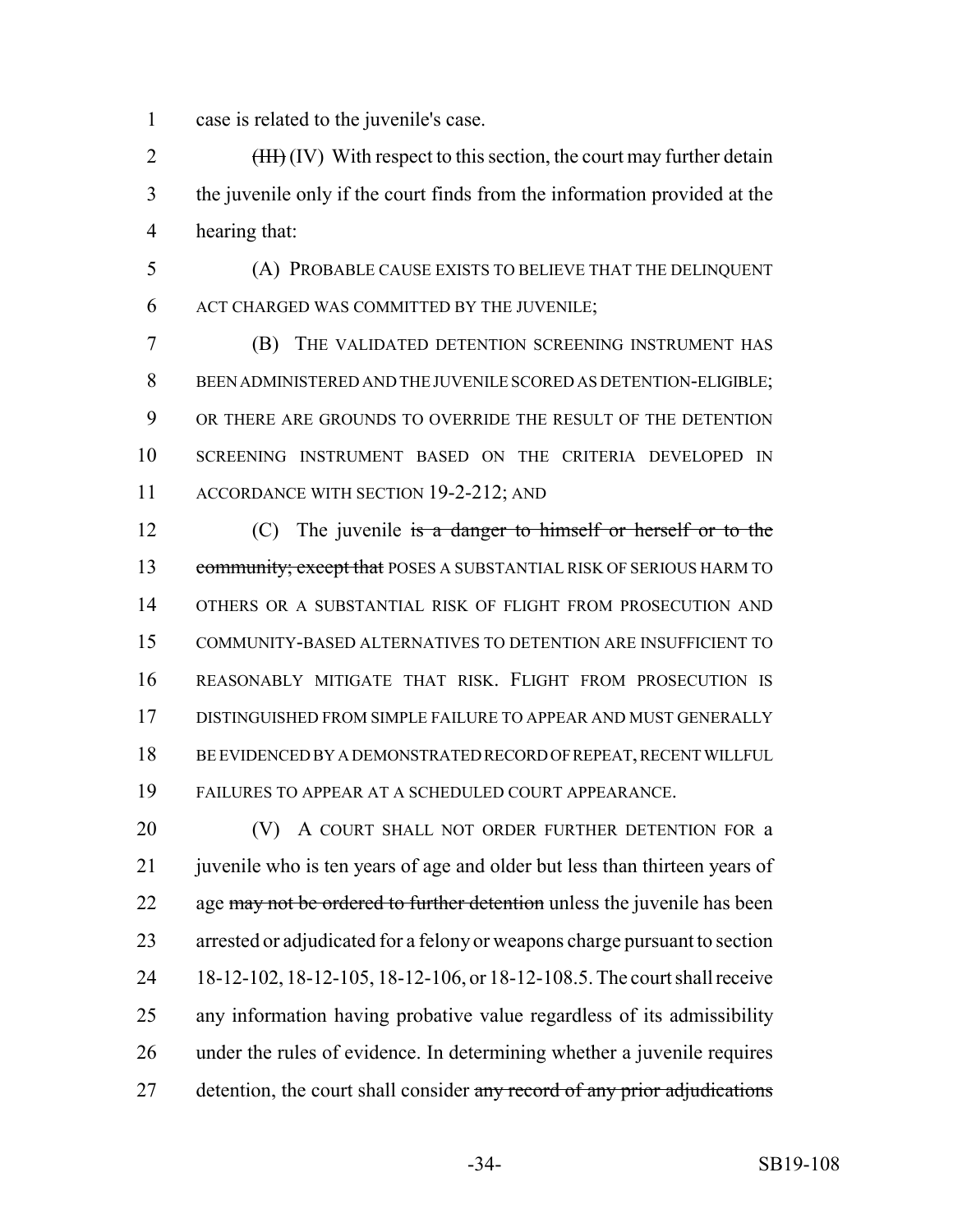1 of the juvenile THE RESULTS OF THE DETENTION SCREENING INSTRUMENT. 2 There is a rebuttable presumption that a juvenile is a danger to himself or 3 herself or to the community POSES A SUBSTANTIAL RISK OF SERIOUS HARM 4 TO OTHERS if:

5 (A) The juvenile is alleged to have committed a felony 6 enumerated as a crime of violence pursuant to section  $18-1.3-406$ ; C.R.S.; 7 or

 (B) The juvenile is alleged to have used, or possessed and threatened to use, a firearm during the commission of any felony offense against a person, as such offenses are described in article 3 of title 18;  $C.R.S.:$  or

12 (C) The juvenile is alleged to have committed possessing a 13 dangerous or illegal weapon, as described in section 18-12-102; C.R.S. 14 possession of a defaced firearm, as described in section 18-12-103; 15 C.R.S.; unlawfully carrying a concealed weapon, as described in section 16 18-12-105; C.R.S.; unlawfully carrying a concealed weapon on school, 17 college, or university grounds, as described in section 18-12-105.5; 18 C.R.S.; prohibited use of weapons, as described in section 18-12-106; 19 C.R.S.; illegal discharge of a firearm, as described in section 18-12-107.5; 20  $C.R.S.:$  or illegal possession of a handgun by a juvenile, as described in 21 section 18-12-108.5. C.R.S.

22  $(HH.5)$  (VI) Notwithstanding the provisions of subparagraph (III) 23 of this paragraph (a) SUBSECTION  $(3)(a)(IV)$  OF THIS SECTION, there shall 24 be IS no presumption under sub-subparagraph  $(C)$  of subparagraph  $(HI)$ 25 of this paragraph (a) SUBSECTION  $(3)(a)(IV)(C)$  OF THIS SECTION that a 26 juvenile is a danger to himself or herself or the community POSES A 27 SUBSTANTIAL RISK OF SERIOUS HARM TO OTHERS if the item in the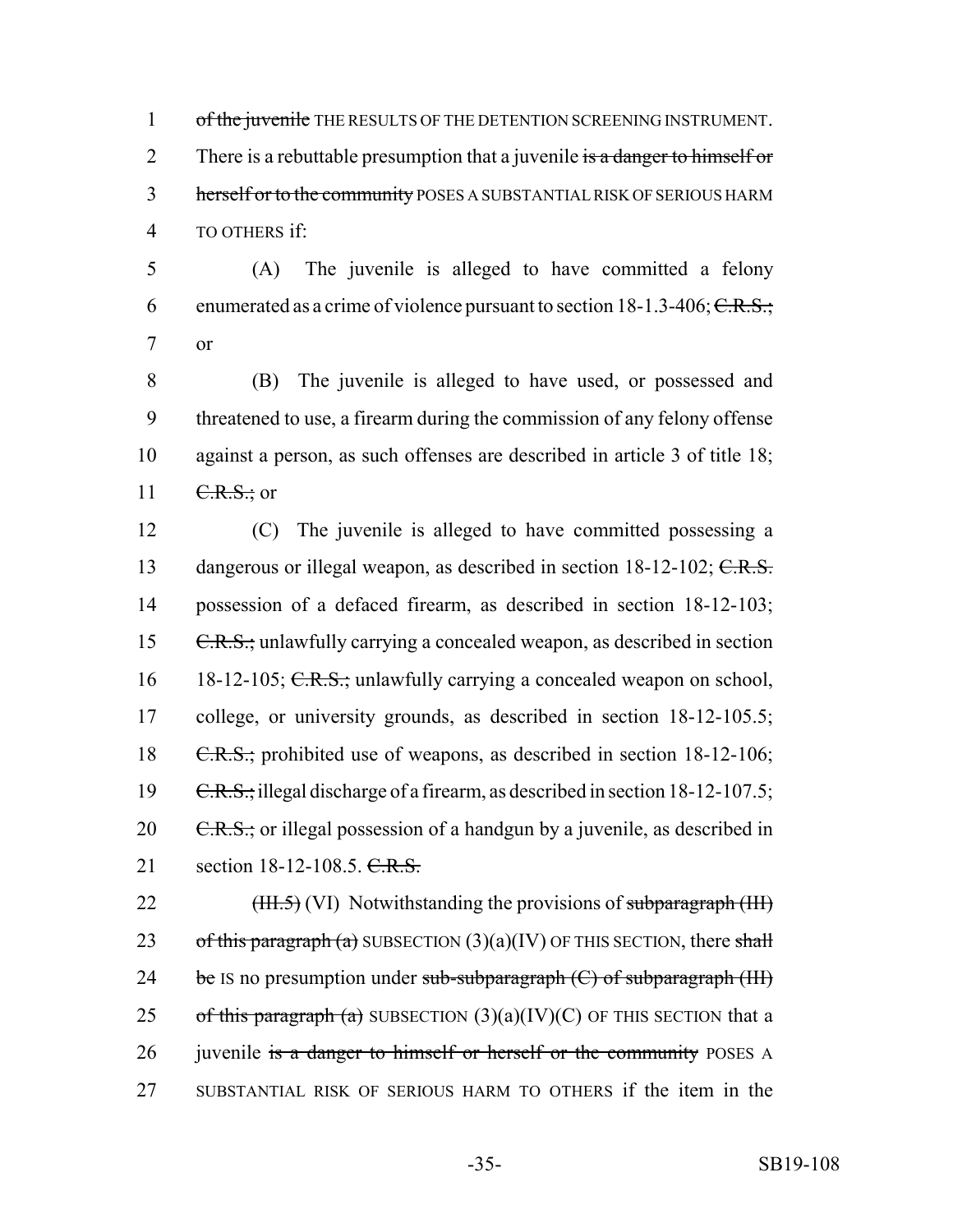possession of the juvenile is alleged to be a BB gun, a pellet gun, or a gas gun.

3 (IV) (VII) Except as provided in subsection  $(3)(a)(IV.5)$  SUBSECTION (3)(a)(IX) of this section, at the conclusion of the hearing, the court shall enter one of the following orders, while ensuring efforts are made to keep the juvenile with his or her parent, guardian, or legal custodian:

 (A) That the juvenile be released to the custody of a parent, 9 guardian, or legal custodian, KIN, OR OTHER SUITABLE PERSON without the posting of bond;

(B) That the juvenile be placed in a shelter facility;

 (C) That bail be set and that the juvenile be released upon the posting of that bail;

 (D) That no bail be set and that the juvenile be detained without 15 bail upon a finding that such juvenile is a danger to himself or herself or 16 to the community POSES A SUBSTANTIAL RISK OF SERIOUS HARM TO OTHERS. Any juvenile who is detained without bail must be tried on the charges in the petition filed pursuant to subparagraph (V) of this **paragraph** (a) SUBSECTION  $(3)(a)(IX)$  OF THIS SECTION within the time limits set forth in section 19-2-108, unless the juvenile is deemed to have waived the time limit for an adjudicatory trial pursuant to section  $22 \quad 19 - 2 - 107 \, (4)$ .

 (E) That no bail be set and that, upon the court's finding that the 24 juvenile is a danger to himself or herself or to the community POSES A SUBSTANTIAL RISK OF SERIOUS HARM TO OTHERS, the juvenile be placed in a preadjudication service program established pursuant to section 27 19-2-302. This sub-subparagraph  $(E)$  shall SUBSECTION  $(3)(a)(VII)(E)$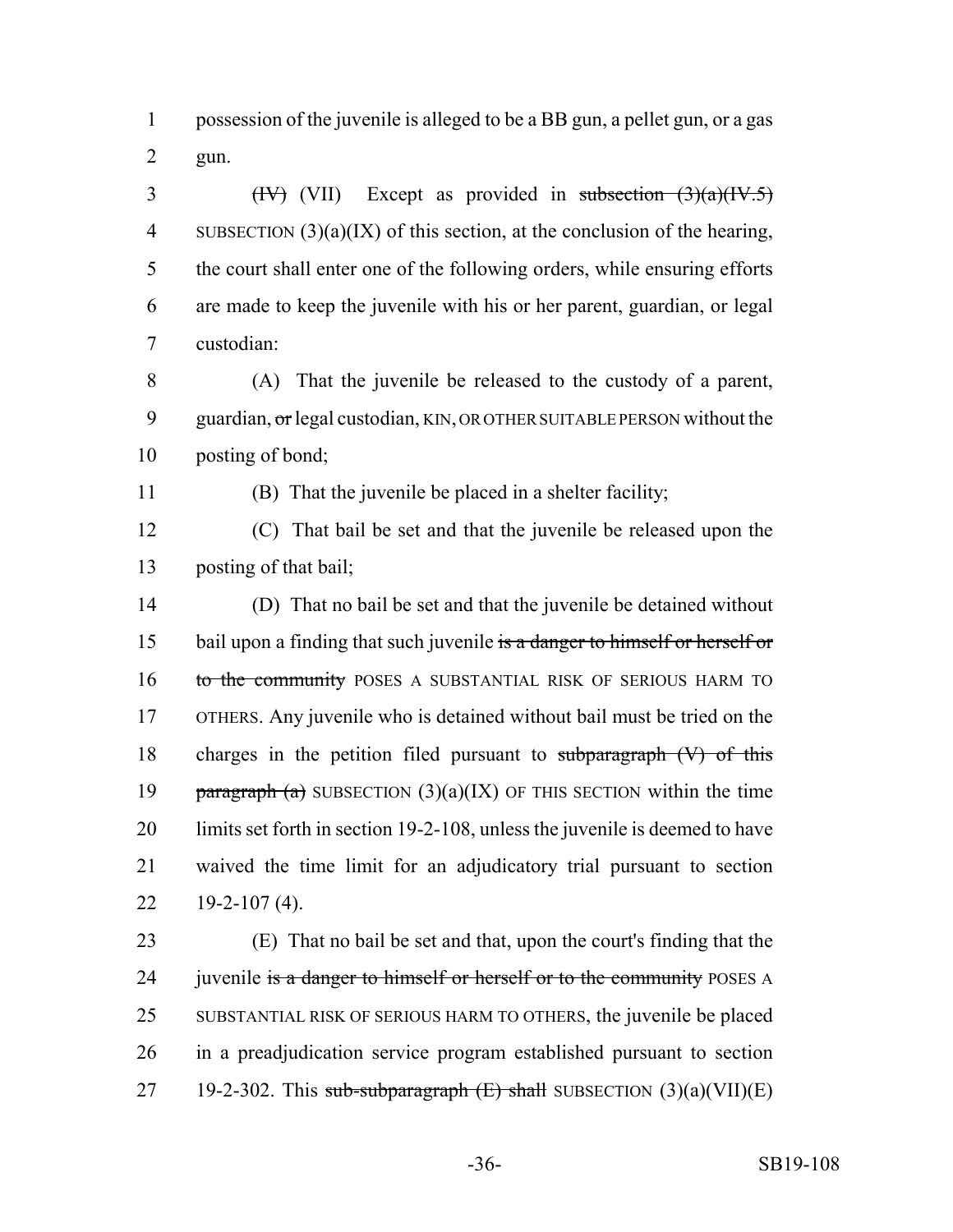DOES not apply to any case in which the juvenile's alleged offense is one 2 of the offenses described in subparagraph  $(HH)$  of this paragraph  $(a)$ 3 SUBSECTION  $(3)(a)(IV)$  OF THIS SECTION.

 (IV.5) (VIII) A preadjudication service program created pursuant to section 19-2-302 shall evaluate a juvenile described in subsection  $(2)(b)$  SUBSECTION (8) of this section. The evaluation may result in the juvenile:

 (A) Remaining in the custody of a parent, guardian, or legal custodian; or

 (B) Being placed in the temporary legal custody of kin, for purposes of a kinship foster care home or noncertified kinship care placement, as defined in section 19-1-103 (71.3), or other suitable person under such conditions as the court may impose; or

(C) Being placed in a shelter facility; or

 (D) Being referred to a local county department of human or social services for assessment for placement.

 $(V)$  (IX) When the court orders further detention of the juvenile or placement of the juvenile in a preadjudication service program after a detention hearing, the district attorney shall file a petition alleging the 20 juven is to be a delinquent within seventy-two hours after the detention hearing, excluding Saturdays, Sundays, and legal holidays. The juvenile 22 shall MUST be held or shall MUST participate in a preadjudication service program pending a hearing on the petition. Upon a showing of good cause, the court may extend such time for the filing of charges.

25  $(\forall f)(X)$  Following the detention hearing, if the court orders that the juvenile be released and, as a condition of such release, requires the 27 juven is to attend school, the court shall notify the school district in which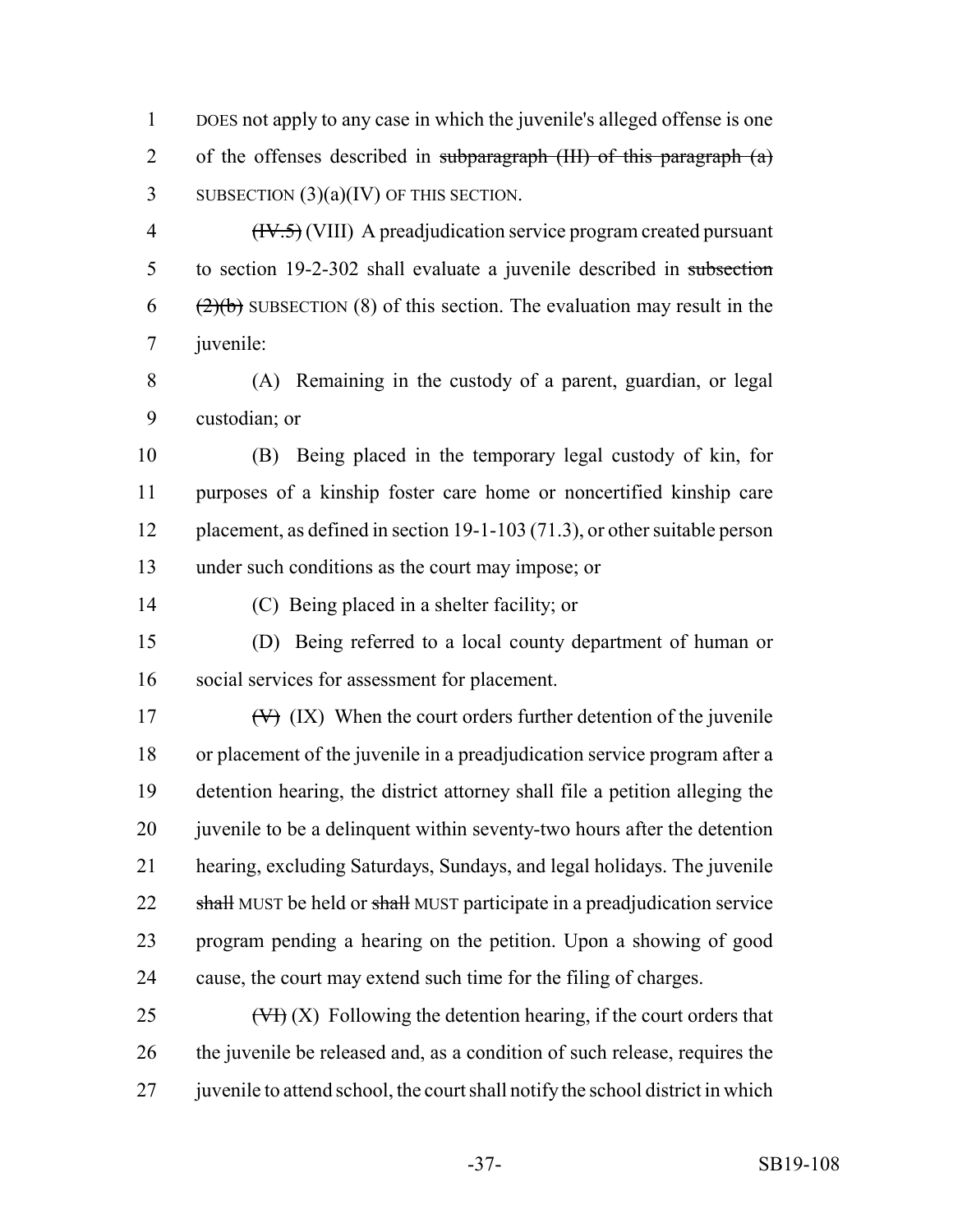the juvenile is enrolled of such requirement.

2 (VII) (XI) If the court orders further detention of a juvenile 3 pursuant to the provisions of this section, said THE order shall MUST contain specific findings as follows:

 (A) Whether placement of the juvenile out of his or her home would be in the juvenile's and the community's best interests;

 (B) Whether reasonable efforts have been made to prevent or eliminate the need for removal of the juvenile from the home, whether it is reasonable that such efforts not be provided due to the existence of an emergency situation that requires the immediate removal of the juvenile from the home, or whether such efforts not be required due to the circumstances described in section 19-1-115 (7); and

 (C) Whether procedural safeguards to preserve parental rights have been applied in connection with the removal of the juvenile from the home, any change in the juvenile's placement in a community placement, or any determination affecting parental visitation of the juvenile.

 (b) (I) If it appears that any juvenile being held in detention or shelter may have an intellectual and developmental disability, as provided in article 10.5 of title 27, the court or detention personnel shall refer the juvenile to the nearest community-centered board for an eligibility determination. If it appears that any juvenile being held in a detention or shelter facility pursuant to the provisions of this article 2 may have a mental health disorder, as provided in sections 27-65-105 and 27-65-106, the intake personnel or other appropriate personnel shall contact a mental health professional to do a mental health hospital placement prescreening on the juvenile. The court shall be notified of the contact and may take appropriate action. If a mental health hospital placement prescreening is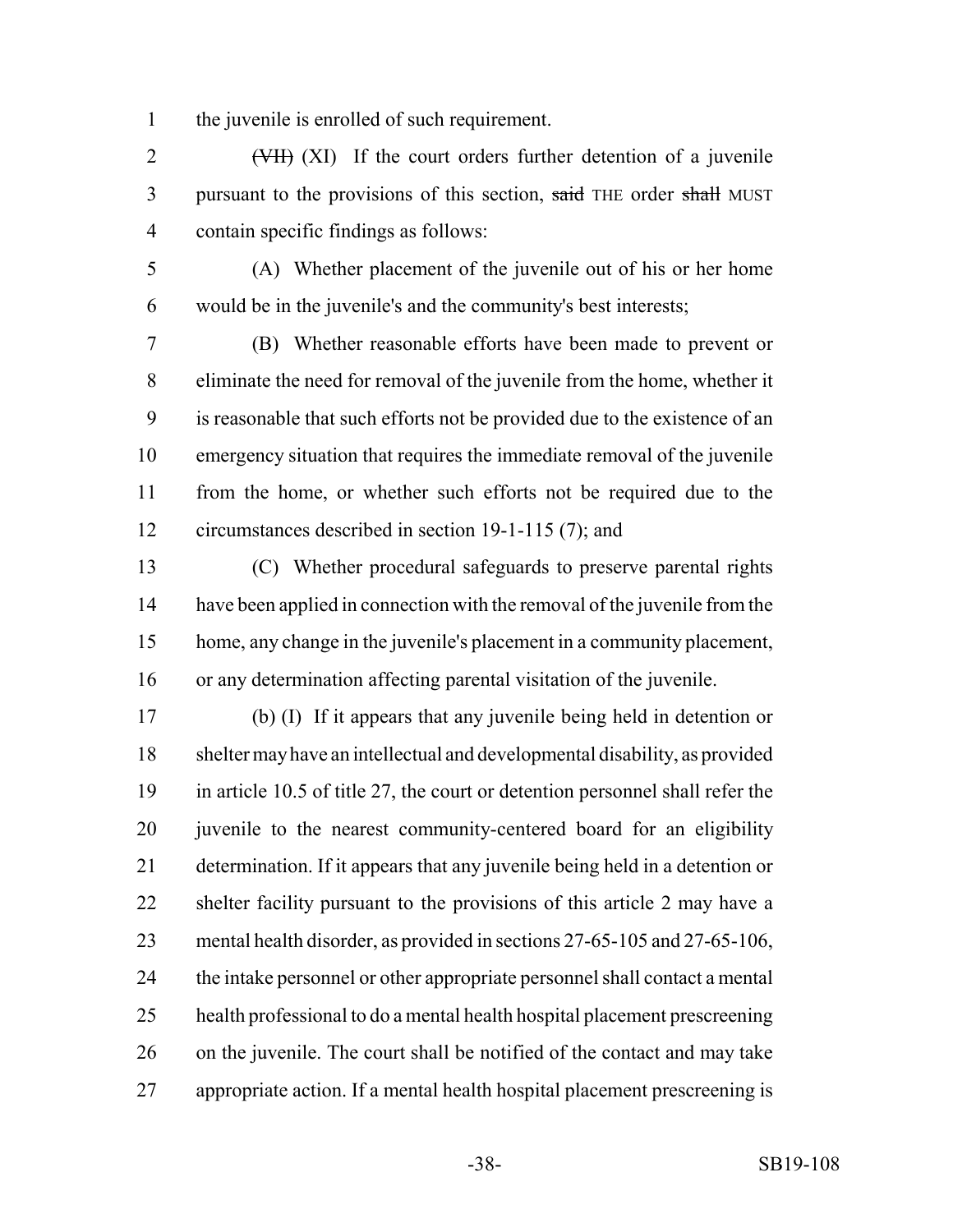1 requested, it shall MUST be conducted in an appropriate place accessible to the juvenile and the mental health professional. A request for a mental health hospital placement prescreening must not extend the time within which a detention hearing must be held pursuant to this section. If a detention hearing has been set but has not yet occurred, the mental health hospital placement prescreening shall MUST be conducted prior to the hearing; except that the prescreening must not extend the time within which a detention hearing must be held.

 (II) If a juvenile has been ordered detained pending an adjudication, disposition, or other court hearing and the juvenile subsequently appears to have a mental health disorder, as provided in 12 section 27-65-105 or 27-65-106, the intake personnel or other appropriate personnel shall contact the court with a recommendation for a mental health hospital placement prescreening. A mental health hospital 15 placement prescreening shall MUST be conducted at any appropriate place accessible to the juvenile and the mental health professional within twenty-four hours of the request, excluding Saturdays, Sundays, and legal holidays.

 (III) When the mental health professional finds, as a result of the prescreening, that the juvenile may have a mental health disorder, the mental health professional shall recommend to the court that the juvenile be evaluated pursuant to section 27-65-105 or 27-65-106.

 (IV) Nothing in this subsection (3)(b) precludes the use of emergency procedures pursuant to section 27-65-105 (1).

 (c) (I) A juvenile taken to a detention or shelter facility or a temporary holding facility pursuant to section 19-2-502 as the result of an allegedly delinquent act that constitutes any of the offenses described in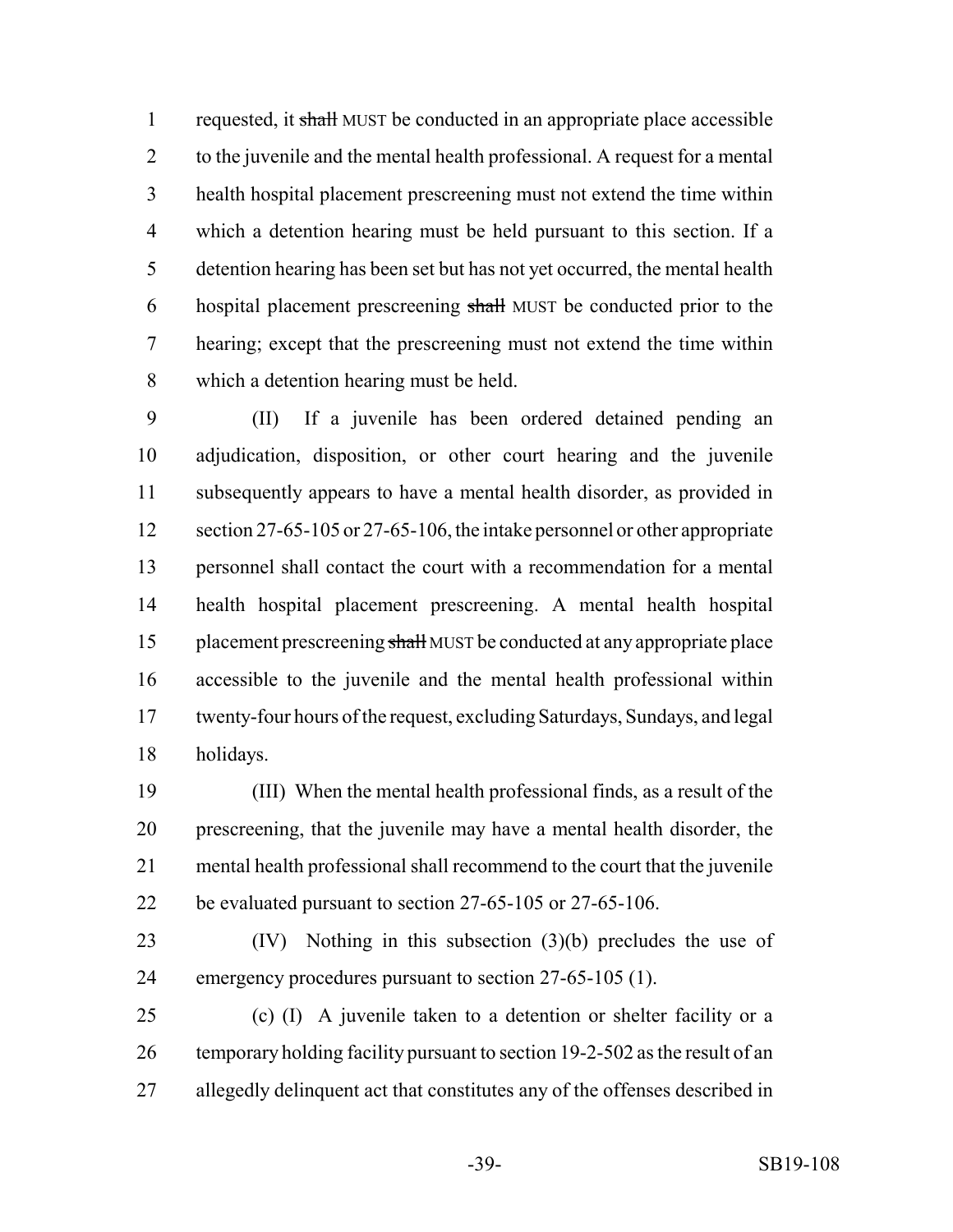1 subparagraph  $(HH)$  of paragraph  $(a)$  of this subsection  $(3)$  SUBSECTION (3)(a)(IV) OF THIS SECTION shall not be released from such facility if a law enforcement agency has requested that a detention hearing be held to 4 determine whether the juvenile's immediate welfare or the protection of 5 the community SUBSTANTIAL RISK OF SERIOUS HARM TO OTHERS requires that the juvenile be detained. A juvenile shall not thereafter be released from detention except after a hearing, reasonable advance notice of which has been given to the district attorney, alleging new circumstances concerning the further detention of the juvenile.

 (II) Following a detention hearing held in accordance with 11 subparagraph (I) of this paragraph (c) SUBSECTION  $(3)(c)(I)$  OF THIS SECTION, a juvenile who is to be tried as an adult for criminal proceedings pursuant to a direct filing or transfer shall not be held at any adult jail or pretrial facility unless the district court finds, after a hearing held pursuant 15 to subparagraph  $(W)$ ,  $(V)$ , or  $(V)$  of this paragraph  $(e)$  SUBSECTION 16 (3)(c)(IV), (3)(c)(V), OR (3)(c)(VI) OF THIS SECTION, that an adult jail is the appropriate place of confinement for the juvenile.

 (III) In determining whether an adult jail is the appropriate place of confinement for the juvenile, the district court shall consider the following factors:

21 (A) The age of the juvenile;

 (B) Whether, in order to provide physical separation from adults, the juvenile would be deprived of contact with other people for a significant portion of the day or would not have access to recreational facilities or age-appropriate educational opportunities;

 (C) The juvenile's current emotional state, intelligence, and developmental maturity, including any emotional and psychological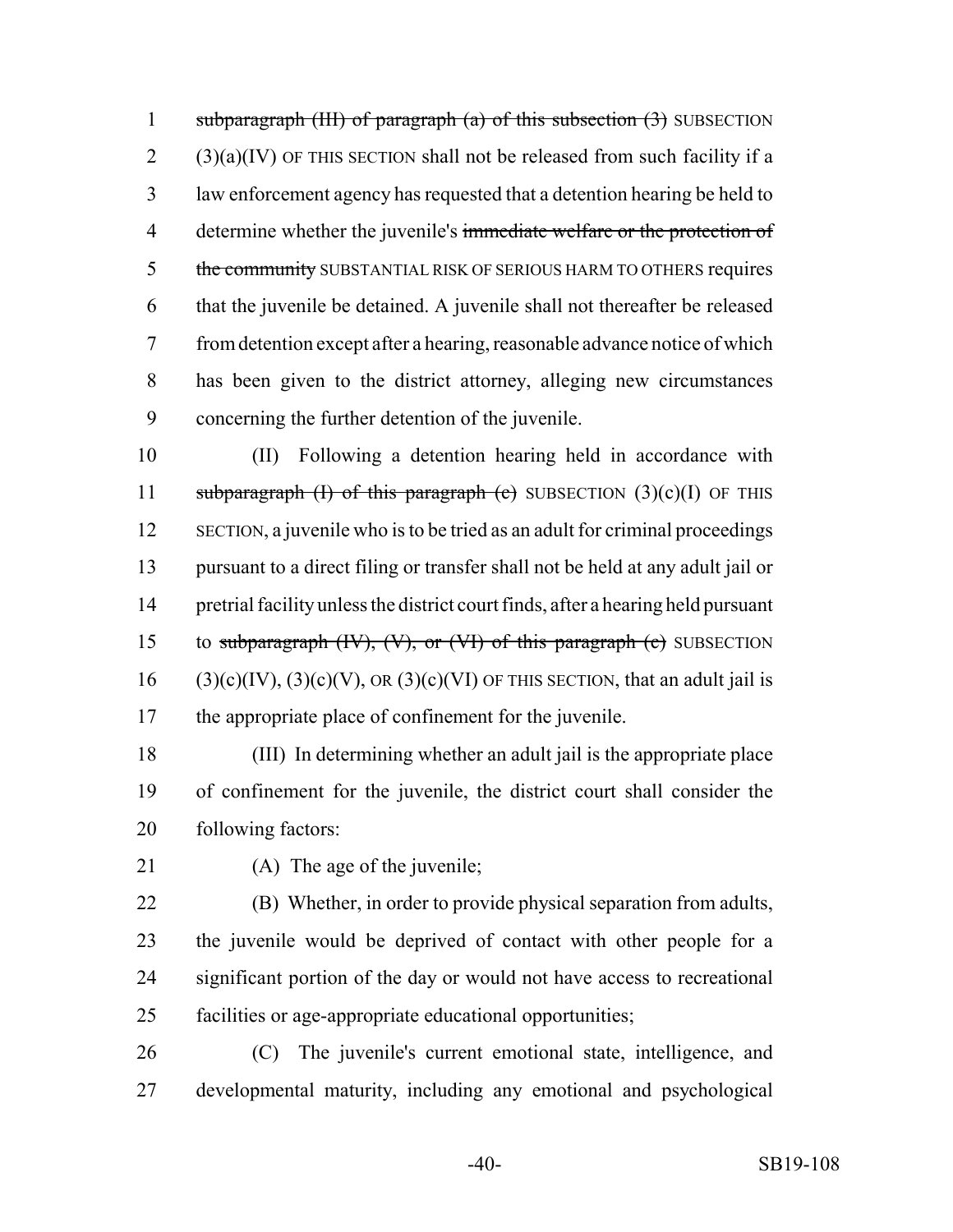trauma, and the risk to the juvenile caused by his or her placement in an 2 adult jail, which risk may be evidenced by mental health or psychological assessments or screenings made available to the district attorney and to defense counsel;

 (D) Whether detention in a juvenile facility will adequately serve the need for community protection pending the outcome of the criminal proceedings;

 (E) Whether detention in a juvenile facility will negatively impact the functioning of the juvenile facility by compromising the goals of detention to maintain a safe, positive, and secure environment for all 11 juveniles within the facility;

 (F) The relative ability of the available adult and juvenile detention facilities to meet the needs of the juvenile, including the juvenile's need for mental health and educational services;

 (G) Whether the juvenile presents an imminent risk of SERIOUS 16 harm to himself or herself or others within a juvenile facility;

(H) The physical maturity of the juvenile; and

(I) Any other relevant factors.

 (IV) After charges are filed directly in district court against a juvenile pursuant to section 19-2-517 or a juvenile is transferred to district court pursuant to section 19-2-518, the division of youth services may petition the district court to transport the juvenile to an adult jail. The district court shall hold a hearing on the place of pretrial detention for the juvenile as soon as practicable, but no later than twenty-one days after the receipt of the division's petition to transport. The district attorney, sheriff, or juvenile may file a response to the petition and participate in the hearing. The juvenile shall remain in a juvenile detention facility pending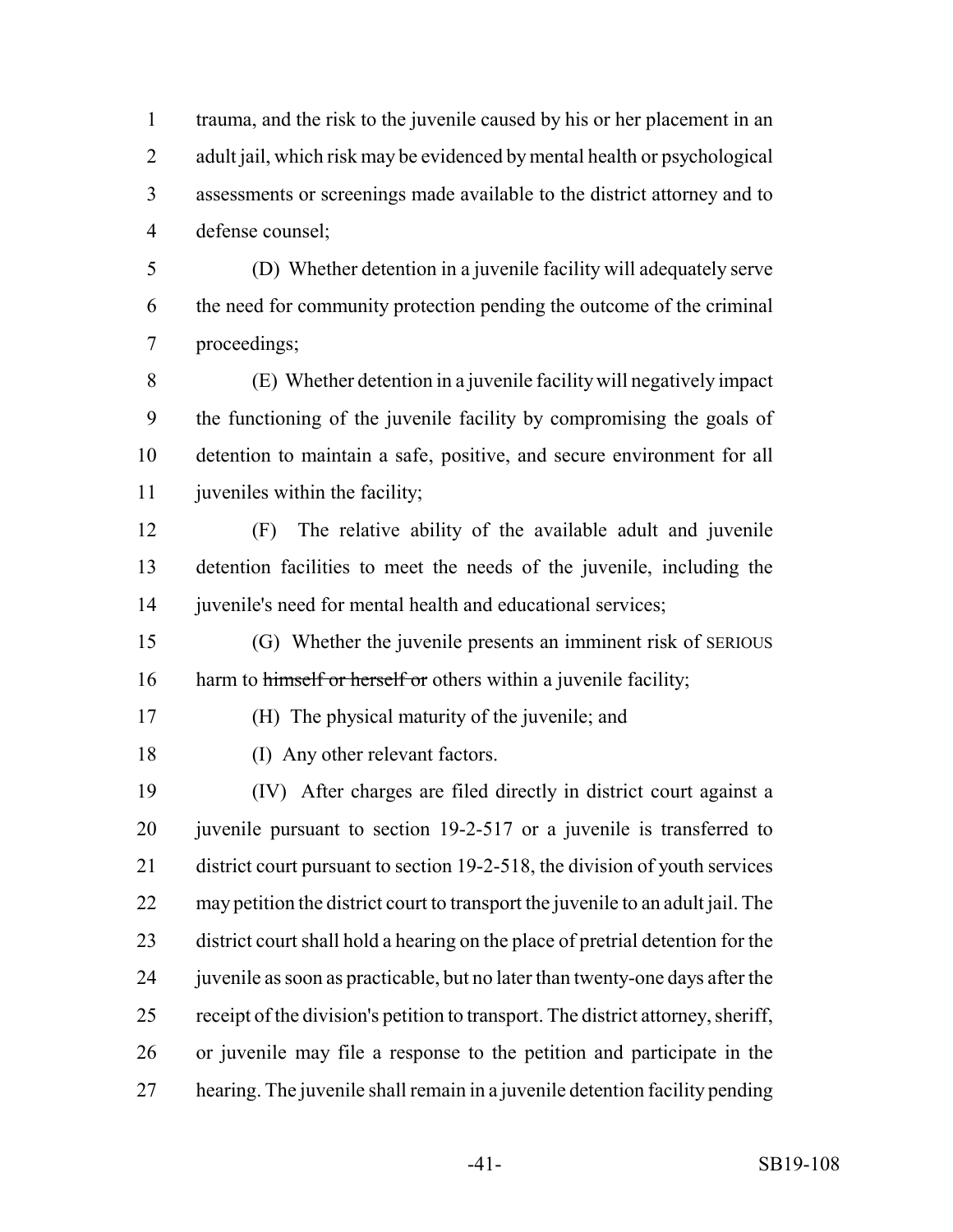hearing and decision by the district court.

 (V) If a juvenile is placed in the division of youth services and is being tried in district court, the division of youth services may petition the court for an immediate hearing to terminate juvenile detention placement if the juvenile's placement in a juvenile detention facility presents an imminent danger to the other juveniles or to staff at the detention facility. In making its determination, the court shall review the factors set forth in 8 subsection  $(3)(c)(III)$  of this section.

 (VI) If the district court determines that an adult jail is the appropriate place of confinement for the juvenile, the juvenile may petition the court for a review hearing. The juvenile may not petition for a review hearing within thirty days after the initial confinement decision or within thirty days after any subsequent review hearing. Upon receipt of the petition, the court may set the matter for a hearing if the juvenile has alleged facts or circumstances that, if true, would warrant reconsideration of the juvenile's placement in an adult jail based upon the 17 factors set forth in subparagraph (III) of this paragraph (c) SUBSECTION (3)(c)(III) OF THIS SECTION and the factors previously relied upon by the court.

20 (3.5) Repealed.

 (4) (a) No jail shall receive a juvenile for detention following a detention hearing pursuant to this section unless the juvenile has been ordered by the court to be held for criminal proceedings as an adult pursuant to a transfer or unless the juvenile is to be held for criminal proceedings as an adult pursuant to a direct filing. No juvenile under the age of fourteen and, except upon order of the court, no juvenile fourteen years of age or older shall be detained in a jail, lockup, or other place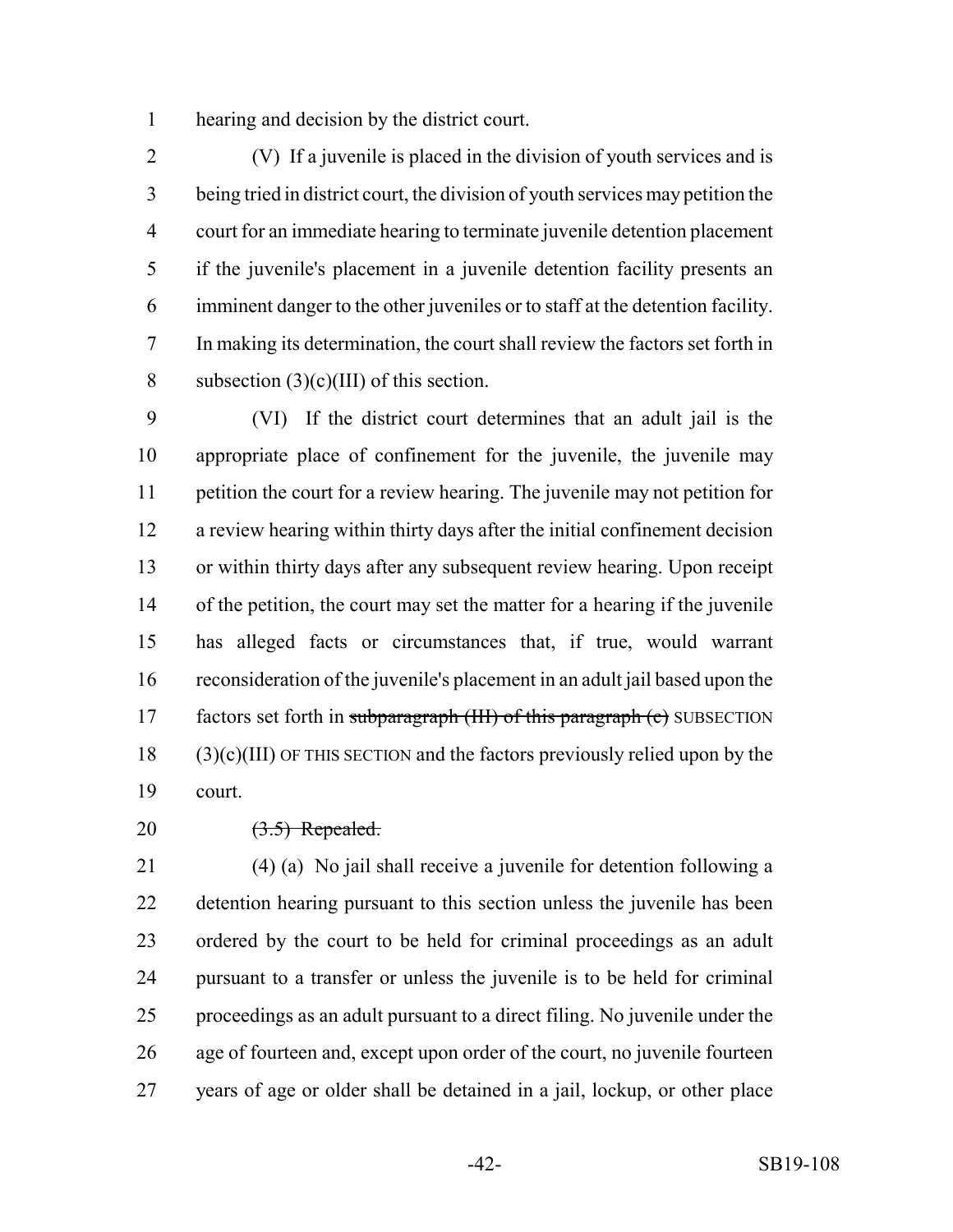used for the confinement of adult offenders. The exception for detention 2 in a jail shall be used APPLIES only if the juvenile is being held for criminal proceedings as an adult pursuant to a direct filing or transfer.

 (b) Whenever a juvenile is held pursuant to a direct filing or 5 transfer in a facility where adults are held, the juvenile shall MUST be physically segregated from the adult offenders.

 $(6.5)$  (c) (I) When a juvenile who is to be held for criminal proceedings as an adult pursuant to a direct filing or transfer of charges, as provided in sections 19-2-517 and 19-2-518, respectively, is received at a jail or other facility for the detention of adult offenders, the official in charge of the jail or facility, or his or her designee, shall, as soon as practicable, contact the person designated pursuant to section 22-32-141,  $C.R.S.,$  by the school district in which the jail or facility is located to request that the school district provide educational services for the juvenile for the period during which the juvenile is held at the jail or facility. The school district shall provide the educational services in 17 accordance with the provisions of section 22-32-141. C.R.S. The official, in cooperation with the school district, shall provide an appropriate and safe environment to the extent practicable in which the juvenile may receive educational services.

21 (II) Notwithstanding the provisions of subparagraph (I) of this 22 paragraph  $(b.5)$  SUBSECTION  $(4)(c)(I)$  OF THIS SECTION, if either the official in charge of the jail or facility or the school district determines that an appropriate and safe environment cannot be provided for a 25 specific juvenile, the official and the school district shall be ARE exempt from the requirement to provide educational services to the juvenile until such time as an environment that is determined to be appropriate and safe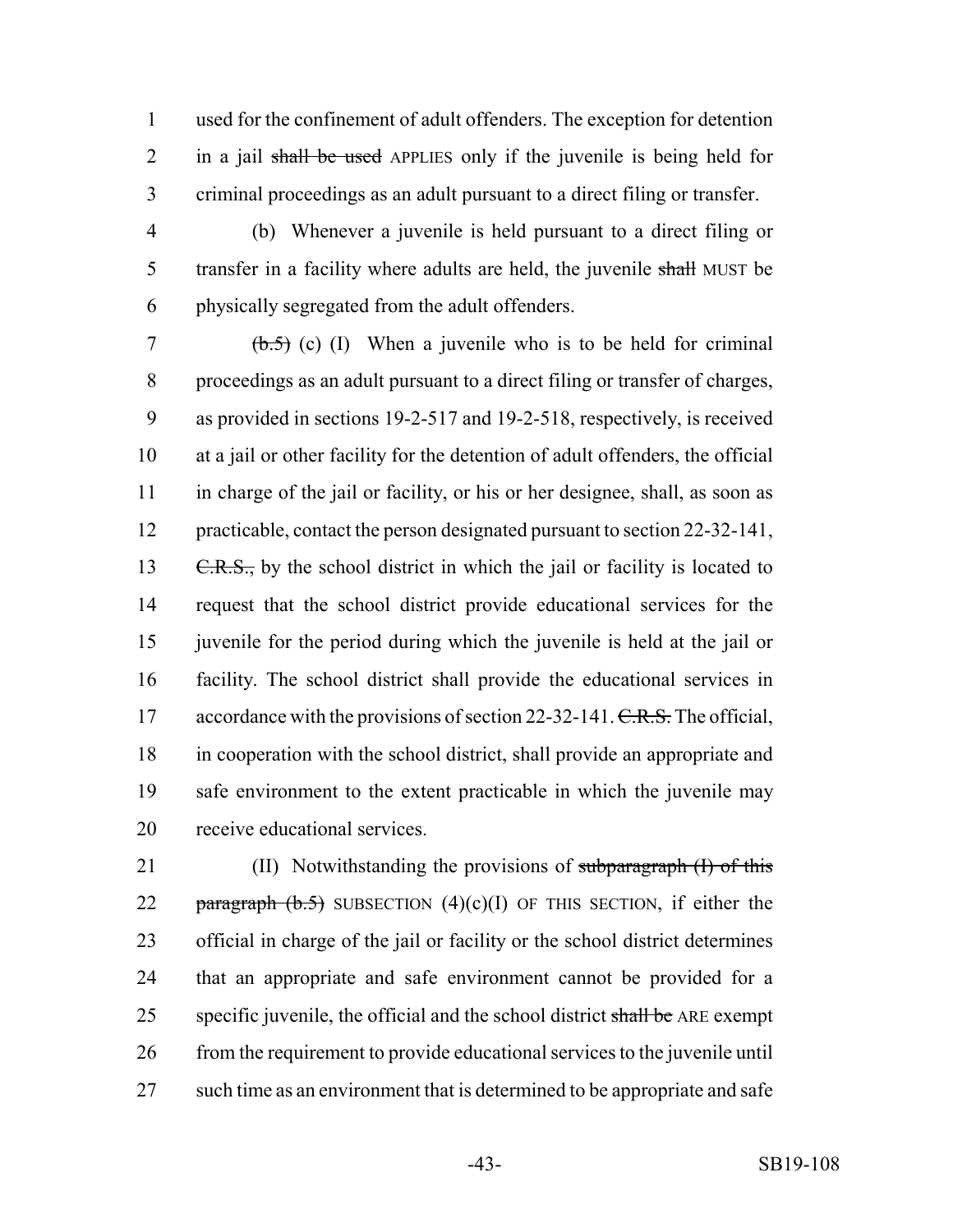by both the official and the school district can be provided. If the school district will not be providing educational services to a juvenile because of the lack of an appropriate and safe environment, the official in charge of the jail or facility shall notify the juvenile, his or her parent or legal guardian, the juvenile's defense attorney, and the court having jurisdiction over the juvenile's case.

 (III) The official in charge of the jail or facility for the detention of adult offenders, or his or her designee, in conjunction with each school district that provides educational services at the jail or facility, shall annually collect nonidentifying data concerning:

 (A) The number of juveniles held at the jail or facility who are awaiting criminal proceedings as an adult pursuant to a direct filing or transfer of charges, as provided in sections 19-2-517 and 19-2-518, respectively, for the year;

 (B) The length of stay of each of the juveniles in the jail or facility;

 (C) The number of the juveniles in the jail or facility who received 18 educational services pursuant to this paragraph  $(b.5)$  SUBSECTION  $(4)(c)$ ; (D) The number of days on which school districts provided

 educational services to the juveniles in the jail or facility and the number of hours for which school districts provided the educational services each day;

 (E) The number of juveniles in the jail or facility who were exempt from receiving educational services pursuant to section 22-32-141 25 (2)(c), (2)(e), (2)(f), and (2)(g); C.R.S.

 (F) The number of juveniles in the jail or facility who had 27 previously been determined pursuant to section  $22-20-108 \text{ C.R.S.}$ , to be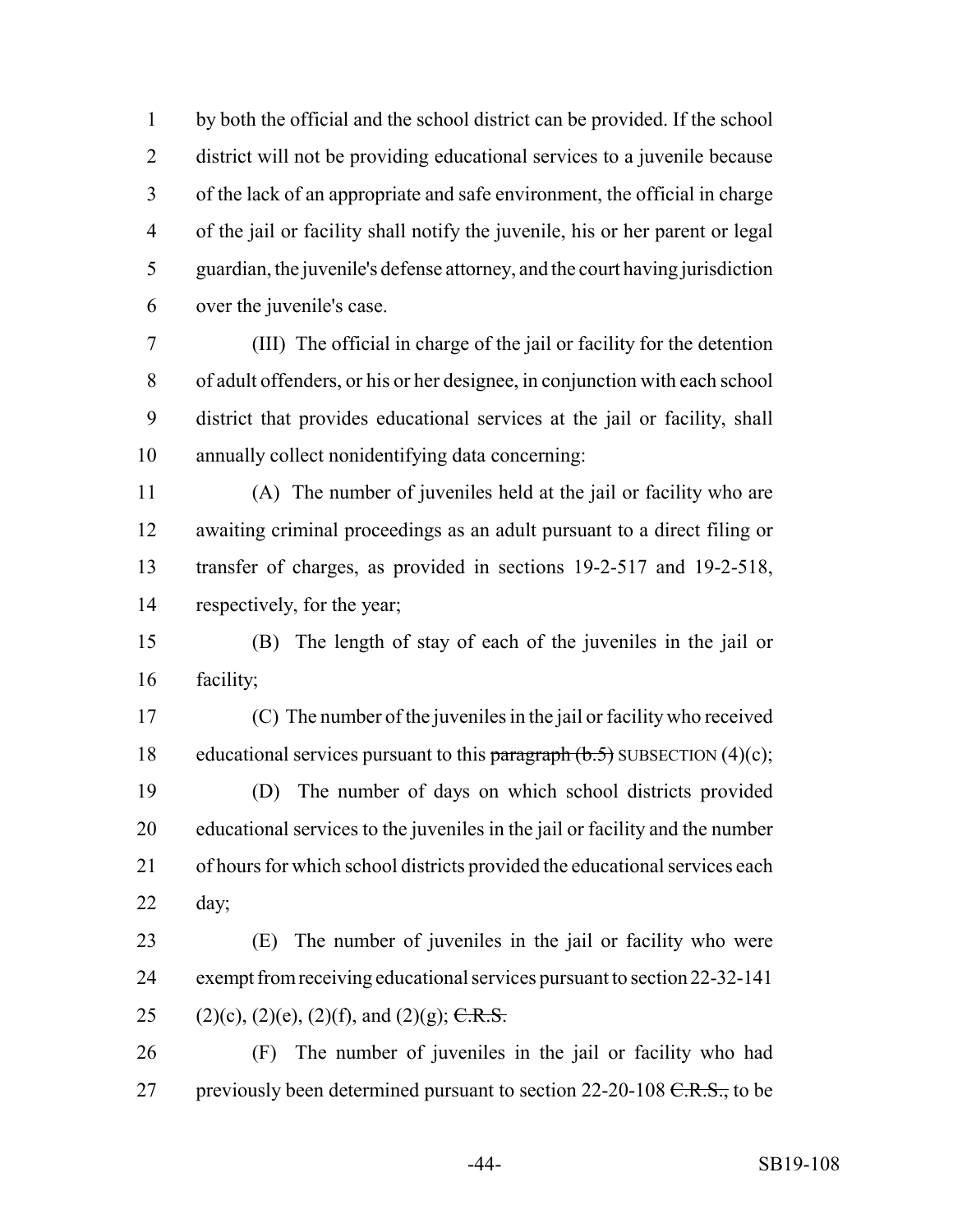eligible for special education services and had an individualized education program; and

 (G) The number of juveniles in the jail or facility who, while receiving educational services at the jail or facility, were determined 5 pursuant to section 22-20-108  $C.R.S.,$  to be eligible for special education services and had subsequently received an individualized education program.

 (IV) The official in charge of the jail or facility shall submit the 9 information collected pursuant to subparagraph (III) of this paragraph  $\left(\frac{b.5}{b.5}\right)$  SUBSECTION (4)(c)(III) OF THIS SECTION to the division of criminal justice in the department of public safety. The division of criminal justice shall make the information available to a member of the public upon request.

14 (c) (d) The official in charge of a jail or other facility for the detention of adult offenders shall immediately inform the court that has 16 jurisdiction of the juvenile's alleged offense when a juvenile who is or appears to be under eighteen years of age is received at the facility, except 18 for a juvenile ordered by the court to be held for criminal proceedings as an adult.

 $(d)$  (e) (I) Any juvenile arrested and detained for an alleged 21 violation of any article of title 42, C.R.S., or for any alleged violation of 22 a municipal or county ordinance, and not released on bond, shall MUST be taken before a judge with jurisdiction of such violation within forty-eight hours for the fixing of bail and conditions of bond pursuant to 25 subparagraph  $(W)$  of paragraph  $(a)$  of subsection  $(3)$  SUBSECTION (3)(a)(VII) of this section. A juvenile may be detained in a jail, lockup, or other place used for the confinement of adult offenders only for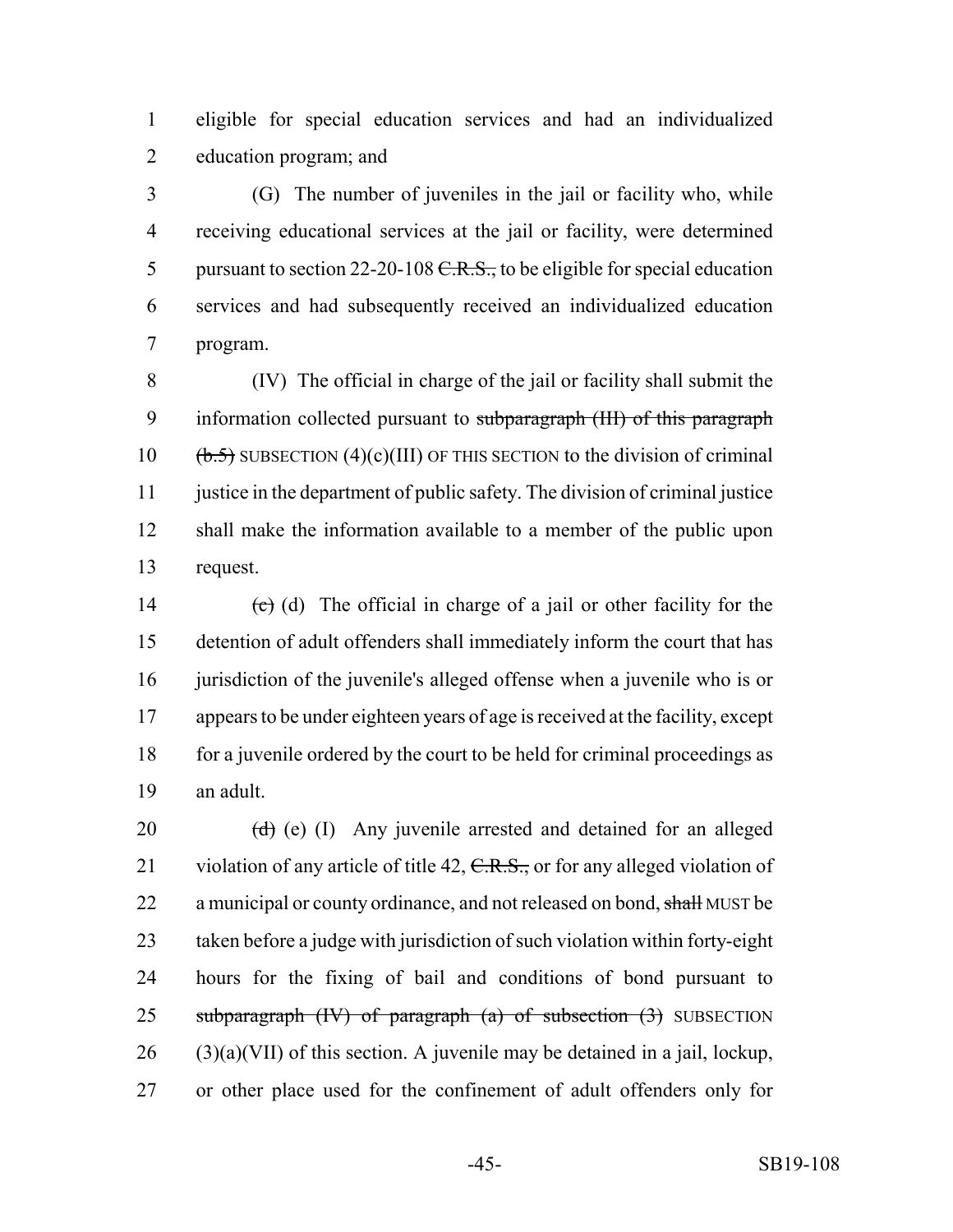1 processing for no longer than six hours and during such time shall MUST be placed in a setting that is physically segregated by sight and sound from the adult offenders, and in no case may the juvenile be detained in such place overnight. After six hours, the juvenile may be further detained only in a juvenile detention facility operated by or under contract with the department of human services. In calculating time under PURSUANT TO this subsection (4), Saturdays, Sundays, and legal holidays 8 shall be ARE included.

 (II) A sheriff or police chief who violates the provisions of 10 subparagraph (I) of this paragraph (d) SUBSECTION  $(4)(e)(I)$  OF THIS SECTION may be subject to a civil fine of no more than one thousand 12 dollars. The decision to fine shall MUST be based on prior violations of 13 the provisions of subparagraph (I) of this paragraph (d) SUBSECTION (4)(e)(I) OF THIS SECTION by the sheriff or police chief and the willingness of the sheriff or police chief to address the violations in order to comply 16 with subparagraph (I) of this paragraph (d) SUBSECTION  $(4)(e)(I)$  OF THIS SECTION.

18 (e) (f) The official in charge of a jail, lockup, or other facility for the confinement of adult offenders that receives a juvenile for detention should, wherever possible, take such measures as are reasonably necessary to restrict the confinement of any such juvenile with known past or current affiliations or associations with any gang so as to prevent contact with other inmates at such jail, lockup, or other facility. The official should, wherever possible, also take such measures as are reasonably necessary to prevent recruitment of new gang members from 26 among the general inmate population. For purposes of this paragraph  $(e)$ SUBSECTION (4)(f), "gang" is defined in section 19-1-103 (52).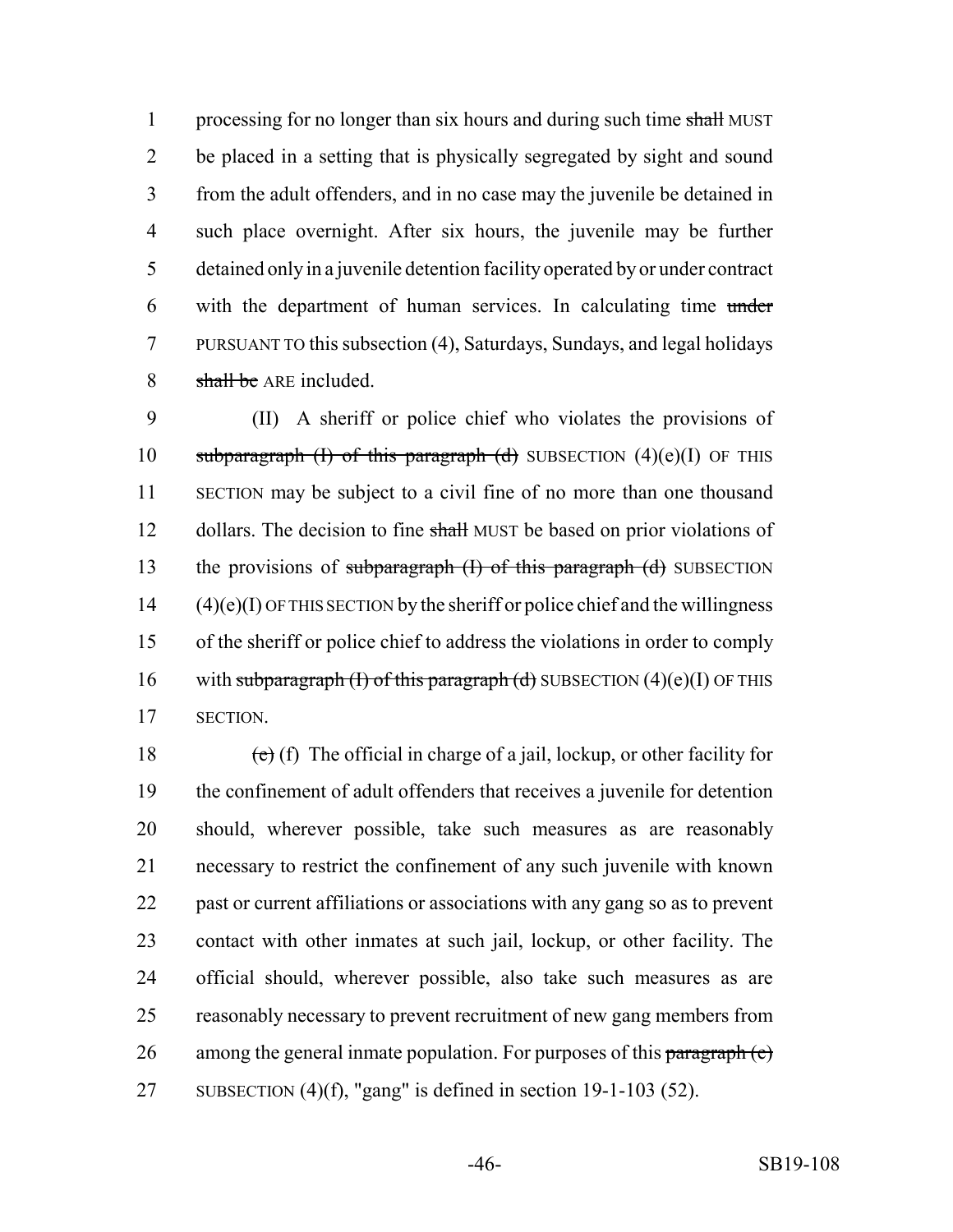$(f)(g)$  Any person who is eighteen years of age or older who is being detained for a delinquent act or criminal charge over which the juvenile court has jurisdiction, or for which charges are pending in district court pursuant to a direct filing or transfer if the person has not already been transferred to the county jail pursuant to the provisions of 6 subparagraph  $(W)$  of paragraph  $(c)$  of subsection  $(3)$  SUBSECTION  $7 \qquad (3)(c)(IV)$  of this section, shall be detained in the county jail in the same manner as if such person is charged as an adult.

9 (g) (h) A juvenile court shall not order a juvenile offender who is under eighteen years of age at the time of sentencing to enter a secure setting or secure section of an adult jail or lockup as a disposition for an offense or as a means of modifying the juvenile offender's behavior.

 (5) A juvenile has the right to bail as limited by the provisions of this section.

15 (6) Except for a juvenile described in subsection  $(2)(b)$  of this 16 section SECTION 19-2-506.5(2), the court may also issue temporary orders for legal custody as provided in section 19-1-115.

 (7) Any law enforcement officer, employee of the division of youth services, or another person acting under the direction of the court who in good faith transports any juvenile, releases any juvenile from custody pursuant to a written policy of a court, releases any juvenile pursuant to any written criteria established pursuant to this title 19, or detains any juvenile pursuant to court order or written policy or criteria established pursuant to this title 19 is immune from civil or criminal liability that might otherwise result by reason of such act. For purposes of any proceedings, civil or criminal, the good faith of any such person is presumed.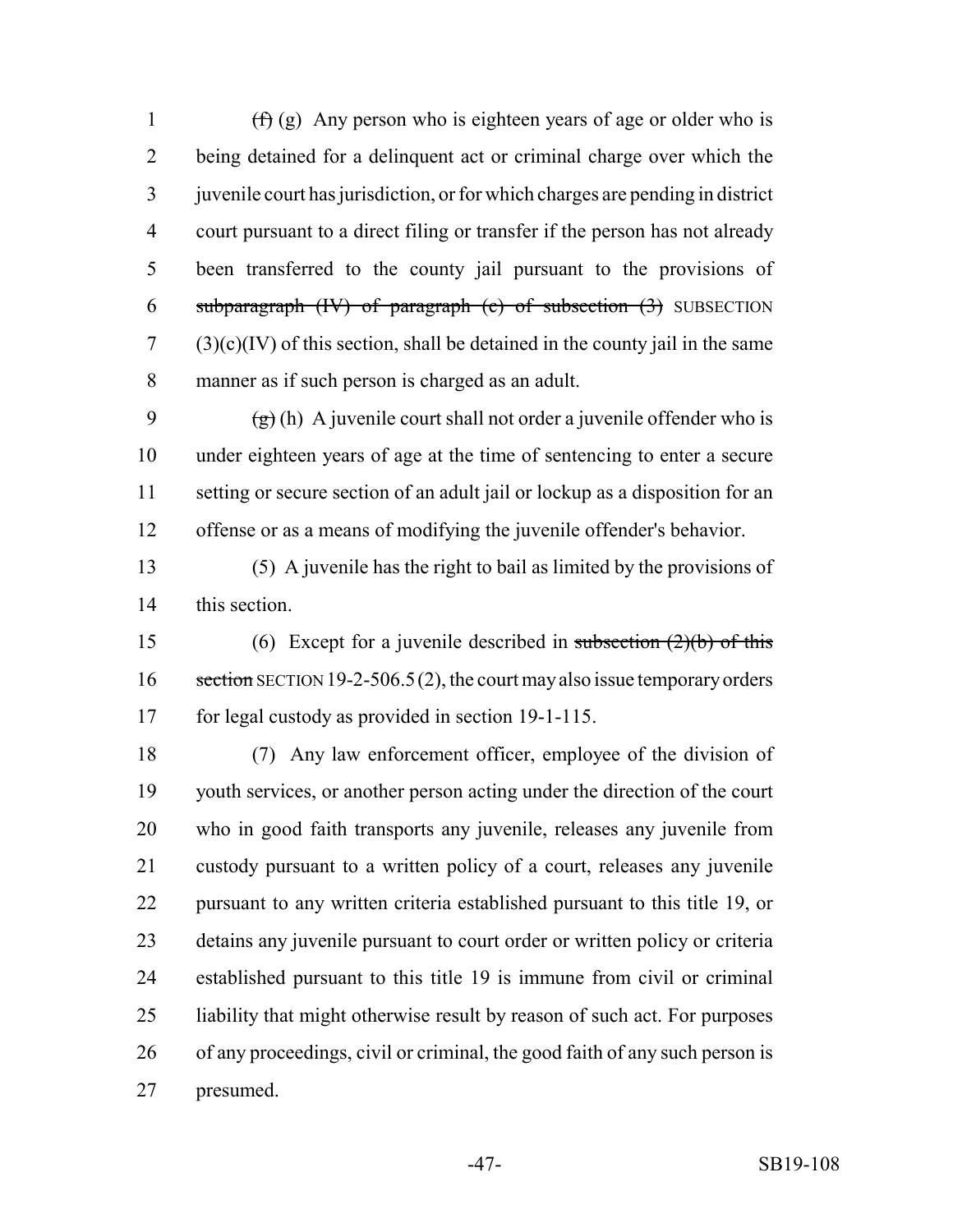1 (8) (a) A juvenile who allegedly commits a status offense or is 2 convicted of a status offense shall not be held in a secure area of a jail or 3 lockup.

4 (b) A sheriff or police chief who violates the provisions of 5 paragraph (a) of this subsection  $(8)$  SUBSECTION  $(8)(a)$  OF THIS SECTION 6 may be subject to a civil fine of no more than one thousand dollars. The 7 decision to fine shall MUST be based on prior violations of the provisions 8 of paragraph (a) of this subsection  $(8)$  SUBSECTION  $(8)(a)$  OF THIS SECTION 9 by the sheriff or police chief and the willingness of the sheriff or police 10 chief to address the violations in order to comply with paragraph  $(a)$  of 11 this subsection (8) SUBSECTION (8)(a) OF THIS SECTION.

12 **SECTION 12.** In Colorado Revised Statutes, 19-2-509, **amend** 13 (2), (3), (4)(b), and (7) as follows:

 **19-2-509. Bail.** (2) In lieu of a bond, a juvenile who the court 15 determines is a danger to himself or herself or to the community POSES A SUBSTANTIAL RISK OF SERIOUS HARM TO OTHERS may be placed in a preadjudication service program established pursuant to section 19-2-302.

18 (3) Any application for the revocation or modification of the 19 amount, type, or conditions of bail shall MUST be made in accordance 20 with section 16-4-109;  $C.R.S.$ ; except that the presumption described in 21 section  $19-2-508$  (3)(a)(III) shall SECTION 19-2-508 (3)(a)(IV) MUST 22 continue to apply for the purposes of this section.

23 (4) (b) In setting, modifying, or continuing any bail bond, it shall 24 MUST be a condition that the released juvenile appear at any place and 25 upon any date to which the proceeding is transferred or continued. Further 26 conditions of every bail bond shall MUST be that the released juvenile not 27 commit any delinquent acts or harass, intimidate, or threaten any potential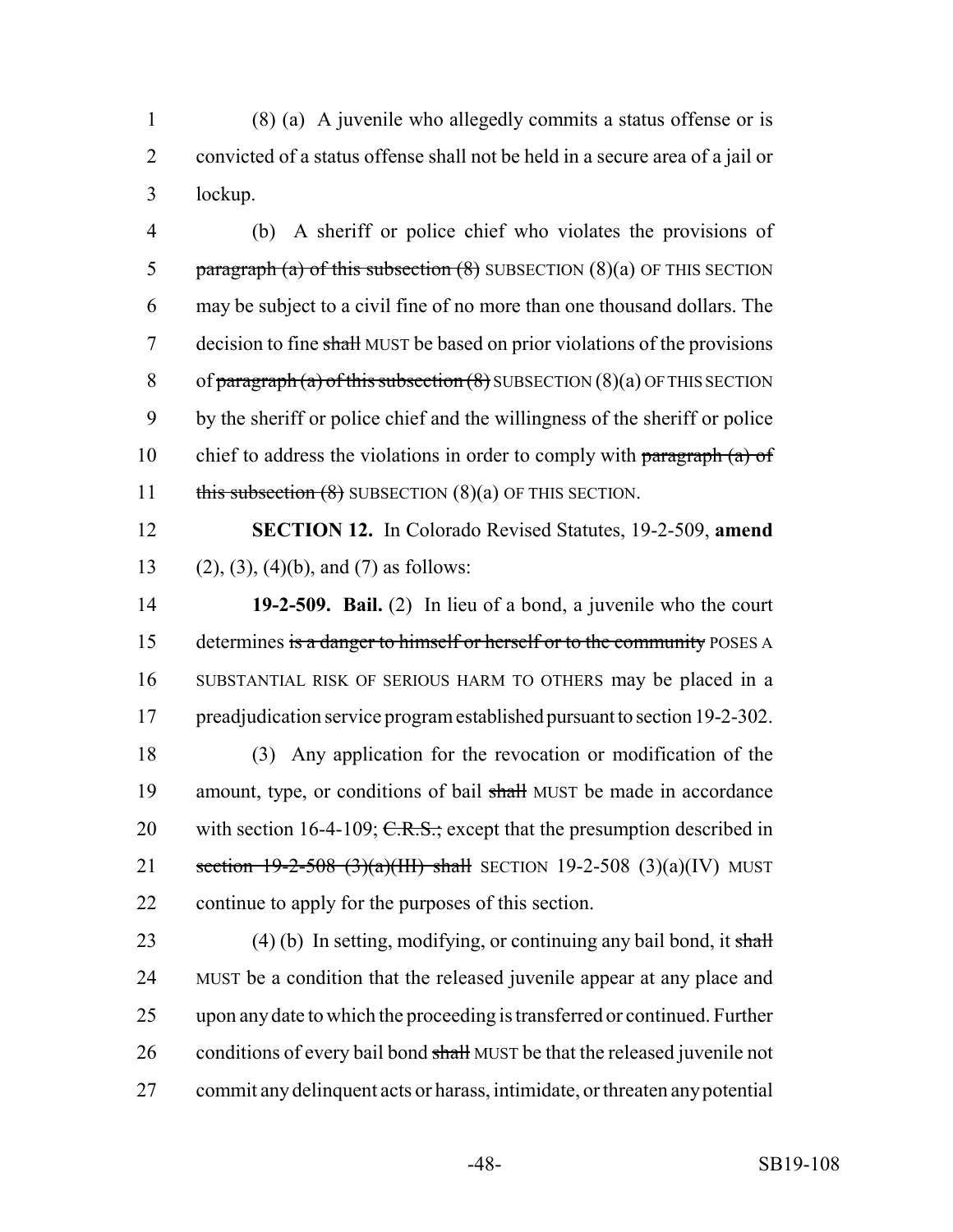witnesses. The judge or magistrate may set any other conditions or limitations on the release of the juvenile as are reasonably necessary for 3 the protection of the juvenile and the community. Any juvenile who is held without bail or whose bail or bail bond is revoked or increased under an order entered at any time after the initial detention hearing pursuant to subsection (3) of this section and who remains in custody or detention, must be tried on the charges on which the bail is denied or the bail or bail bond is revoked or increased within sixty days after the entry of such order or within sixty days after the juvenile's entry of a plea, whichever date is earlier; except that, if the juvenile requests a jury trial pursuant to 11 section 19-2-107, the provisions of section 19-2-107 (4) shall apply.

 (7) The parent, guardian, or legal custodian for any juvenile released on bond pursuant to this section or any other responsible adult who secures a personal recognizance bond for a juvenile pursuant to subsection (6) of this section may petition the court, prior to forfeiture or exoneration of the bond, to revoke the bond and remand the juvenile into custody if the parent, guardian, legal custodian, or other responsible adult determines that he or she is unable to control the juvenile. The court shall 19 apply the presumption specified in section  $19-2-508$  (3)(a)(III) SECTION 20 19-2-508 (3)(a)(IV) in determining whether to revoke the bond.

 **SECTION 13.** In Colorado Revised Statutes, 19-2-514, **add** 22  $(3)(c)$  as follows:

 **19-2-514. Summons - issuance - contents - service.** (3) (c) PARENTS AND LEGAL GUARDIANS OF A JUVENILE WHO IS THE SUBJECT OF A JUVENILE PROCEEDING SHALL COMPLETE THE RELATIVE 26 FORM AFFIDAVIT DESCRIBED IN SECTION 19-2-212 (1)(h) NO LATER THAN SEVEN BUSINESS DAYS AFTER THE HEARING OR PRIOR TO THE JUVENILE'S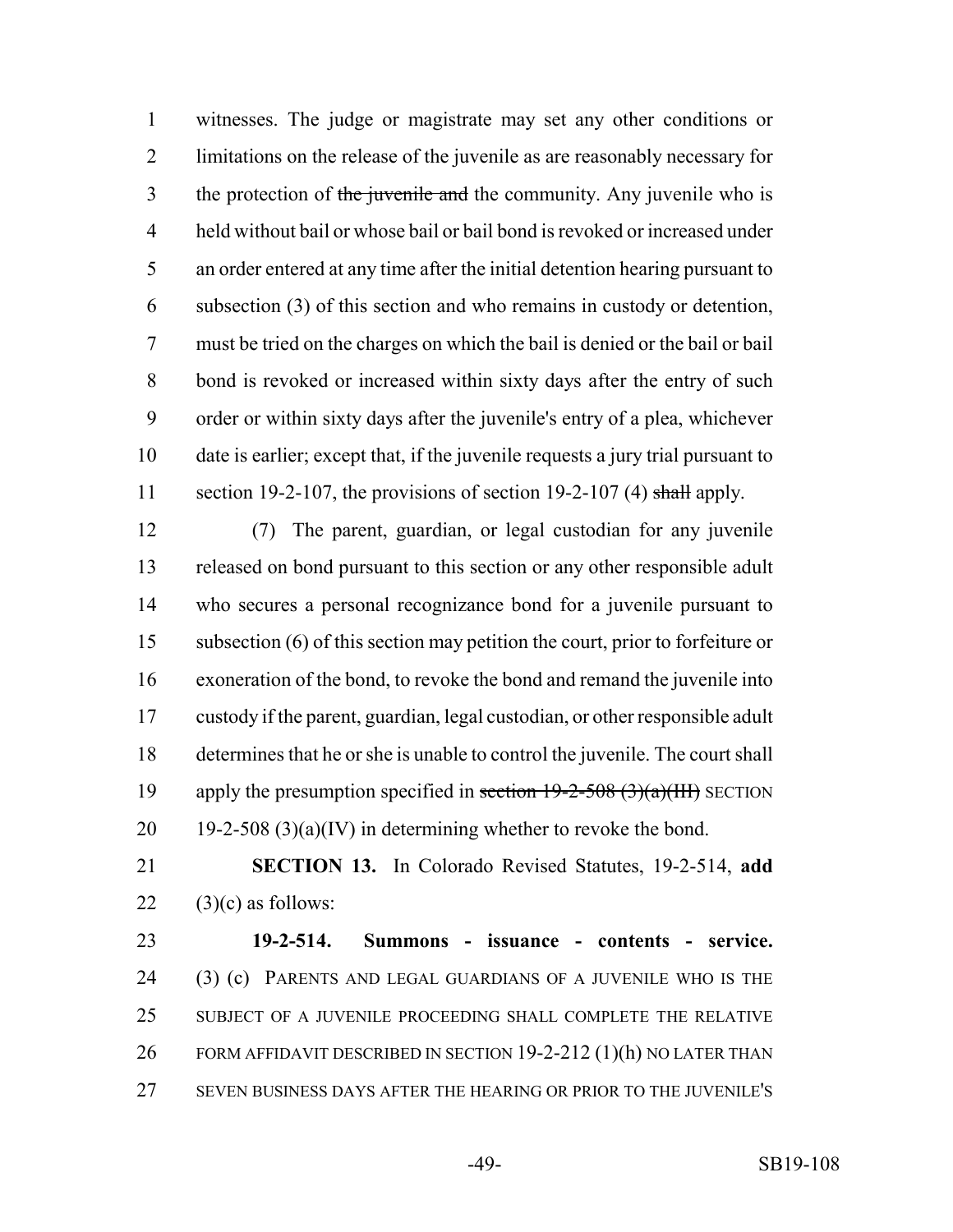NEXT HEARING, WHICHEVER OCCURS FIRST.

 **SECTION 14.** In Colorado Revised Statutes, 19-2-710, **amend** 3 (2) and (7) as follows:

 **19-2-710. Mental health services for juvenile - how and when issue raised - procedure - definitions.** (2) After the party advises the court of the party's belief that the juvenile could benefit from mental health services, OR AT A TIME DETERMINED PURSUANT TO SECTION 8 24-20-602 (1)(b)(I), the court shall immediately order a mental health 9 screening of the juvenile pursuant to section 16-11.9-102, C.R.S. USING THE MENTAL HEALTH SCREENING TOOL SELECTED PURSUANT TO SECTION 24-20-602 (1)(b), unless the court already has sufficient information to determine whether the juvenile could benefit from mental health services or unless a mental health screening of the juvenile has been completed within the last three months. The delinquency proceedings shall not be stayed or suspended pending the results of the mental health screening ordered pursuant this section, however, the court may continue the dispositional and sentencing hearing to await the results of the mental health screening.

(7) For purposes of this section:

 (a) "Assessment" means an objective process used to collect pertinent information in order to identify a juvenile who may have mental health needs AND IDENTIFY APPROPRIATE SERVICES AND TREATMENT.

 (b) "Juvenile could benefit from mental health services" means a 24 juven ile exhibits one or more of the following characteristics:

 (I) A chronic or significant lack of impulse control or of judgment;

(II) Significant abnormal behaviors under normal circumstances;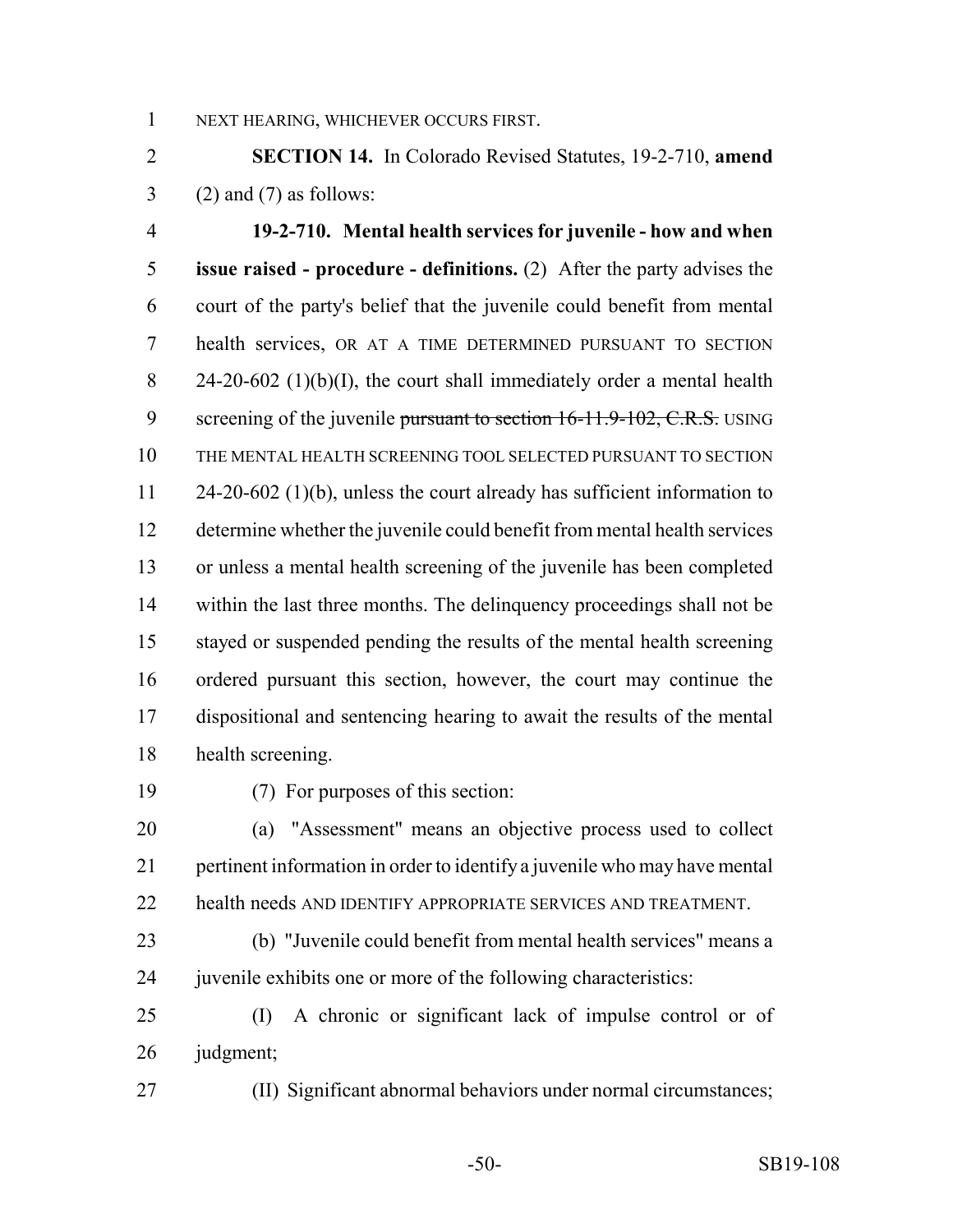(III) A history of suspensions, expulsions, or repeated truancy from school settings;

 (IV) Severe or frequent changes in sleeping or eating patterns or in levels of activity;

 (V) A pervasive mood of unhappiness or of depression; or (VI) A history of involvement with, or treatment in, two or more state or local governmental agencies, including but not limited to juvenile 8 justice, youth corrections, or child welfare THAT INCLUDES MENTAL HEALTH TREATMENT, A SUICIDE ATTEMPT, OR THE USE OF PSYCHOTROPIC MEDICATION.

 (c) "SCREENING" MEANS A SHORT VALIDATED MENTAL HEALTH SCREENING TO IDENTIFY JUVENILES WHO MAY HAVE MENTAL HEALTH NEEDS.

 **SECTION 15.** In Colorado Revised Statutes, 19-2-905, **amend** 15 (1)(a) introductory portion and  $(1)(a)(VII)$  as follows:

 **19-2-905. Presentence investigation.** (1) (a) Prior to the 17 sentencing hearing, the juvenile probation department for the judicial district in which the juvenile is adjudicated shall conduct a presentence investigation unless waived by the court on its own determination or on recommendation of the prosecution or the juvenile. The presentence 21 investigation shall MUST take into consideration and build on the intake assessment performed by the screening team. The presentence investigation may address, but is not limited to, the following:

 (VII) The juvenile's family, KIN, AND PERSONS HAVING A SIGNIFICANT RELATIONSHIP WITH THE JUVENILE;

 **SECTION 16.** In Colorado Revised Statutes, 19-2-906.5, **amend** (1.5)(b) and (1.5)(c); and **add** (1)(d) and (1.5)(d) as follows: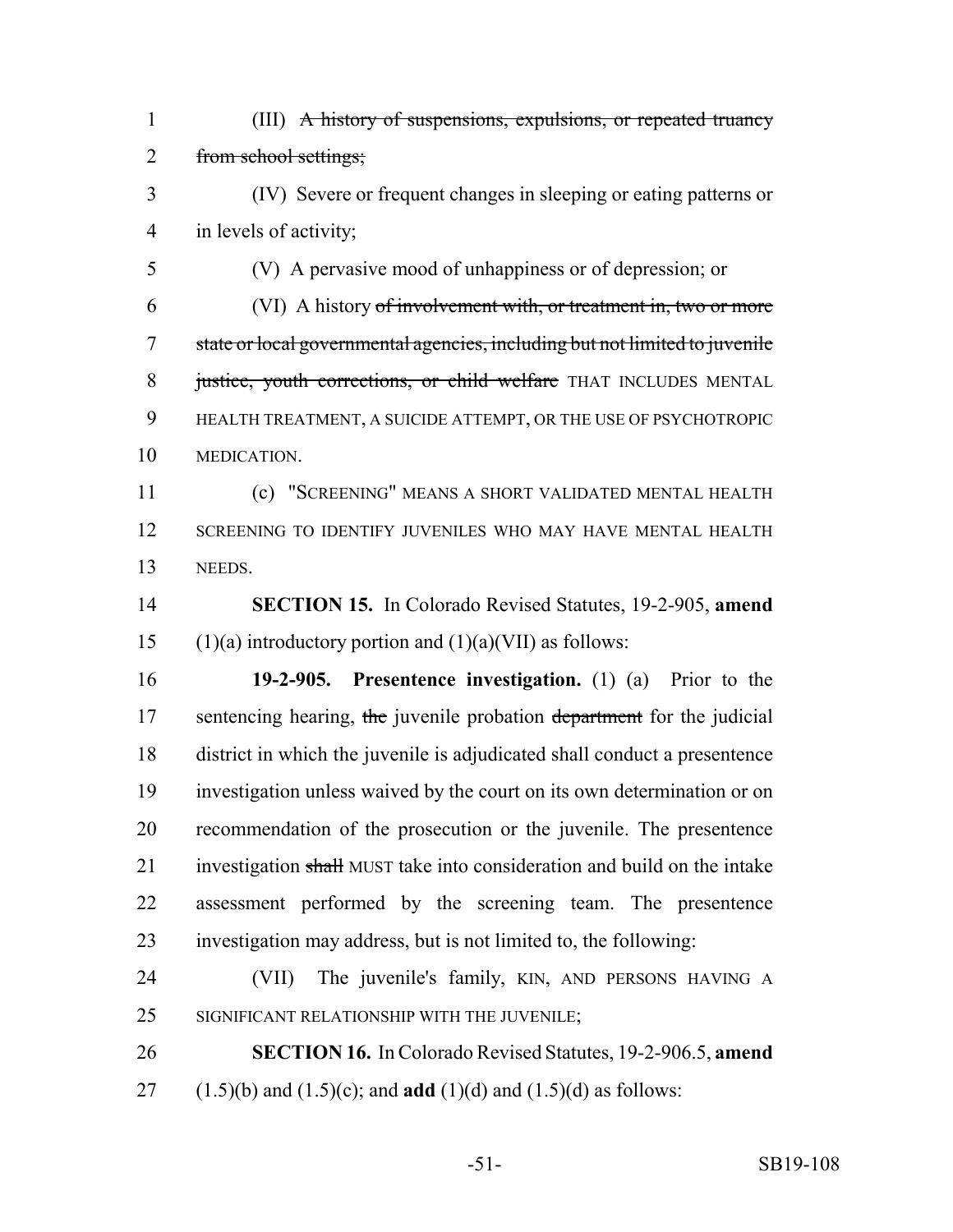**19-2-906.5. Orders - community placement - reasonable efforts required - reviews.** (1) If the court orders legal custody of a juvenile to a county department of human or social services pursuant to the provisions of this article 2, the order must contain specific findings as follows: (d) WHETHER REASONABLE EFFORTS HAVE BEEN MADE TO IDENTIFY KIN OR A SUITABLE ADULT WITH WHOM TO PLACE THE JUVENILE. (1.5) For all hearings and reviews concerning the juvenile, the court shall ensure that notice is provided to the juvenile and to the following persons with whom the juvenile is placed: (b) Pre-adoptive parents; or (c) Relatives; OR (d) KIN, AS DEFINED IN SECTION 19-1-103 (71.3). **SECTION 17.** In Colorado Revised Statutes, 19-2-921, **add** (3.3) as follows: **19-2-921. Commitment to department of human services.** (3.3) (a) ON OR BEFORE JANUARY 1, 2021, THE DEPARTMENT OF HUMAN SERVICES, IN CONSULTATION WITH THE JUVENILE JUSTICE REFORM COMMITTEE ESTABLISHED PURSUANT TO SECTION 24-20-601, SHALL DEVELOP A LENGTH OF STAY MATRIX AND ESTABLISH CRITERIA TO GUIDE 21 THE RELEASE OF JUVENILES FROM A STATE FACILITY THAT ARE BASED ON: **(I) A JUVENILE'S RISK OF REOFFENDING, AS DETERMINED BY THE**  RESULTS OF A VALIDATED RISK AND NEEDS ASSESSMENT ADOPTED PURSUANT TO SECTION 24-20-602 (1)(a); 25 (II) THE SERIOUSNESS OF THE OFFENSE FOR WHICH THE JUVENILE WAS ADJUDICATED DELINQUENT; **(III) THE JUVENILE'S PROGRESS IN MEETING TREATMENT GOALS;**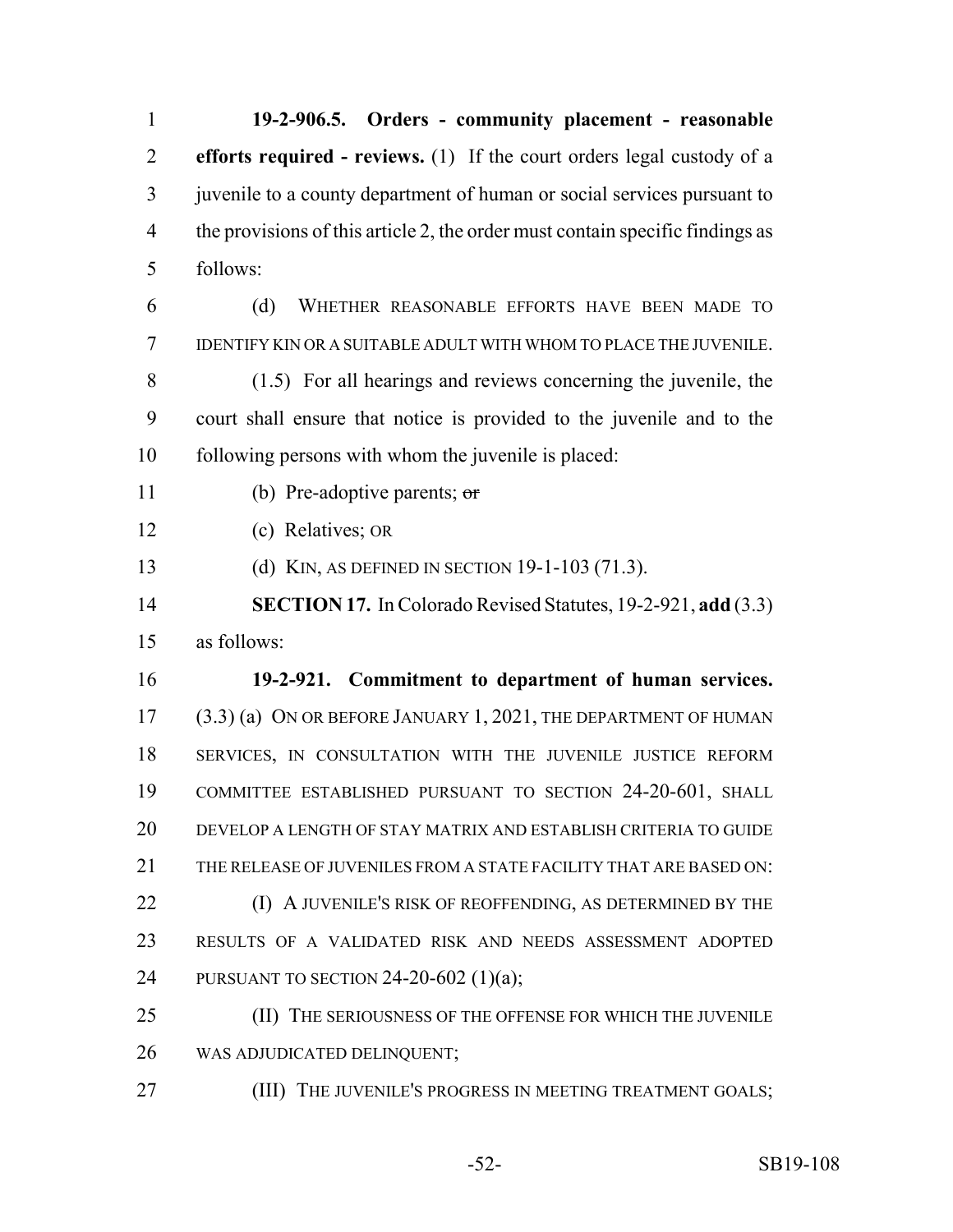AND

 (IV) OTHER CRITERIA AS DETERMINED BY THE DEPARTMENT AND THE JUVENILE JUSTICE REFORM COMMITTEE.

 (b) IN MAKING RELEASE AND DISCHARGE DECISIONS, THE DEPARTMENT OF HUMAN SERVICES SHALL USE THE MATRIX AND RELEASE CRITERIA DEVELOPED PURSUANT TO THIS SUBSECTION (3.3).

 **SECTION 18.** In Colorado Revised Statutes, **amend** 19-2-925 as follows:

 **19-2-925. Probation - terms - release - revocation - graduated responses system - report.** (1) (a) The terms and conditions of probation must be specified by rules or orders of the court. The court, as a condition of probation for a juvenile who is ten years of age or older but less than eighteen years of age on the date of the sentencing hearing, may impose a commitment or detention. The aggregate length of any such commitment or detention, whether continuous or at designated intervals, must not exceed forty-five days; except that such limit must DOES not apply to any placement out of the home through a county department of human or social services. Each juvenile placed on probation must be given a written statement of the terms and conditions of his or her probation and have the terms and conditions fully explained to him or her.

21 (b) The court, as a condition of probation for a juvenile YOUTH eighteen years of age or older at the time of sentencing for delinquent acts committed prior to his or her eighteenth birthday, may impose as a condition of probation a sentence to the county jail that shall not exceed ninety days; except that such sentence may be for a period of up to one 26 hundred eighty days if the court orders the juvenile YOUTH released for school attendance, job training, or employment.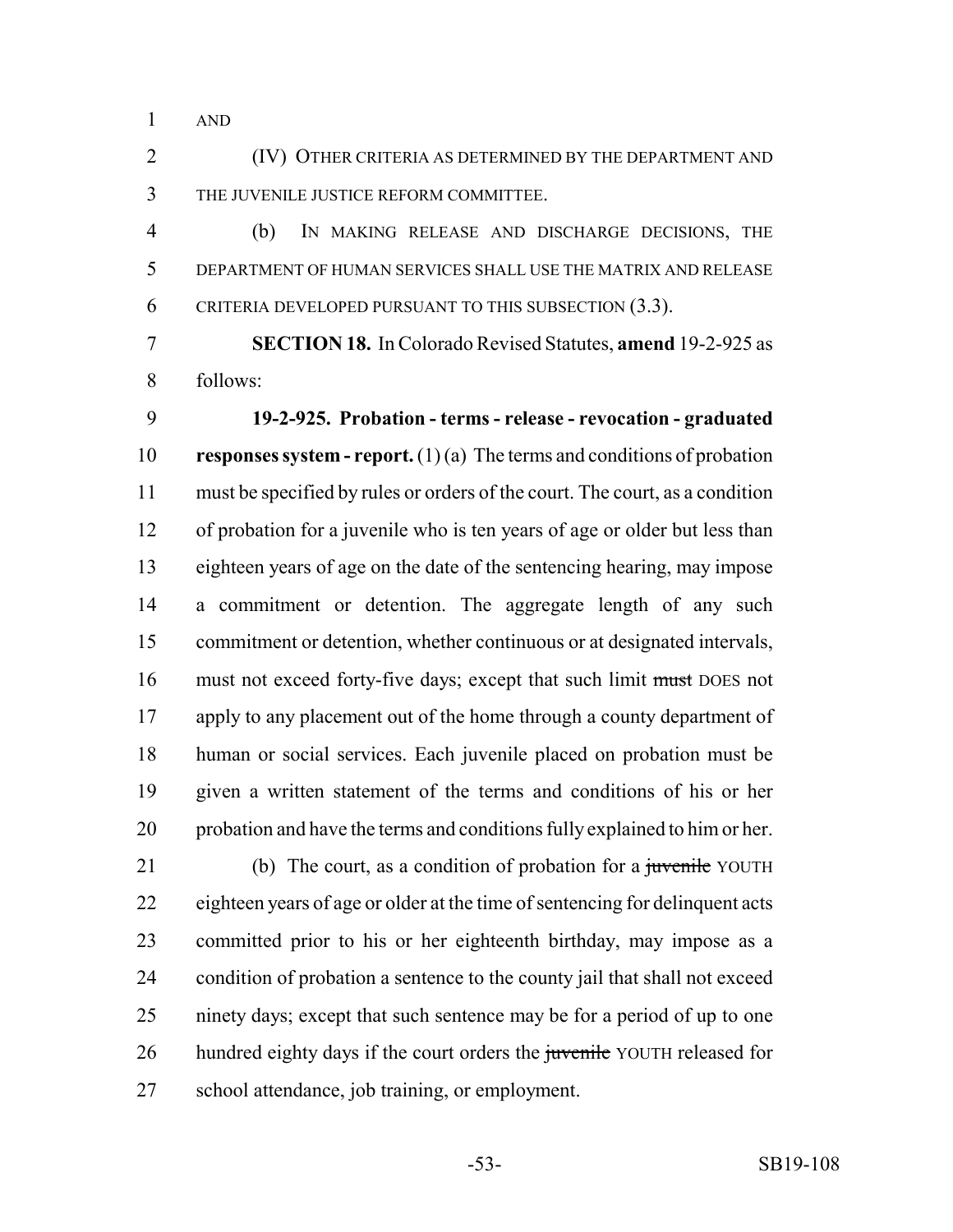(2) (a) CONDITIONS OF PROBATION SHALL BE CUSTOMIZED TO EACH JUVENILE BASED ON THE GUIDELINES DEVELOPED BY THE COMMITTEE ON JUVENILE JUSTICE REFORM PURSUANT TO SECTION 24-20-602. The court shall, as minimum conditions of probation, order that the juvenile:

 $\frac{1}{2}$  (a) (I) Not violate any federal or state statutes, municipal ordinances, or orders of the court;

 (b) Not consume or possess any alcohol or use any controlled substance without a prescription;

9  $\left(\text{c}\right)$  (II) Not use or possess a firearm, a dangerous or illegal weapon, or an explosive or incendiary device, unless granted written permission by the court or probation officer;

 (d) Attend school or an educational program or work regularly at suitable employment, and, if the juvenile has an individualized education 14 program pursuant tosection 22-20-108, C.R.S., the court may order the 15 juvenile to comply with his or her individualized education program, taking into account the intellectual functioning, adaptive behavior, and emotional behaviors associated with the juvenile's disabilities, and subject to a manifestation determination pursuant tosection 22-33-106(1)(c), 19 C.R.S.; except that the court shall not require any such juvenile to attend a school from which he or she has been expelled without the prior 21 approval of that school's local board of education;

22  $(e)$  (III) Report to a probation officer at reasonable times as directed by the court or probation officer;

- 24  $(f)$  (IV) Permit the probation officer to visit the juvenile at reasonable times at his or her home or elsewhere;
- 26  $\left(\frac{g}{g}\right)$  (V) Remain within the jurisdiction of the court, unless granted 27 permission to leave by the court or the probation officer;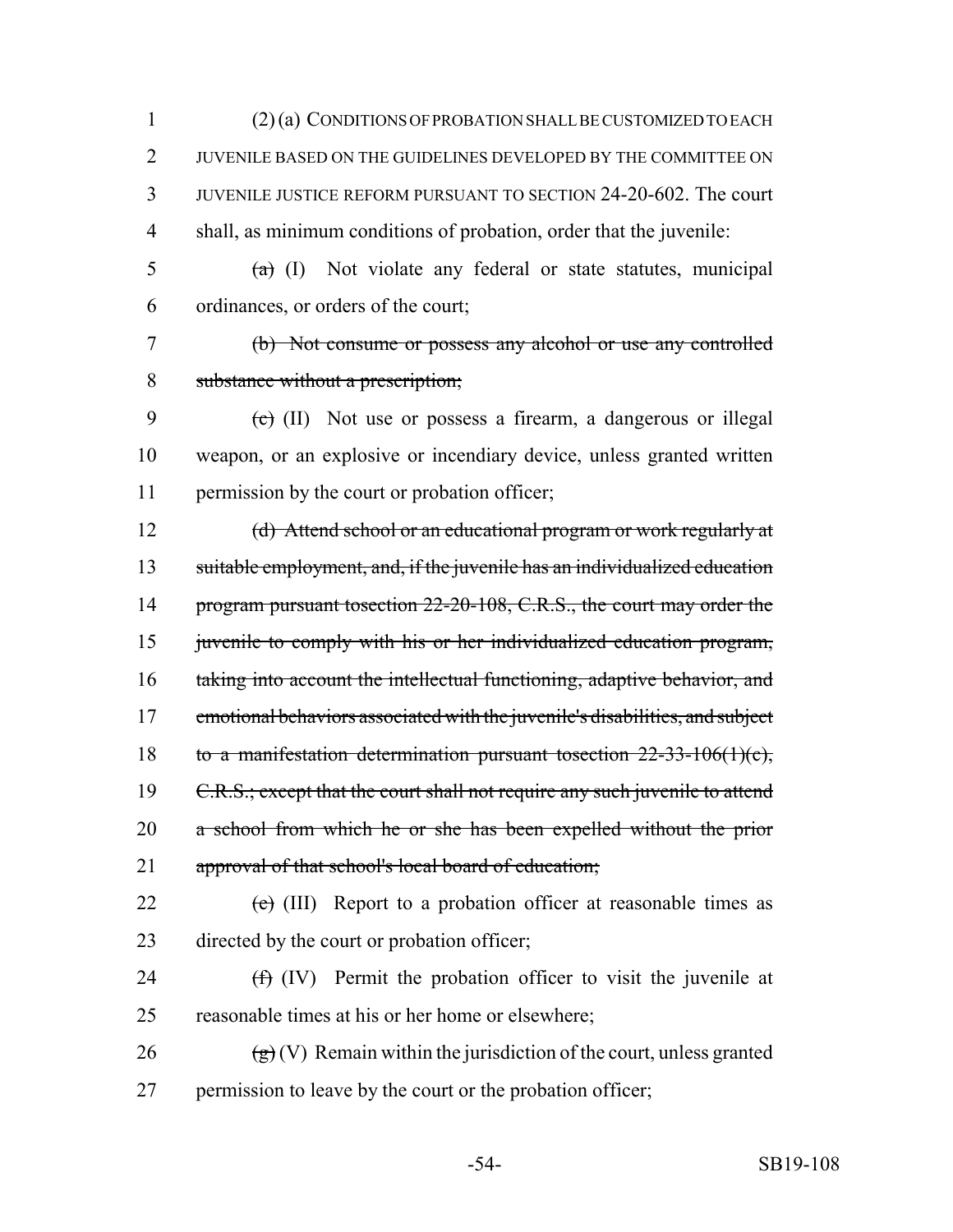(h) (VI) Answer all reasonable inquiries by the probation officer 2 and promptly notify the probation officer of any change in address or employment;

 $\overrightarrow{f}$  (VIII) Pay the victim compensation fee as ordered by the court; 6  $(k)$  (IX) Pay the surcharge levied pursuant to section 24-4.2-104 7 (1)(a)(I);  $C.R.S.:$ 

 $\overrightarrow{H}$  (VII) Make restitution as ordered by the court;

 $\left(\frac{H}{X}\right)$  May be evaluated to determine whether the juvenile would be suitable for restorative justice practices that would be a part of the juvenile's probation program; except that the court may not order participation in restorative justice practices if the juvenile was adjudicated a delinquent for unlawful sexual behavior as defined in section 16-22-102 (9), C.R.S., a crime in which the underlying factual basis involves 14 domestic violence as defined in section 18-6-800.3 (1), C.R.S., stalking 15 as defined in section 18-3-602, C.R.S., or violation of a protection order 16 as defined in section  $18-6-803.5$ . C.R.S.

 (b) THE COURT SHALL USE THE RESULTS FROM A VALIDATED RISK AND NEEDS ASSESSMENT TO IDENTIFY ADDITIONAL CONDITIONS OF PROBATION, AS NECESSARY.

 (3) (a) The court may periodically review the terms and conditions of probation and the progress of each juvenile placed on probation. Counsel for the juvenile does not have to be present at any probation review hearing unless notified by the court that a petition to revoke probation has been filed.

 (b) The court may release a juvenile from probation PRIOR TO THE COMPLETION OF HIS OR HER TERM OF PROBATION, PURSUANT TO SECTION 19-2-925, or modify the terms and conditions of his or her probation at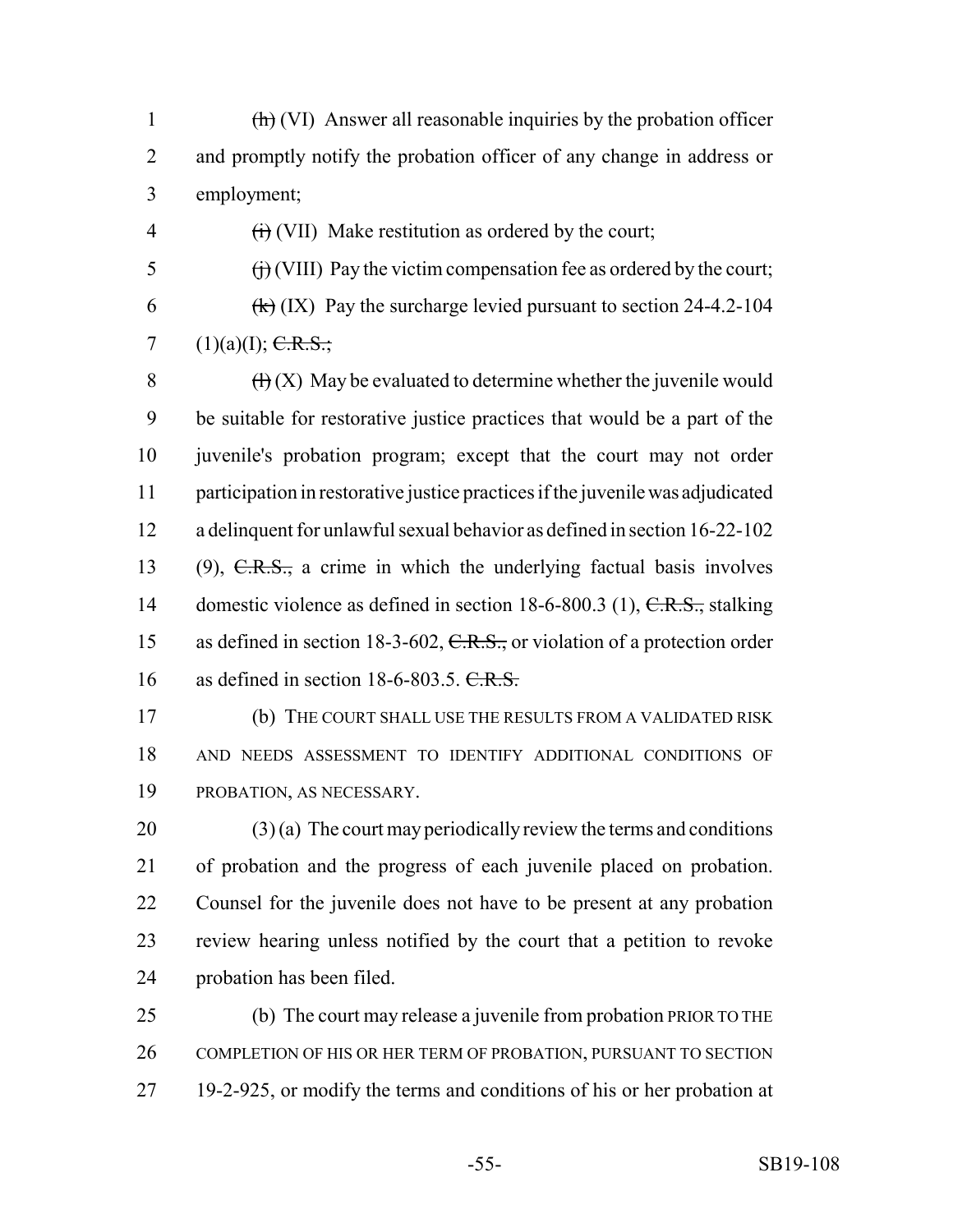any time, but any juvenile who has complied satisfactorily with the terms 2 and conditions of his or her probation for a period of two years shall be released from probation, and the jurisdiction of the court shall be terminated.

 (4) BEFORE JANUARY 1,2021, THE STATE COURT ADMINISTRATOR SHALL ESTABLISH RULES TO DEVELOP A STATEWIDE SYSTEM OF STRUCTURED COMMUNITY-BASED GRADUATED RESPONSES, INCLUDING INCENTIVES AND SANCTIONS, TO GUIDE PROBATION OFFICERS IN DETERMINING HOW BEST TO MOTIVATE POSITIVE JUVENILE BEHAVIOR CHANGE AND THE APPROPRIATE RESPONSE TO A VIOLATION OF TERMS AND CONDITIONS OF JUVENILE PROBATION.GRADUATED RESPONSES MEANS AN ACCOUNTABILITY-BASED SERIES OF SANCTIONS AND SERVICES DESIGNED TO RESPOND TO A JUVENILE'S VIOLATION OF PROBATION QUICKLY, CONSISTENTLY, AND PROPORTIONALLY AND INCENTIVES TO MOTIVATE POSITIVE BEHAVIOR CHANGE AND SUCCESSFUL COMPLETION OF PROBATION AND HIS OR HER TREATMENT GOALS.JUVENILE PROBATION SHALL ADOPT AND USE A STATE JUVENILE GRADUATED RESPONSES AND INCENTIVES 18 SYSTEM DEVELOPED PURSUANT TO THIS SUBSECTION (4) OR DEVELOP AND USE A LOCALLY DEVELOPED SYSTEM THAT IS ALIGNED TO BEST PRACTICES. POLICIES AND PROCEDURES FOR THE GRADUATED RESPONSES SYSTEM MUST:

**(a) INCLUDE INCENTIVES THAT ENCOURAGE THE COMPLETION OF**  TREATMENT MILESTONES AS WELL AS COMPLIANCE WITH THE TERMS AND CONDITIONS OF A JUVENILE'S PROBATION AND THAT REWARD BEHAVIOR ALIGNED WITH THE EXPECTATIONS OF SUPERVISION AND THE JUVENILE'S CASE PLAN; AND

(b) REQUIRE THAT A RESPONSE TO A JUVENILE'S VIOLATION OF THE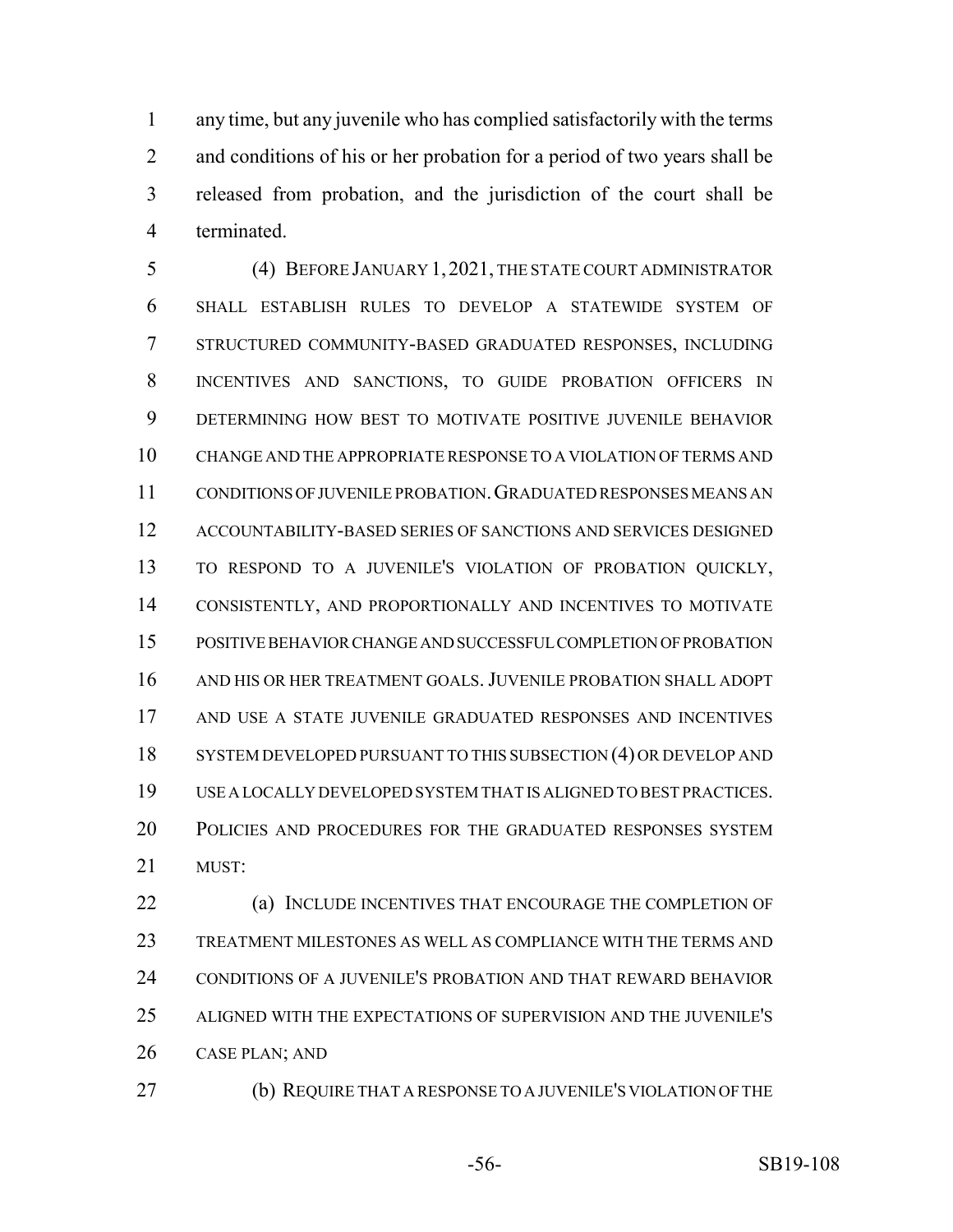TERMS AND CONDITIONS OF HIS OR HER SUPERVISION TAKE INTO CONSIDERATION:

 (I) THE RISK OF THE JUVENILE TO REOFFEND, AS DETERMINED BY THE RESULTS OF A VALIDATED RISK AND NEEDS ASSESSMENT;

 (II) THE PREVIOUS HISTORY OF VIOLATIONS AND THE UNDERLYING CAUSE OF THE JUVENILE'S BEHAVIOR LEADING TO THE VIOLATION;

(III) THE SEVERITY OF THE CURRENT VIOLATION;

8 (IV) THE JUVENILE'S CASE PLAN; AND

 (V) THE PREVIOUS RESPONSES BY THE JUVENILE TO PAST VIOLATIONS.

 (5) WHENEVER A PROBATION OFFICER HAS REASONABLE CAUSE TO BELIEVE THAT A JUVENILE HAS COMMITTED A VIOLATION OF THE TERMS OF PROBATION, THE PROBATION OFFICER SHALL FILE THE VIOLATION WITH THE APPROVAL OF HIS OR HER CHIEF PROBATION OFFICER OR THE CHIEF'S DESIGNEE ONLY WHEN THE GRADUATED RESPONSES SYSTEM HAS BEEN FOLLOWED OR WHEN THE NATURE OF THE VIOLATION POSES A SUBSTANTIAL RISK OF SERIOUS HARM TO OTHERS. IF THE JUVENILE FAILS TO SATISFY THE GRADUATED RESPONSES AND PROBATION DETERMINES THAT A MOTION TO REVOKE PROBATION SHOULD BE PURSUED, THE PROBATION OFFICER SHALL SUBMIT A WRITTEN REPORT.

21 (6) UNLESS THERE IS REASON TO BELIEVE THAT A JUVENILE WOULD NOT APPEAR, WOULD INTERFERE WITH THE JUVENILE JUSTICE PROCESS, OR POSES SUBSTANTIAL RISK OF SERIOUS HARM TO OTHERS, PROBATION OFFICERS SHALL ISSUE A SUMMONS, OR OTHER METHOD APPROVED BY LOCAL COURT RULE, RATHER THAN A WARRANT WHEN FILING A PETITION FOR REVOCATION.

(7) THE STATE COURT ADMINISTRATOR SHALL COLLECT DATA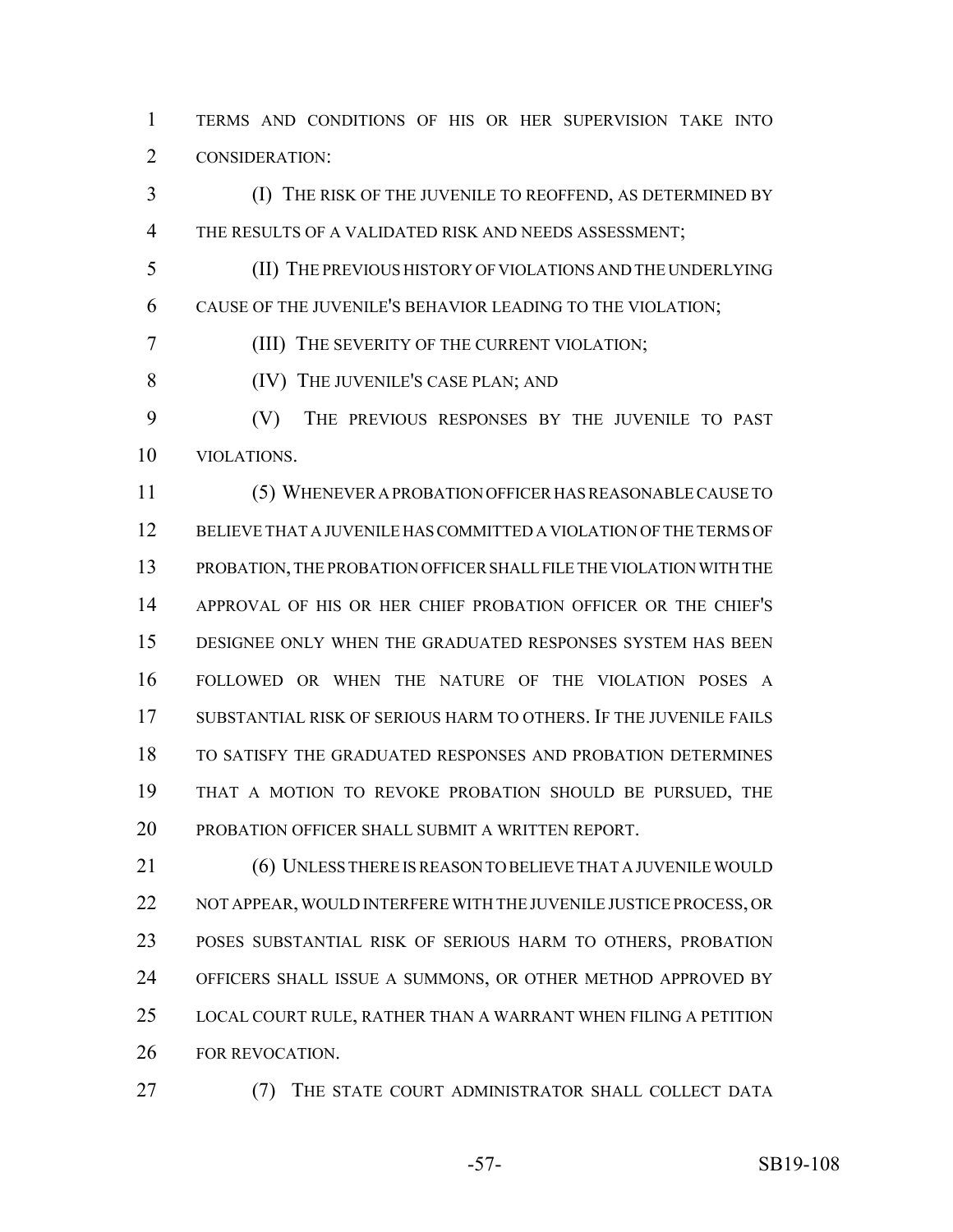RELATED TO THE USE OF THE GRADUATED RESPONSES AND INCENTIVES SYSTEM AND REPORT THIS DATA ANNUALLY TO THE JUDICIARY COMMITTEES OF THE SENATE AND HOUSE OF REPRESENTATIVES, THE HEALTH AND HUMAN SERVICES COMMITTEE OF THE SENATE, AND THE PUBLIC HEALTH CARE AND HUMAN SERVICES COMMITTEE OF THE HOUSE OF REPRESENTATIVES, OR ANY SUCCESSOR COMMITTEES, AND THE CHIEF JUSTICE OF THE COLORADO SUPREME COURT. NOTWITHSTANDING THE 8 PROVISIONS OF SECTION 24-1-136 (11)(a)(I), THE REPORTS TO THE COMMITTEES CONTINUE INDEFINITELY. DATA COLLECTED BY THE STATE COURT ADMINISTRATOR MUST INCLUDE AT A MINIMUM THE TYPES OF RESPONSES AND INCENTIVES THAT WERE ISSUED, THE NUMBER OF FORMAL VIOLATIONS FILED, AND THE BEHAVIOR RESULTING IN THE VIOLATION.

13 (4) (8) (a) When it is alleged that a juvenile has violated the terms 14 and conditions of his or her probation, AND GRADUATED RESPONSES HAVE BEEN IMPOSED AND EXHAUSTED, PURSUANT TO SUBSECTION (7) OF THIS SECTION, the court shall set a hearing on the alleged violation and shall give notice to the juvenile and his or her parents, guardian, or other legal custodian and any other parties to the proceeding as provided in section 19-2-514.

 (b) The juvenile and his or her parents, guardian, or other legal custodian shall be given a written statement concerning the alleged violation and shall have the right to be represented by counsel at the hearing and shall be entitled to the issuance of compulsory process for the attendance of witnesses.

 (c) When the juvenile has been taken into custody because of the alleged violation, the provisions of sections *19-2-506.5,* 19-2-507, and 19-2-508 shall apply.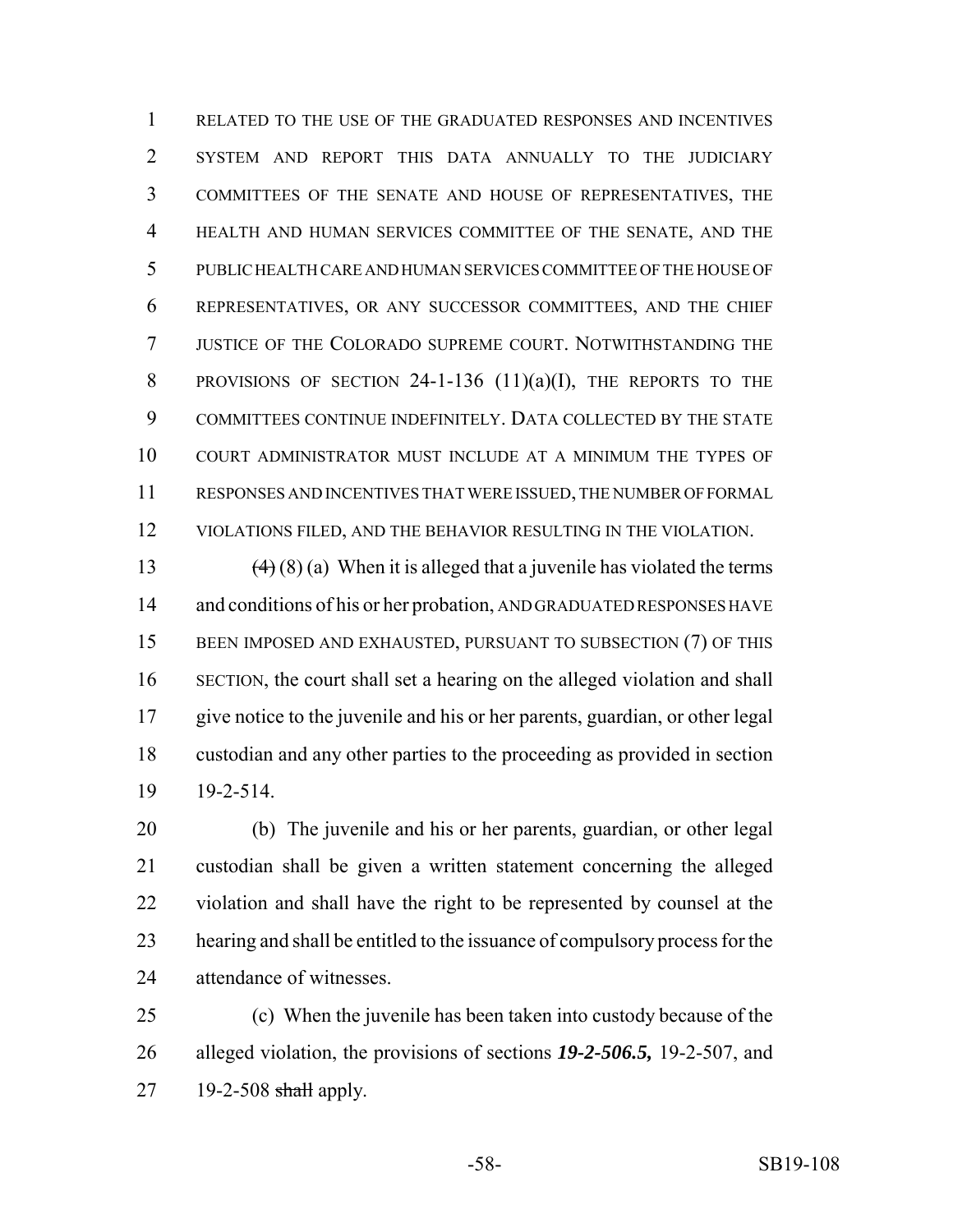(d) (I) The hearing on the alleged violation shall be conducted as provided in section 19-1-106.

 (II) Subject to the provisions of section 19-2-907, if the court finds that the juvenile violated the terms and conditions of probation, it may modify the terms and conditions of probation, revoke probation, or take such other action permitted by this article ARTICLE 2 that is in the best interest of the juvenile and the public.

 (III) If the court finds that the juvenile did not violate the terms and conditions of his or her probation as alleged, it shall dismiss the proceedings and continue the juvenile on probation under the terms and conditions previously prescribed.

 (e) If the court revokes the probation of a person over eighteen 13 years of age, in addition to other action permitted by this article ARTICLE 14 2, the court may sentence him or her to the county jail for a period not to exceed one hundred eighty days during which time he or she may be released during the day for school attendance, job training, or employment, as ordered by the court; except that, if the sentence imposed exceeds ninety days, the court shall order the person released for school attendance, job training, or employment while serving his or her sentence.

 $(5)$  (9) Following specification of the terms and conditions of probation, where the conditions of probation include requiring the 22 juven is to attend school, the court shall notify the school district in which the juvenile is enrolled of such requirement.

 **SECTION 19.** In Colorado Revised Statutes, **add** 19-2-925.2 as follows:

 **19-2-925.2. Juvenile probation standards - development.** 27 (1) BEFORE JULY 1, 2021, THE STATE COURT ADMINISTRATOR, IN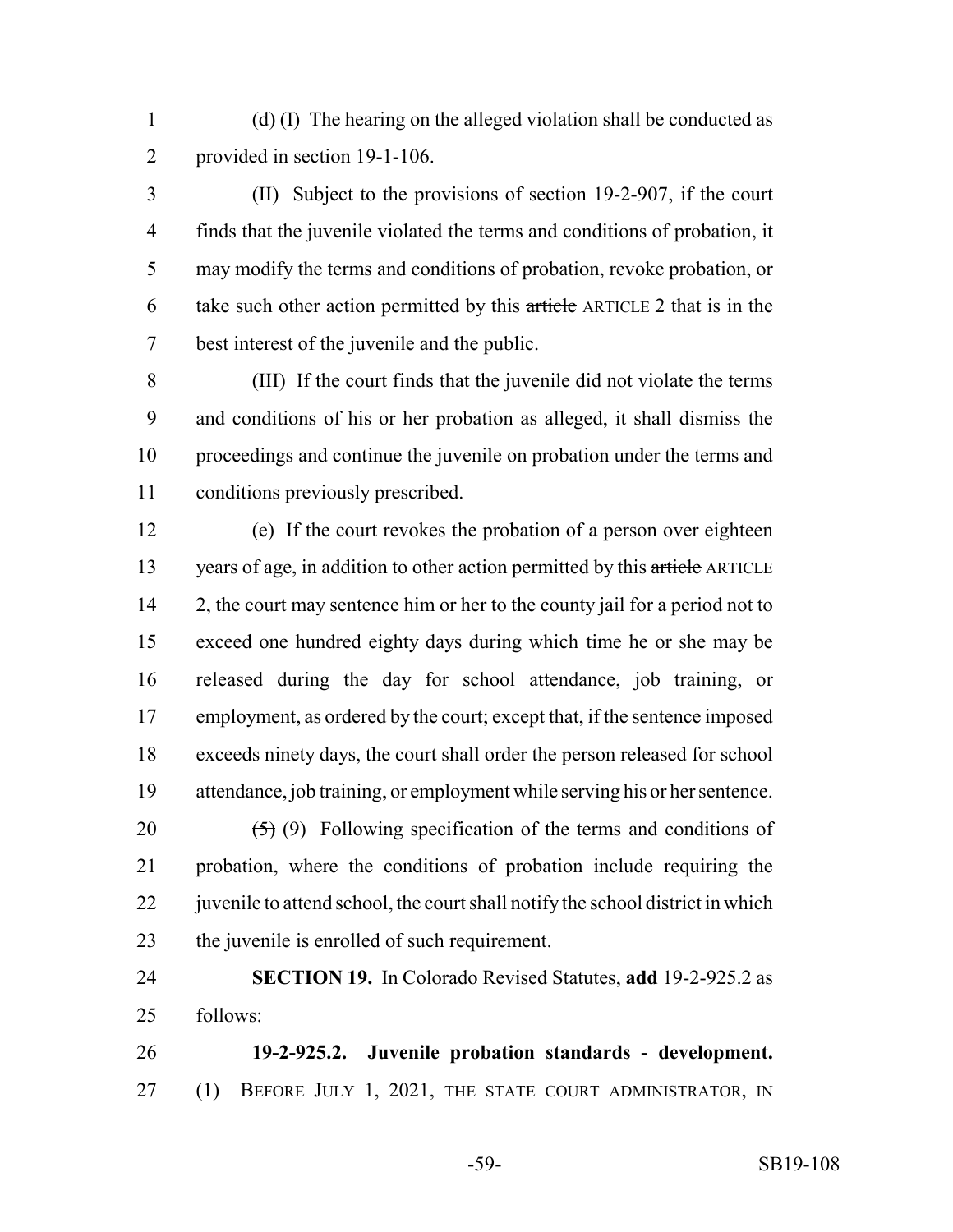CONSULTATION WITH JUDGES, THE JUDICIAL BRANCH, DISTRICT ATTORNEYS, DEFENSE COUNSEL, AND OTHER INTERESTED PARTIES SHALL ESTABLISH STATEWIDE STANDARDS FOR JUVENILE PROBATION SUPERVISION AND SERVICES THAT ARE ALIGNED WITH RESEARCH-BASED PRACTICES AND BASED ON THE JUVENILE'S RISK OF REOFFENDING AS DETERMINED BY A VALIDATED RISK AND NEEDS ASSESSMENT TOOL ADOPTED PURSUANT TO SECTION 24-20-602. THE STATE COURT ADMINISTRATOR SHALL AT LEAST ANNUALLY PROVIDE TRAINING TO JUVENILE PROBATION ON THE ADOPTION AND IMPLEMENTATION OF THESE STANDARDS. JUVENILE STANDARDS MUST INCLUDE, BUT NEED NOT BE LIMITED TO:

 (a) GUIDELINES TO SUPPORT JUVENILE PROBATION IN ADOPTING THE MOST EFFECTIVE STAFFING AND WORKLOADS IN ORDER TO ALLOCATE 14 PROBATION RESOURCES MOST APPROPRIATELY;

 (b) STANDARDS FOR MINIMUM CASE CONTACTS, INCLUDING CONTACTS WITH JUVENILES AS WELL AS THEIR FAMILY MEMBERS;

 (c) (I) COMMON ELEMENTS FOR WRITTEN INDIVIDUALIZED CASE PLANS FOR EACH JUVENILE PLACED UNDER THE SUPERVISION OF A PROBATION OFFICER. IN DEVELOPING SUCH A CASE PLAN, JUVENILE PROBATION SHALL USE, BUT NEED NOT BE LIMITED TO:

 (A) THE RESULTS OF A VALIDATED RISK AND NEEDS ASSESSMENT; **(B)** THE RESULTS OF A VALIDATED MENTAL HEALTH SCREENING, 23 AND FULL ASSESSMENT IF CONDUCTED;

**(C)** THE TRAUMA, IF ANY, EXPERIENCED BY THE JUVENILE;

 (D) THE EDUCATION LEVEL OF THE JUVENILE AND ANY INTELLECTUAL AND DEVELOPMENTAL DISABILITY;

(E) THE SERIOUSNESS OF THE OFFENSE COMMITTED BY THE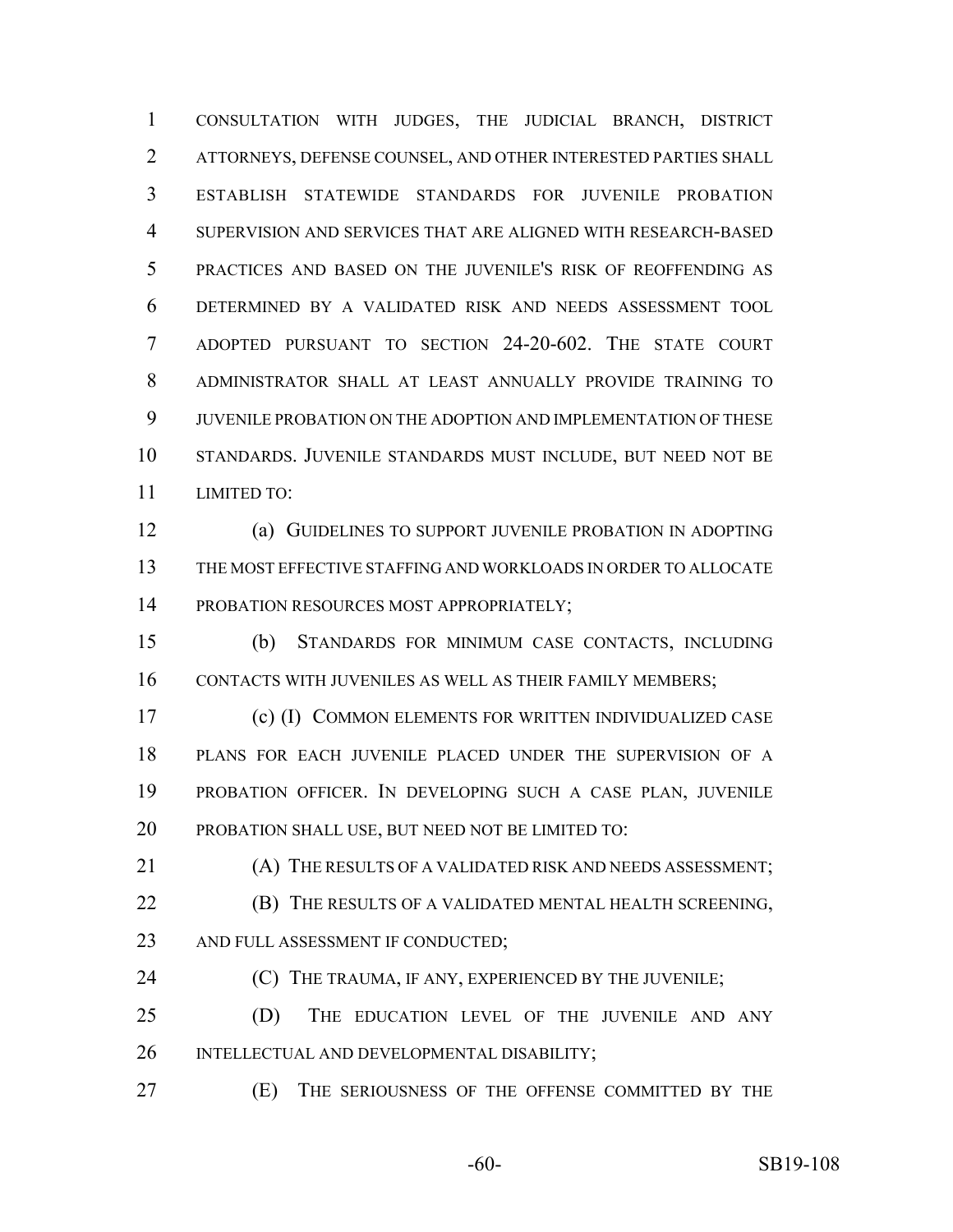JUVENILE; AND

 (F) ANY RELEVANT INFORMATION PROVIDED BY THE FAMILY OF THE JUVENILE, INCLUDING THE PRO-SOCIAL INTERESTS OF THE JUVENILE. (II) A CASE PLAN DEVELOPED PURSUANT TO THIS SECTION MUST: (A) ADDRESS THE RISKS THE JUVENILE PRESENTS AND THE JUVENILE'S SERVICE NEEDS BASED ON THE RESULTS OF THE VALIDATED RISK AND NEEDS ASSESSMENT, INCLUDING SPECIFIC TREATMENT GOALS; (B) SPECIFY THE LEVEL OF SUPERVISION AND INTENSITY OF SERVICES THAT THE JUVENILE SHALL RECEIVE; **(C) PROVIDE REFERRALS TO TREATMENT PROVIDERS THAT MAY** 11 ADDRESS THE JUVENILE'S RISKS AND NEEDS; (D) BE DEVELOPED IN CONSULTATION WITH THE JUVENILE AND 13 THE JUVENILE'S FAMILY OR GUARDIAN; (E) SPECIFY THE RESPONSIBILITIES OF EACH PERSON OR AGENCY INVOLVED WITH THE JUVENILE; AND (F) PROVIDE FOR THE FULL REENTRY OF THE JUVENILE INTO THE COMMUNITY; 18 (d) (I) CRITERIA AND POLICIES FOR THE EARLY TERMINATION OF JUVENILES UNDER THE SUPERVISION OF JUVENILE PROBATION. 20 (II) JUVENILE PROBATION AND THE JUVENILE COURT SHALL CONSIDER THE FOLLOWING FACTORS, AMONG OTHERS, IN DETERMINING 22 THE EARLY TERMINATION OF SUPERVISION: (A) THE SERIOUSNESS OF THE OFFENSE COMMITTED BY THE JUVENILE RESULTING IN PLACEMENT UNDER THE SUPERVISION OF A PROBATION OFFICER; (B) THE RESULTS OF A VALIDATED RISK AND NEEDS ASSESSMENT, WHICH SHALL BE CONDUCTED AT LEAST EVERY SIX MONTHS TO DETERMINE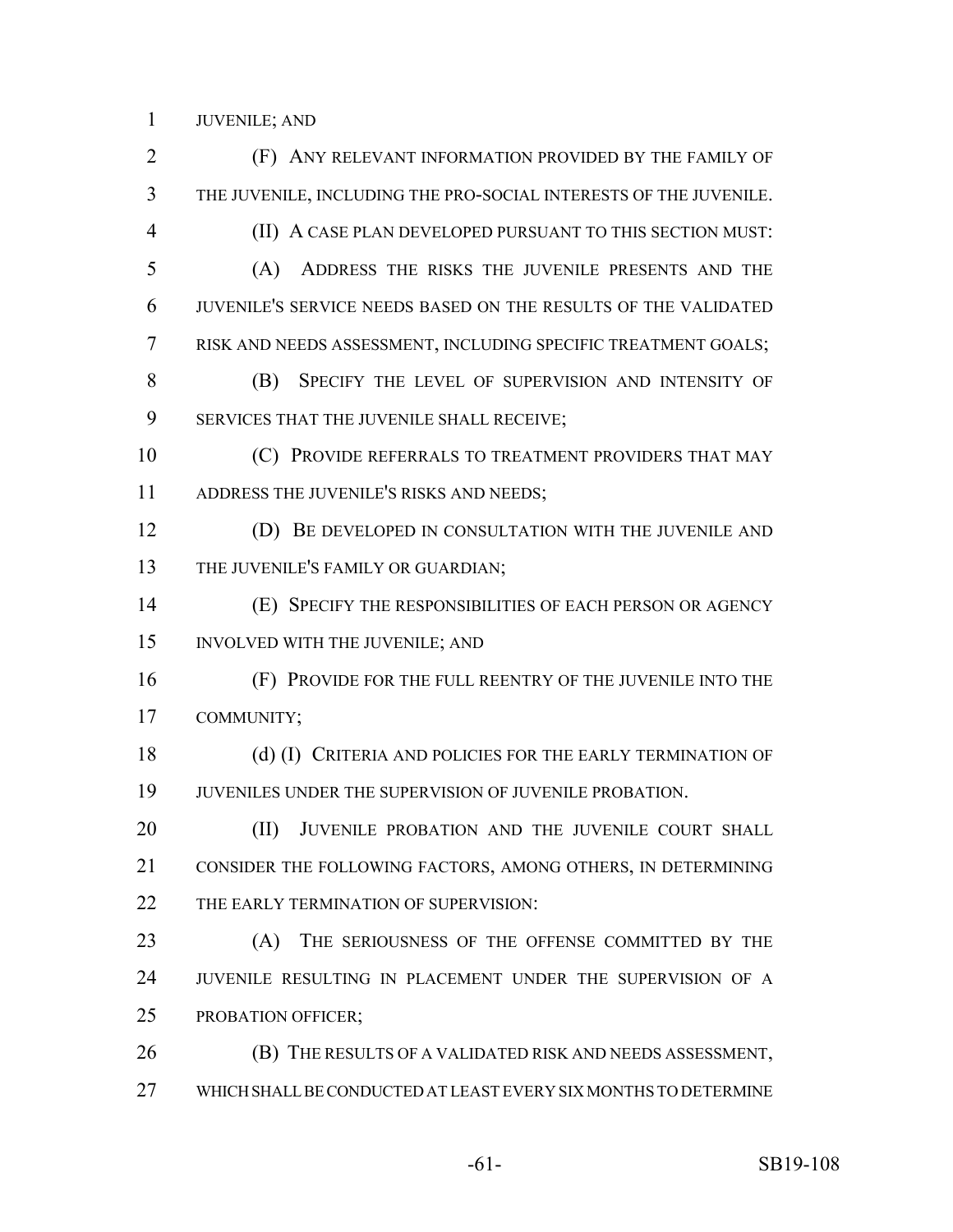WHETHER THE JUVENILE'S RISK OF REOFFENDING OR RISK SCORES IN KEY DOMAINS HAVE BEEN REDUCED;

 (C) THE JUVENILE'S PROGRESS IN MEETING THE GOALS OF THE JUVENILE'S INDIVIDUALIZED CASE PLAN; AND

 (D) THE JUVENILE'S OFFENSE HISTORY, IF ANY, DURING THE JUVENILE'S PROBATION TERM.

 (e) COMMON CRITERIA FOR WHEN JUVENILE PROBATION OFFICERS MAY RECOMMEND THE USE OF OUT-OF-HOME PLACEMENTS AND COMMITMENT TO THE DIVISION OF YOUTH SERVICES. THE COURT SHALL CONSIDER WITHOUT LIMITATION THE RESULTS OF A VALIDATED RISK AND NEEDS ASSESSMENT, A VALIDATED MENTAL HEALTH SCREENING, AND, IF APPLICABLE, A FULL MENTAL HEALTH ASSESSMENT CONDUCTED PURSUANT TO SECTION 24-20-602 TO MAKE DECISIONS CONCERNING THE PLACEMENT OF THE JUVENILE.

 **SECTION 20.** In Colorado Revised Statutes, 19-2-1002, **amend** (2)(b) as follows:

 **19-2-1002. Juvenile parole.** (2) (b) (I) The board or hearing 18 panel shall take into consideration the results of the objective VALIDATED risk AND NEEDS assessment administered by the department of human services.

 (II) IN MAKING RELEASE AND DISCHARGE DECISIONS, THE BOARD OR HEARING PANEL SHALL USE THE LENGTH OF STAY MATRIX AND RELEASE CRITERIA DEVELOPED PURSUANT TO SECTION 19-2-921 (3.3).

 **SECTION 21.** In Colorado Revised Statutes, 19-1-108, **amend** 25 (3)(a.5) as follows:

 **19-1-108. Magistrates - qualifications - duties.** (3) (a.5) Magistrates shall conduct hearings in the manner provided for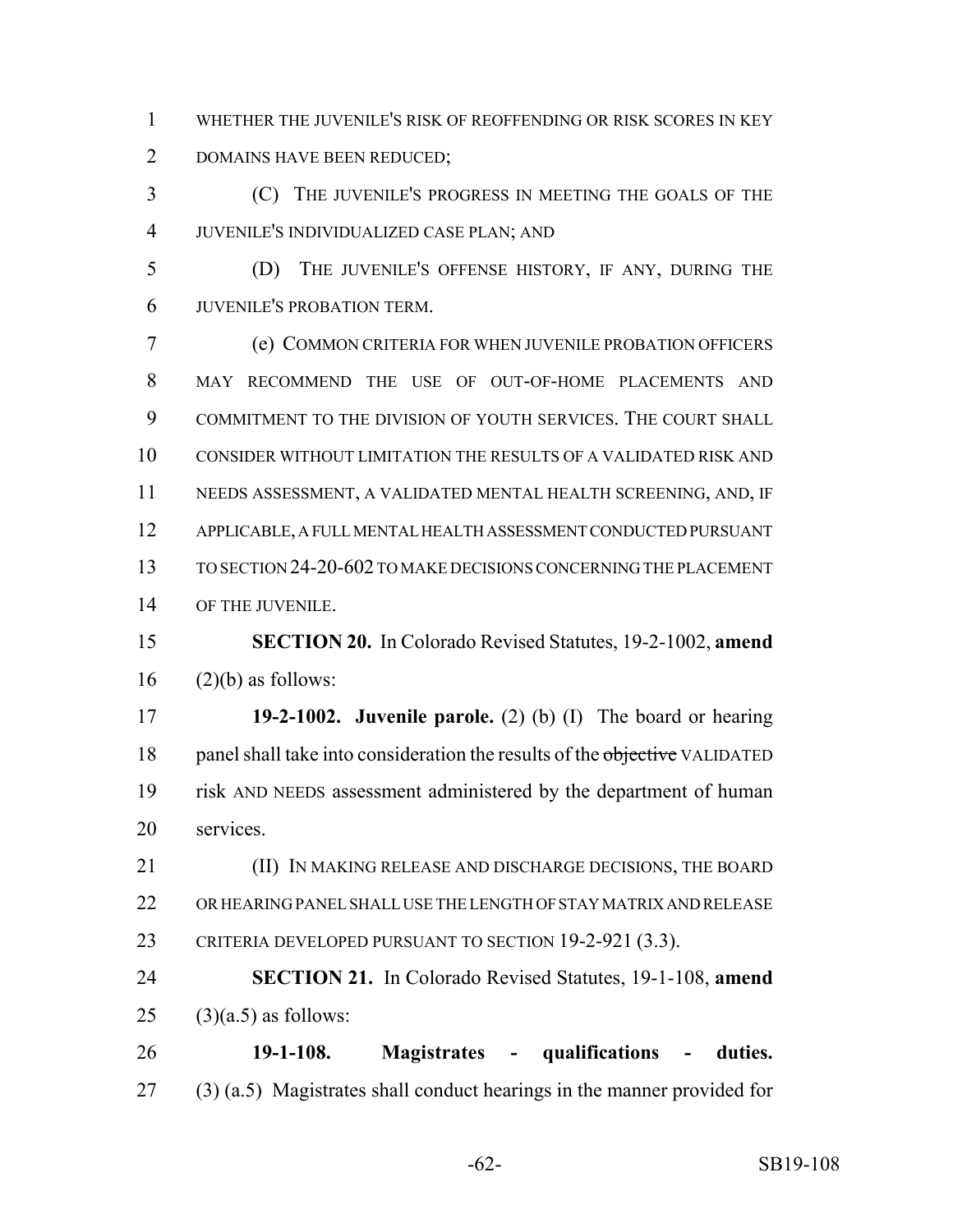the hearing of cases by the court. During the initial advisement of the rights of any party, the magistrate shall inform the party that, except as provided in this subsection (3), he or she has the right to a hearing before the judge in the first instance and that he or she may waive that right but that, by waiving that right, he or she is bound by the findings and recommendations of the magistrate, subject to a request for review as provided in subsection (5.5) of this section. The right to require a hearing 8 before a judge shall DOES not apply to hearings at which a child is advised of his or her rights pursuant to section 19-2-706; detention hearings held 10 pursuant to sections 19-2-507 and SECTIONS 19-2-506.5, 19-2-507, AND 19-2-508; preliminary hearings held pursuant to section 19-2-705; temporary custody hearings held pursuant to section 19-3-403; 13 proceedings held pursuant to article 4 of this title TITLE 19; and support 14 proceedings held pursuant to article 6 of this title TITLE 19. In proceedings 15 held pursuant to article 4 or 6 of this title TITLE 19, contested final orders regarding allocation of parental responsibilities may be heard by the magistrate only with the consent of all parties.

 **SECTION 22.** In Colorado Revised Statutes, 19-1-115, **amend** (6.7) as follows:

 **19-1-115. Legal custody - guardianship - placement out of the home - petition for review for need of placement.** (6.7) Any time the court enters an order related to out-of-home placement pursuant to 23 paragraphs  $(a)$ ,  $(b)$ , and  $(c)$  of subsection  $(6)$  or paragraph  $(b)$  of 24 subsection (6.5) of this section; paragraph (f) of subsection (8) of this 25 section; section  $19-2-508(3)(a)(VH)(A)$  and  $(3)(a)(VH)(B)$  SUBSECTIONS 26 (6)(a) TO (6)(c) OR SUBSECTION  $(6.5)$ (b) OF THIS SECTION; SUBSECTION 27 (8)(f) OF THIS SECTION; SECTION  $19-2-508$  (3)(a)(XI)(A) AND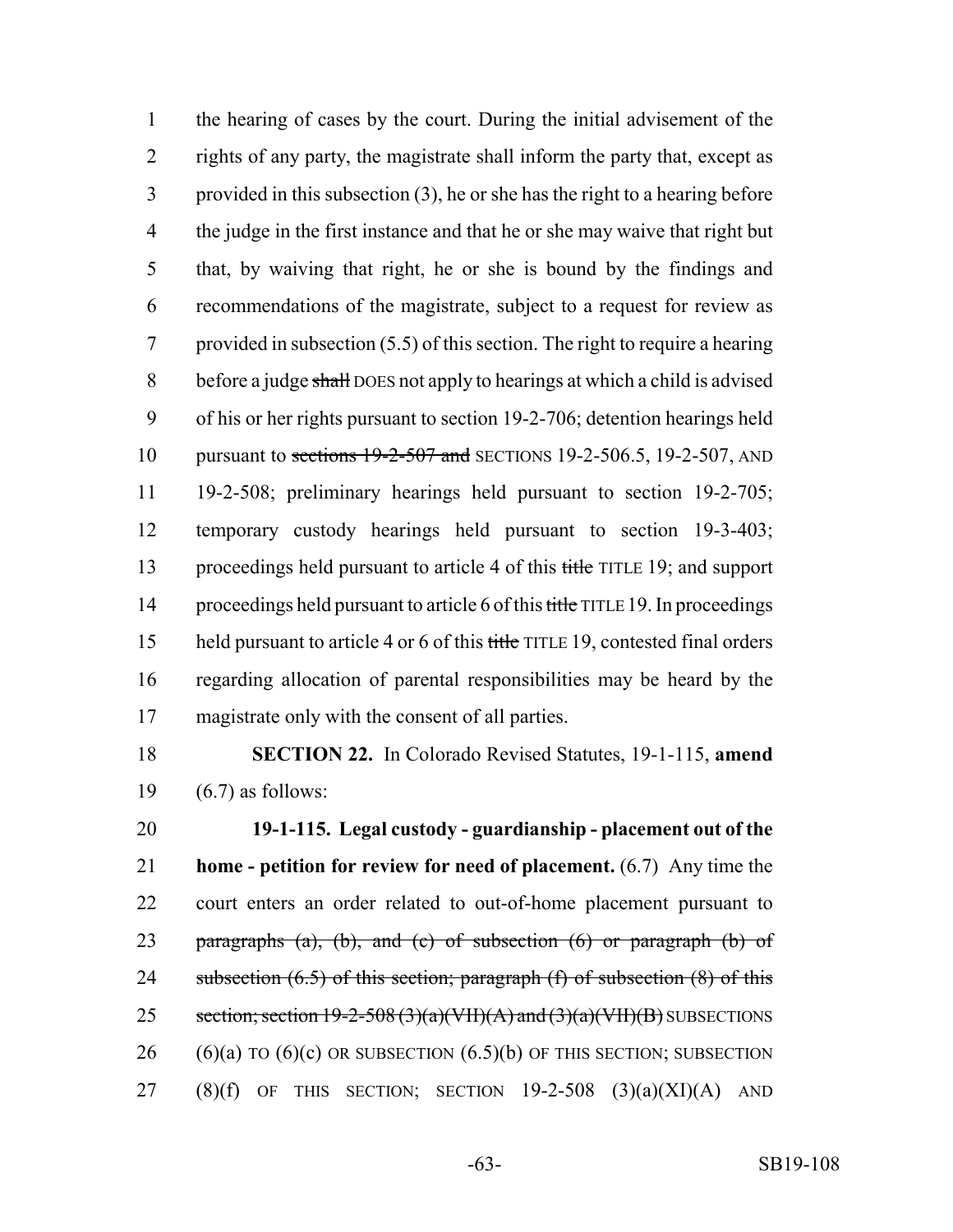| $\mathbf{1}$   | $(3)(a)(XI)(B)$ ; section 19-2-906.5 (1)(a), (1)(b), and (3)(a)(III); or section  |
|----------------|-----------------------------------------------------------------------------------|
| $\overline{2}$ | 19-3-702 (3.5)(b) and (6)(a)(II), the order shall be IS effective as of the       |
| 3              | date the findings were made by the court, notwithstanding the date that a         |
| $\overline{4}$ | written order may be signed by the court. Written orders entered pursuant         |
| 5              | to paragraphs $(a)$ , $(b)$ , and $(c)$ of subsection $(6)$ or paragraph $(b)$ of |
| 6              | subsection $(6.5)$ of this section; paragraph $(f)$ of subsection $(8)$ of this   |
| $\overline{7}$ | section; section $19-2-508(3)(a)(VII)(A)$ and $(3)(a)(VII)(B)$ SUBSECTIONS        |
| $8\,$          | $(6)(a)$ TO $(6)(c)$ OR SUBSECTION $(6.5)(b)$ OF THIS SECTION; SUBSECTION         |
| 9              | THIS SECTION; SECTION $19-2-508$ $(3)(a)(XI)(A)$ AND<br>$(8)(f)$ OF               |
| 10             | $(3)(a)(XI)(B)$ ; section 19-2-906.5 (1)(a), (1)(b), and (3)(a)(III); or section  |
| 11             | 19-3-702 (3.5)(b) and (6)(a)(II) shall MUST state "the effective date of this     |
| 12             | order is" and shall MUST not use the words "nunc pro tunc".                       |
| 13             | <b>SECTION 23.</b> In Colorado Revised Statutes, 19-2-108, amend                  |
| 14             | (2) introductory portion and $(2)(b)$ as follows:                                 |
| 15             | 19-2-108. Speedy trial - procedural schedule. $(2)$ In bringing                   |
| 16             | an adjudicatory action against a juvenile pursuant to this article ARTICLE        |
| 17             | 2, the district attorney and the court shall comply with the deadlines for:       |
| 18             | (b) Filing the petition, as specified in section $19-2-508(3)(a)(V)$              |
| 19             | SECTION 19-2-508 (3)(a)(IX);                                                      |
| 20             | SECTION 24. In Colorado Revised Statutes, 19-2-309.5, amend                       |
| 21             | $(5)$ as follows:                                                                 |
| 22             | 19-2-309.5. Community accountability program - legislative                        |
| 23             | declaration - creation. (5) If a juvenile in the first component of the           |
| 24             | program would substantially benefit, the division of youth services shall         |
| 25             | notify the local department of probation who may petition the court for           |
| 26             | an extension of up to fifteen days in addition to the initial sixty-day period    |
| 27             | for the first component of the program. The period of time a juvenile             |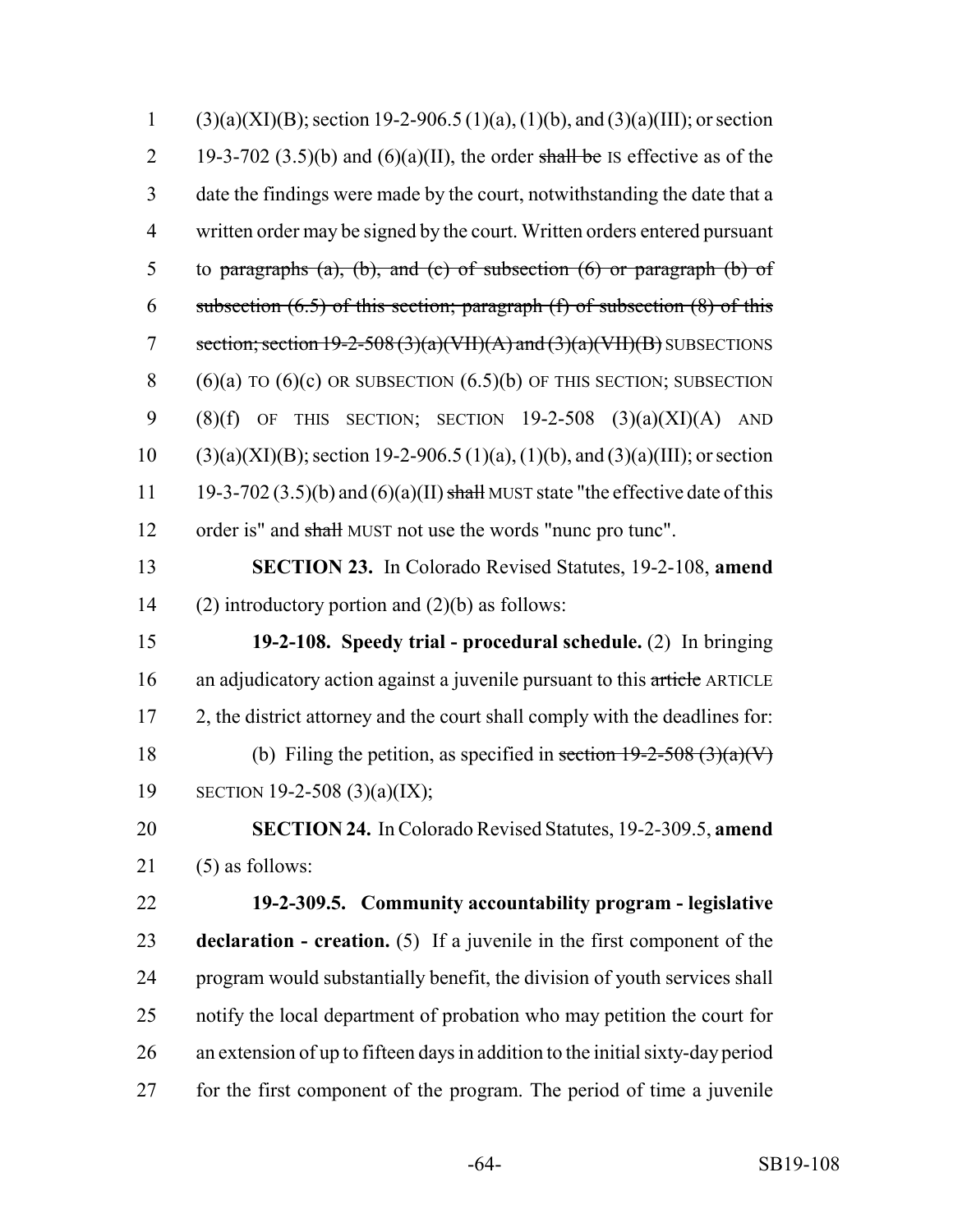spends in the second component of the program must not exceed one hundred twenty days. The entire period of a juvenile's participation in the program must not exceed the length of the juvenile's probation sentence. Whenever a juvenile fails to progress through or complete the first or second component of the program, the juvenile is subject to the 6 provisions of section  $19-2-925(4)$  SECTION 19-2-925 (8) for violating a condition of probation.

 **SECTION 25.** In Colorado Revised Statutes, 19-2-503, **amend** (1) as follows:

 **19-2-503. Issuance of a lawful warrant taking a juvenile into custody.** (1) A lawful warrant taking a juvenile into custody may be issued pursuant to this section by any judge of a court of record or by a juvenile magistrate upon receipt of an affidavit relating facts sufficient to establish probable cause to believe that a delinquent act has been committed and probable cause to believe that a particular juvenile committed that act. Upon receipt of such affidavit, the judge or magistrate shall issue a lawful warrant commanding any peace officer to take the 18 juven ile named in the affidavit into custody and to take him or her without unnecessary delay before the nearest judge of the juvenile court 20 or magistrate as provided in section  $19-2-508$  (4)(d) SECTION 19-2-508  $(4)(e)(I)$ .

 **SECTION 26.** In Colorado Revised Statutes, 19-2-706, **amend** 23  $(1)(b)$  as follows:

 **19-2-706. Advisement - right to counsel - waiver of right to counsel.** (1) (b) If the respondent has made an early application for appointed counsel for the juvenile and the office of the state public defender has made a preliminary determination that the juvenile is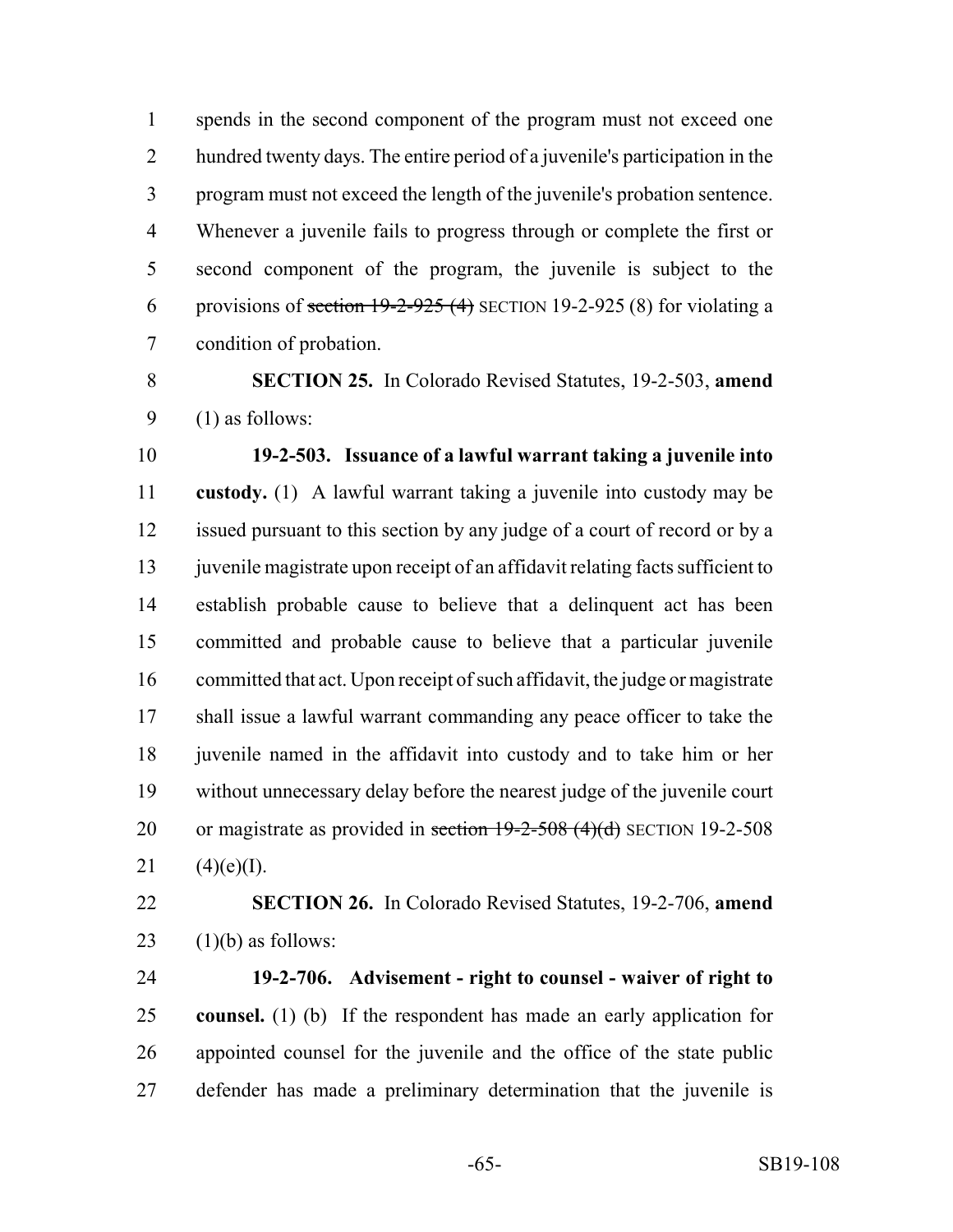1 eligible for appointed counsel as set forth in section 21-1-103  $C.R.S.,$  or 2 if the court has appointed counsel for the juvenile pursuant to section  $\frac{19-2-508(2.5)}{19-2-508(2.5)}$  SECTION 19-2-508 (2), an attorney from the office of the 4 state public defender or, in the case of a conflict, from the office of 5 alternate defense counsel, shall be available to represent the juvenile at 6 the juvenile's first appearance, as described in  $\frac{1}{2}$  paragraph (a) of this 7 subsection  $(1)$  SUBSECTION  $(1)(a)$  OF THIS SECTION.

8 **SECTION 27.** In Colorado Revised Statutes, 19-2-911, **amend** 9 (2) as follows:

 **19-2-911. Sentencing - alternative services - detention.** (2) In the case of a juvenile who has been adjudicated a juvenile delinquent for 12 the commission of one of the offenses described in section 19-2-508  $(3)(a)(III)$  SECTION 19-2-508 (3)(a)(IV), the court shall sentence the 14 juven ile to a minimum mandatory period of detention of not fewer than five days.

16 **SECTION 28.** In Colorado Revised Statutes, 22-32-141, **amend** 17 (2)(a) and (2)(e) as follows:

 **22-32-141. Student awaiting trial as adult - educational services - definitions.** (2) (a) Except as otherwise provided in paragraphs 20 (c) to (g) of this subsection (2) SUBSECTIONS (2)(c) TO (2)(g) OF THIS SECTION, if a juvenile is held in a jail or other facility for the detention of adult offenders pending criminal proceedings as an adult, the school district in which the jail or facility is located shall provide educational services for the juvenile upon request of the official in charge of the jail 25 or facility, or his or her designee, pursuant to section  $19-2-508$  (4)(b.5),  $\text{C.R.S.}$  SECTION 19-2-508 (4)(c)(I). A school district may provide educational services directly using one or more of its employees or may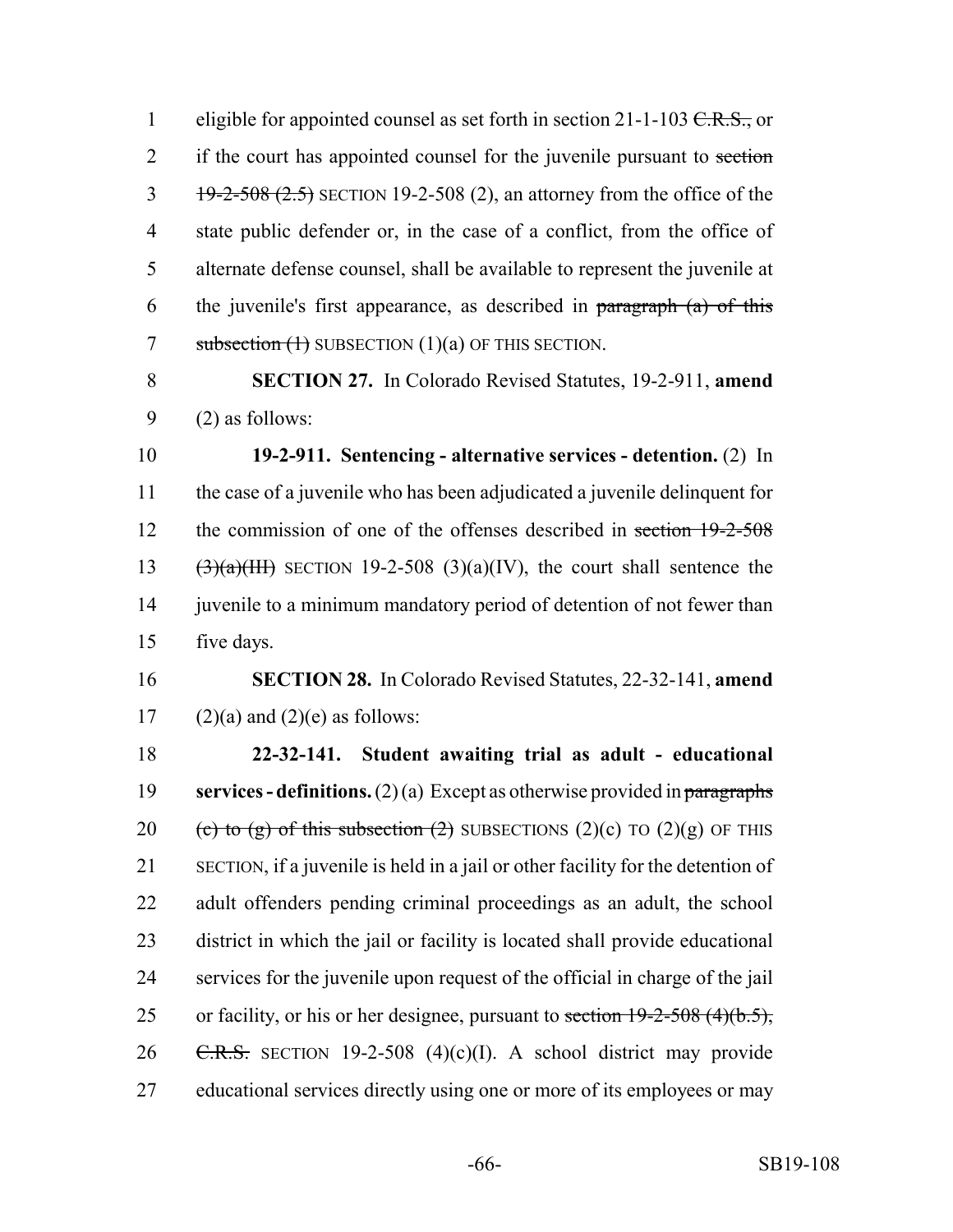ensure that educational services are provided through a board of cooperative services, an administrative unit, or otherwise through contract with a person or entity.

 (e) If a school district or the official in charge of the jail or facility 5 determines as provided in section  $19-2-508(4)(b.5)(H)$ , C.R.S., SECTION 6 19-2-508 (4)(c)(II) that an appropriate and safe environment for school district employees or contractors is not available in which to provide educational services to a specific juvenile, the school district is exempt from the requirement of providing educational services to the juvenile until such time as both the school district and the official in charge of the jail or facility determine that an appropriate and safe environment for school district employees or contractors is available. If the school district will not be providing educational services to a juvenile because of the lack of an appropriate and safe environment for school district employees or contractors, the official in charge of the jail or facility shall notify the juvenile, his or her parent or legal guardian, the juvenile's defense attorney, and the court having jurisdiction over the juvenile's case.

 **SECTION 29.** In Colorado Revised Statutes, 22-33-107.5, 19 **amend**  $(1)(a)$  and  $(1)(b)$  as follows:

 **22-33-107.5. Notice of failure to attend.** (1) Except as otherwise provided in subsection (2) of this section, a school district shall notify the appropriate court or parole board if a student fails to attend all or any portion of a school day, where the school district has received notice from the court or parole board:

25 (a) Pursuant to section  $19-2-508$  (3)(a)(VI), C.R.S., SECTION 26 19-2-508 (3)(a)(X) that the student is required to attend school as a condition of release pending an adjudicatory trial;